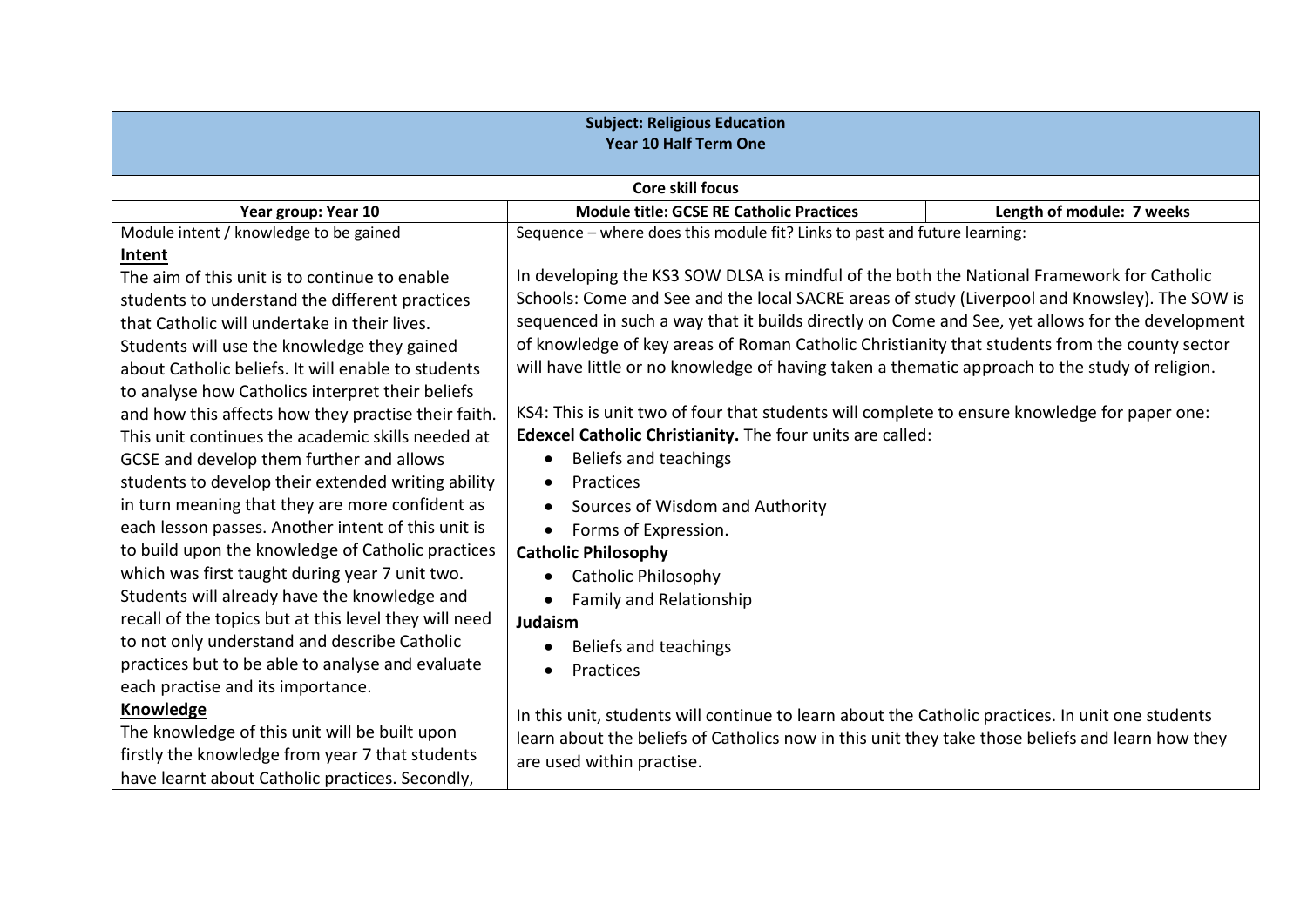| students will be building upon the knowledge                                  |                                                                     |
|-------------------------------------------------------------------------------|---------------------------------------------------------------------|
| they have gained in this first two unit of GCSE                               |                                                                     |
| which was Catholic beliefs. This builds upon that                             |                                                                     |
| knowledge by allowing students to understand                                  |                                                                     |
| how the beliefs impact the practices they                                     |                                                                     |
| completed and how they completed them.                                        |                                                                     |
| Students will then move onto the first topic which                            |                                                                     |
| is what is liturgical worship and the different                               |                                                                     |
| ways in which Catholics can pray and worship.                                 |                                                                     |
| This is then followed up by the different ways in                             |                                                                     |
| which Catholics pray and the different versions of                            |                                                                     |
| prayers.                                                                      |                                                                     |
| This is then followed up by Catholics taking their                            |                                                                     |
| worship practically and learning about the                                    |                                                                     |
| Catholic pilgrimages. Each practise will build                                |                                                                     |
| upon the last, allowing students to compare the                               |                                                                     |
| different practices and the importance of each of                             |                                                                     |
| them. The focus of this half term is the Catholic                             |                                                                     |
| Mission and Social teaching. Students will learn,                             |                                                                     |
| understand and be able to describe the different                              |                                                                     |
| ways that Catholics live out their faith in the work                          |                                                                     |
| that they do.                                                                 |                                                                     |
| They will also evaluate the evangelisation work                               |                                                                     |
| that is carried out around the world. There is a                              |                                                                     |
| specific focus upon who CAFOD are and the work                                |                                                                     |
| that CAFOD complete around the world.                                         |                                                                     |
| Key words:                                                                    | Staff to follow the following principles when teaching SEN students |
| Catholic Practices $-$ A way of showing devotion to God or to the Religion of | Data rich seating plans with a full rational                        |
| Christianity.                                                                 | Model responses to scaffold pupils who need additional              |
|                                                                               | support to demonstrate how knowledge is to be applied.              |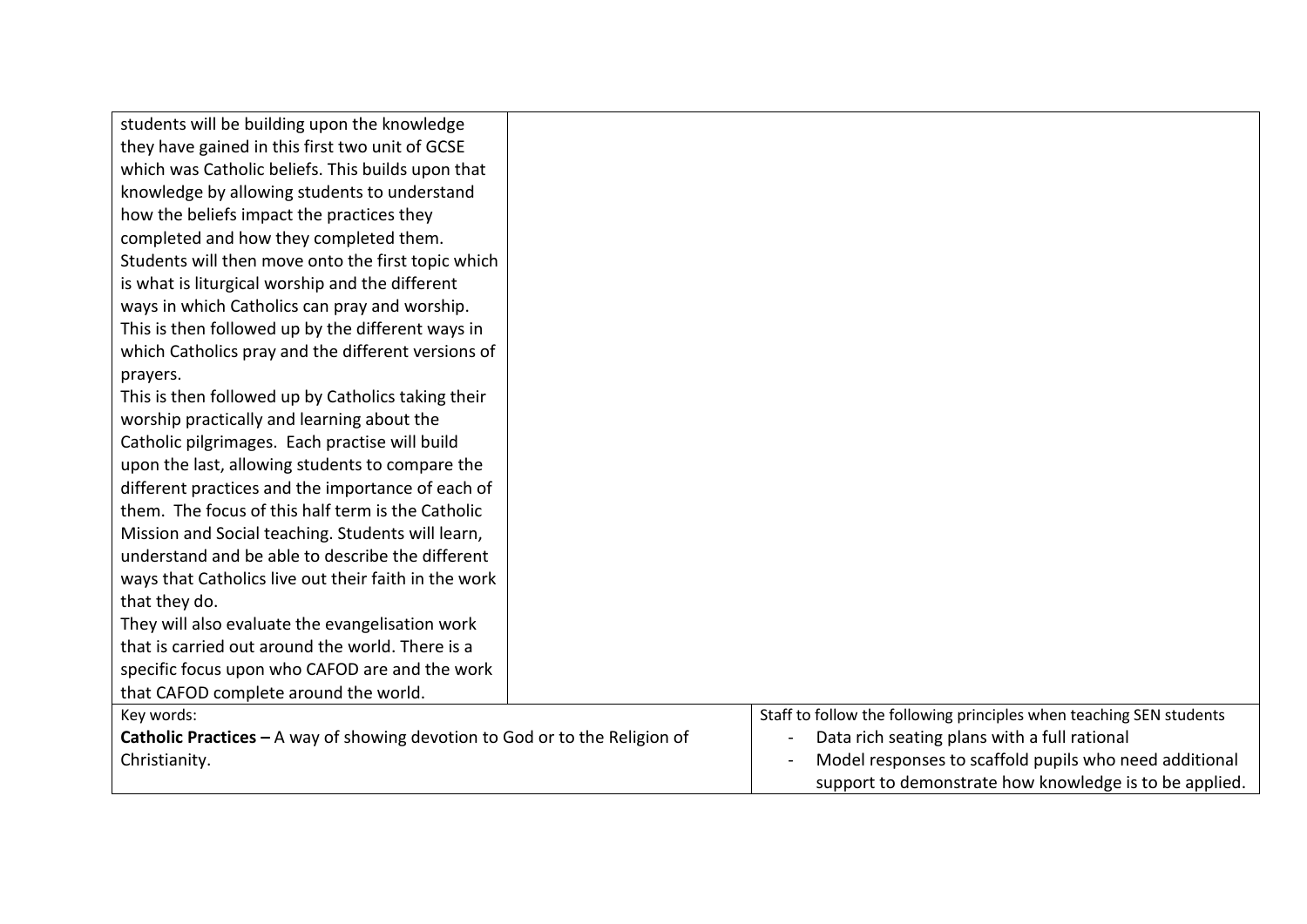| give grace to a human being"<br>Sunday is liturgical worship.<br>another deity. | Sacrament - An outward sign of an inward gift, instituted by Christ, in order to<br>Liturgical Worship - The structured form of worship. For example, mass on a<br>Funeral Rite - A ceremony or group of ceremonies held in connection with<br>the burial or cremation of a dead person.<br>Prayer - A solemn request for help or expression of thanks addressed to God or | Re-teach weeks based upon the data gained from<br>assessment points - where sufficient knowledge is not<br>being retained and retrieved. Re-teaching must take<br>place.<br>The use of knowledge organisers and homework to<br>ensure learning is retained.<br>Gunning fox index to be applied to reading material to assess its<br>suitability for students. |                                 |
|---------------------------------------------------------------------------------|----------------------------------------------------------------------------------------------------------------------------------------------------------------------------------------------------------------------------------------------------------------------------------------------------------------------------------------------------------------------------|---------------------------------------------------------------------------------------------------------------------------------------------------------------------------------------------------------------------------------------------------------------------------------------------------------------------------------------------------------------|---------------------------------|
|                                                                                 | CAFOD - Catholic Agency for Overseas Development.                                                                                                                                                                                                                                                                                                                          |                                                                                                                                                                                                                                                                                                                                                               |                                 |
| Week number                                                                     | Evangelisation - To preach the gospel<br>Learning activity / intention of knowledge                                                                                                                                                                                                                                                                                        | <b>Stretch &amp; Support activities</b>                                                                                                                                                                                                                                                                                                                       | <b>Homework</b>                 |
|                                                                                 | Lesson One - GCSE RE Recap                                                                                                                                                                                                                                                                                                                                                 | Students will be given the                                                                                                                                                                                                                                                                                                                                    | Knowledge Organiser-            |
|                                                                                 | By the end of this lesson the students will have the following                                                                                                                                                                                                                                                                                                             | following:                                                                                                                                                                                                                                                                                                                                                    | Students will learn key words   |
|                                                                                 | knowledge:                                                                                                                                                                                                                                                                                                                                                                 | Extra Time to write down the                                                                                                                                                                                                                                                                                                                                  | on the knowledge organiser.     |
|                                                                                 | Understand the structure and content of the RE GCSE                                                                                                                                                                                                                                                                                                                        | answers if needed.                                                                                                                                                                                                                                                                                                                                            | This will then be tested in the |
|                                                                                 | Recap to allow students to remember what they have                                                                                                                                                                                                                                                                                                                         | Pictures to aid their learning.                                                                                                                                                                                                                                                                                                                               | PFL during the next lesson.     |
|                                                                                 | learnt the previous year.                                                                                                                                                                                                                                                                                                                                                  | Students with any dyslexia will                                                                                                                                                                                                                                                                                                                               |                                 |
|                                                                                 | Learning Tasks: Recap tasks about how to answer exam style<br>questions.                                                                                                                                                                                                                                                                                                   | be given the opportunity of an<br>overlay.                                                                                                                                                                                                                                                                                                                    |                                 |
|                                                                                 | Learning Tasks: Recap tasks on previous topics.                                                                                                                                                                                                                                                                                                                            |                                                                                                                                                                                                                                                                                                                                                               |                                 |
|                                                                                 | <b>Intention of Knowledge:</b>                                                                                                                                                                                                                                                                                                                                             | Students will be given different                                                                                                                                                                                                                                                                                                                              |                                 |
|                                                                                 | Know and understand the nature, history and purpose of the                                                                                                                                                                                                                                                                                                                 | choices depending on their                                                                                                                                                                                                                                                                                                                                    |                                 |
|                                                                                 | Trinity as shown in the Nicene Creed and each person of the                                                                                                                                                                                                                                                                                                                | skill level.                                                                                                                                                                                                                                                                                                                                                  |                                 |
|                                                                                 | Trinity (AO1)                                                                                                                                                                                                                                                                                                                                                              |                                                                                                                                                                                                                                                                                                                                                               |                                 |
|                                                                                 | Assess and analyse the importance of these beliefs for                                                                                                                                                                                                                                                                                                                     | Differentiation will be made by                                                                                                                                                                                                                                                                                                                               |                                 |
|                                                                                 | Christians (AO2)                                                                                                                                                                                                                                                                                                                                                           | outcomes.                                                                                                                                                                                                                                                                                                                                                     |                                 |
| $\mathbf{1}$                                                                    |                                                                                                                                                                                                                                                                                                                                                                            |                                                                                                                                                                                                                                                                                                                                                               |                                 |
|                                                                                 |                                                                                                                                                                                                                                                                                                                                                                            |                                                                                                                                                                                                                                                                                                                                                               |                                 |
|                                                                                 |                                                                                                                                                                                                                                                                                                                                                                            |                                                                                                                                                                                                                                                                                                                                                               |                                 |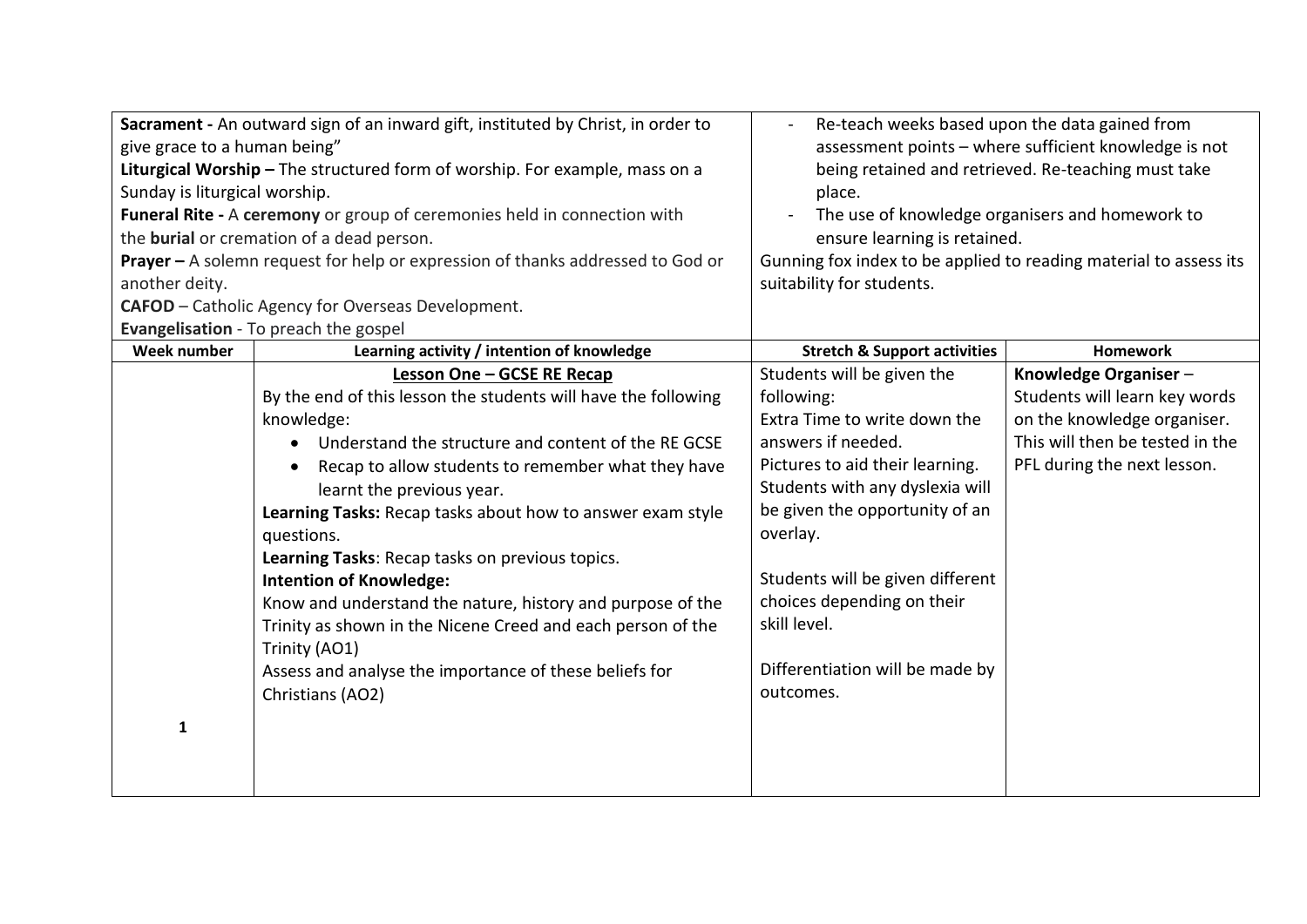| Lesson Two - Catholic Social Teaching                                  |           | <b>Stretch and Challenge:</b>   | Knowledge Organiser-            |
|------------------------------------------------------------------------|-----------|---------------------------------|---------------------------------|
| By the end of this lesson the students will have the following         |           | 1) Is Catholic Social           | Students will learn key words   |
| knowledge:                                                             |           | teaching working? Use           | on the knowledge organiser.     |
| What Catholic Social Teaching is and why it is important               |           | examples in the current         | This will then be tested in the |
| for Catholics.                                                         |           | environment to help             | PFL during the next lesson.     |
| How Catholics live their life by Catholic Social Teaching<br>$\bullet$ |           | your answer                     |                                 |
| The different ways in which Catholics can do this.<br>$\bullet$        |           | 2) If everyone followed         |                                 |
| Learning Tasks: Students will research the different ways in           |           | <b>Catholic Social teaching</b> |                                 |
| which Catholics can practise this.                                     |           | would the world be a            |                                 |
| Learning Tasks: Students will attempt an exam style question           |           | better place?                   |                                 |
| for practise.                                                          |           | 3) The absence of war           |                                 |
| <b>Intention of Knowledge:</b>                                         |           | does not mean we have           |                                 |
| Know and understand what Catholic social teaching is and how           |           | peace. What do you              |                                 |
| it reflects the teaching to love thy neighbour (AO1)                   |           | think this means?               |                                 |
| Know and understand how and why CAFOD seeks to help                    |           |                                 |                                 |
| others (AO1)                                                           |           | Extension recap questions will  |                                 |
| Assess and analyse how Catholic Social teaching influences the         |           | be on the board for higher      |                                 |
| lives of individuals (AO2)                                             |           | ability students.               |                                 |
| <b>Resources:</b>                                                      |           | Structure led answers for       |                                 |
| https://www.youtube.com/watch?v=ELyLdMlFdzA                            |           | weaker English writing          |                                 |
|                                                                        | students. |                                 | Knowledge Organiser-            |
| Lesson Three - Catholic Social Teaching and Reconciliation             |           |                                 | Students will learn key words   |
| By the end of this lesson the students will have the following         |           |                                 | on the knowledge organiser.     |
| knowledge:                                                             |           |                                 | This will then be tested in the |
| What Catholic Social Teaching is and why it is important               |           |                                 | PFL during the next lesson.     |
| for Catholics.                                                         |           |                                 |                                 |
| How Catholics live their life by Catholic Social Teaching              |           |                                 |                                 |
| The different ways in which Catholics can do this.<br>$\bullet$        |           |                                 |                                 |
| Learning Tasks: Students will research the different ways in           |           |                                 |                                 |
| which Catholics can practise this.                                     |           |                                 |                                 |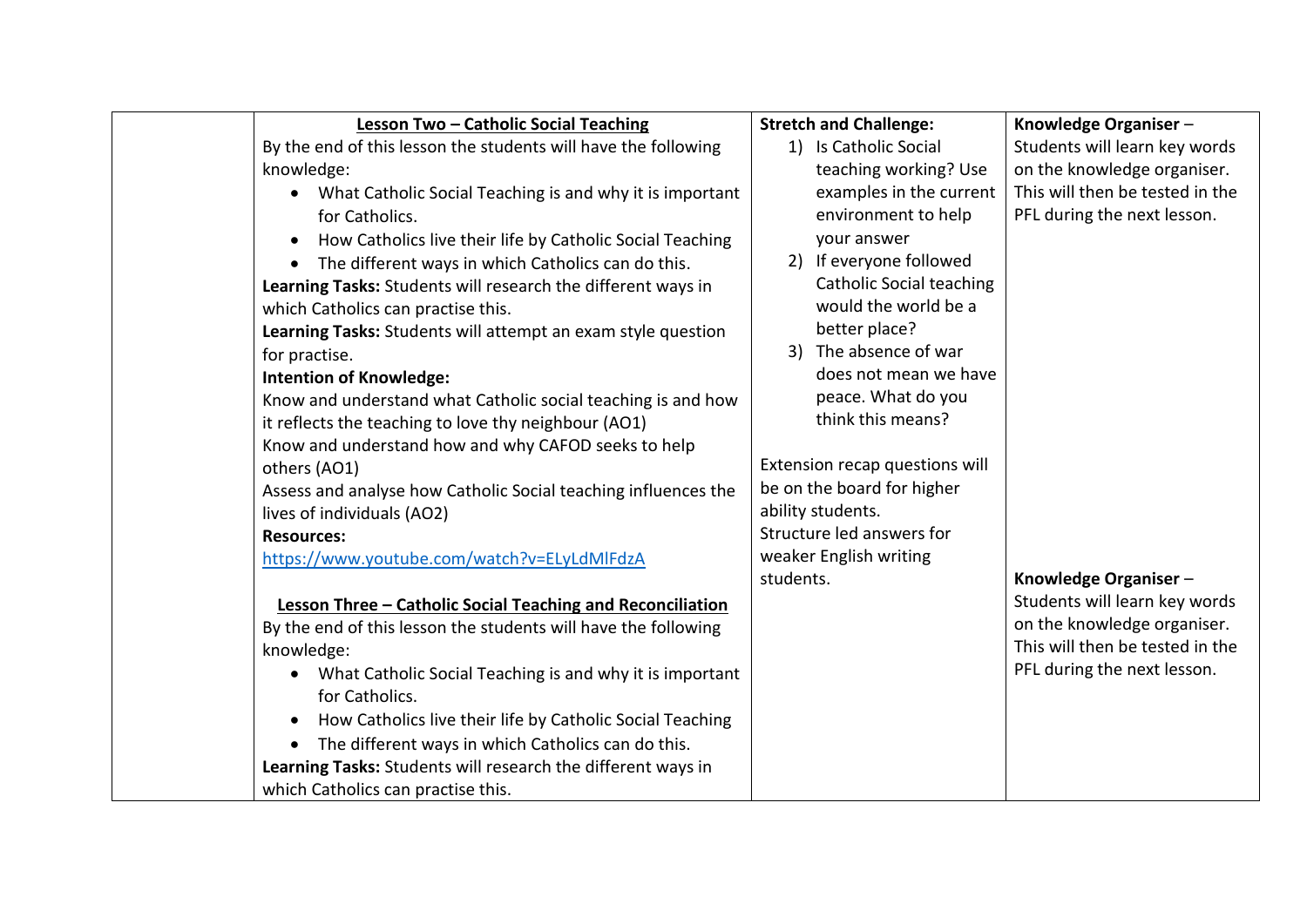| Learning Tasks: Students will attempt an exam style question<br>for practise.<br><b>Intention of Knowledge:</b><br>Know and understand what Catholic social teaching is and how<br>it reflects the teaching to love thy neighbour (AO1)<br>Know and understand how and why CAFOD seeks to help<br>others (AO1)<br>Assess and analyse how Catholic Social teaching influences the<br>lives of individuals (AO2)                                                                                                                                                                                                                                                                                                                                                                                                                                                                                    |                                                                                                                                                                                                                                                                                                                                                                                                                                                                                                                                                                                                                                                                                      |
|---------------------------------------------------------------------------------------------------------------------------------------------------------------------------------------------------------------------------------------------------------------------------------------------------------------------------------------------------------------------------------------------------------------------------------------------------------------------------------------------------------------------------------------------------------------------------------------------------------------------------------------------------------------------------------------------------------------------------------------------------------------------------------------------------------------------------------------------------------------------------------------------------|--------------------------------------------------------------------------------------------------------------------------------------------------------------------------------------------------------------------------------------------------------------------------------------------------------------------------------------------------------------------------------------------------------------------------------------------------------------------------------------------------------------------------------------------------------------------------------------------------------------------------------------------------------------------------------------|
| Lesson Four - Catholic Social Teaching and CAFOD<br>By the end of this lesson the students will have the following<br>knowledge:<br>What Catholic Social Teaching is and why it is important<br>for Catholics.<br>How Catholics live their life by Catholic Social Teaching<br>$\bullet$<br>The different ways in which Catholics can do this.<br>Learning Tasks: Students will research the different ways in<br>which Catholics can practise this.<br>Learning Tasks: Students will attempt an exam style question<br>for practise.<br>$\overline{\mathbf{2}}$<br><b>Intention of Knowledge:</b><br>Know and understand what Catholic social teaching is and how<br>it reflects the teaching to love thy neighbour (AO1)<br>Know and understand how and why CAFOD seeks to help<br>others (AO1)<br>Assess and analyse how Catholic Social teaching influences the<br>lives of individuals (AO2) | Students will be given the<br>Knowledge Organiser-<br>following:<br>Students will learn key words<br>Extra Time to write down the<br>on the knowledge organiser.<br>answers if needed.<br>This will then be tested in the<br>Pictures to aid their learning.<br>PFL during the next lesson.<br><b>Stretch and Challenge:</b><br><b>Every Catholic should</b><br>1)<br>provide support to<br>CAFOD one way or<br>another. Do you agree<br>with this statement?<br>Why do you think CAOFD<br>2)<br>is doing more work within<br>the UK?<br>Students with any dyslexia will be<br>given the opportunity of an<br>overlay.<br>For stretch and challenge<br>students will have to try and |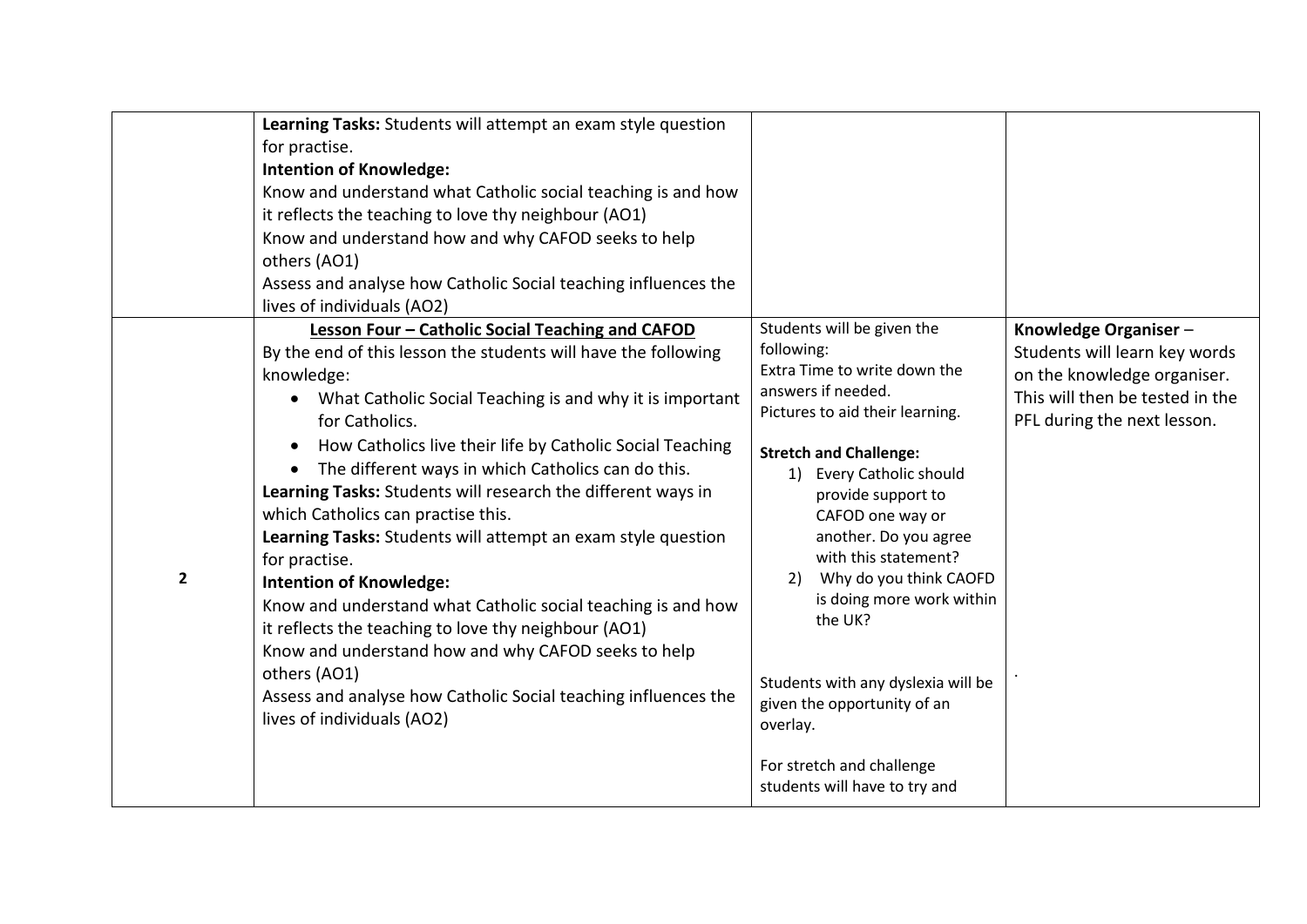| <b>Lesson Five - CAFOD</b>                                        | provide more than one reason for                                    |                                 |
|-------------------------------------------------------------------|---------------------------------------------------------------------|---------------------------------|
| By the end of this lesson the students will have the following    | each answer.                                                        |                                 |
| knowledge:                                                        | Differentiation will also be made                                   | Knowledge Organiser-            |
| What the term CAFOD stands for<br>$\bullet$                       | by outcomes.                                                        | Students will learn key words   |
| The work that CAFOD complete around the world and<br>$\bullet$    | Stretch and challenge questions<br>will be available throughout the | on the knowledge organiser.     |
| in the UK                                                         | lesson and also on the                                              | This will then be tested in the |
| The difference between long term and short term aid.<br>$\bullet$ | whiteboard, so there should                                         | PFL during the next lesson.     |
| Learning Tasks: Students to write down the difference             | never be a time when a student is                                   |                                 |
| between long term and short term aid with examples.               | not writing or completing a task.                                   |                                 |
| Learning Tasks: Students will attempt an exam style question      |                                                                     |                                 |
| for practise.                                                     | Lower ability students will be                                      |                                 |
| <b>Intention of Knowledge:</b>                                    | given images to support their                                       |                                 |
| Know and understand what Catholic social teaching is and how      | work.                                                               |                                 |
| it reflects the teaching to love thy neighbour (AO1)              |                                                                     |                                 |
| Know and understand how and why CAFOD seeks to help               |                                                                     |                                 |
| others (AO1)                                                      |                                                                     |                                 |
| Assess and analyse how Catholic Social teaching influences the    |                                                                     |                                 |
| lives of individuals (AO2)                                        | <b>Stretch and Challenge:</b>                                       |                                 |
| <b>Resources:</b>                                                 | Why is the work of<br>1)                                            |                                 |
| https://www.youtube.com/watch?v=kzDPkRbTlxY                       | CAOFD important and                                                 |                                 |
| Lesson Six - The Work of CAFOD                                    | how does it continue the                                            | Knowledge Organiser-            |
| By the end of this lesson the students will have the following    | work of Jesus in the                                                | Students will learn key words   |
| knowledge:                                                        | Bible?                                                              | on the knowledge organiser.     |
| What the term CAFOD stands for<br>$\bullet$                       |                                                                     | This will then be tested in the |
| The work that CAFOD complete around the world and<br>٠            |                                                                     | PFL during the next lesson.     |
| in the UK                                                         |                                                                     |                                 |
| The difference between long term and short term aid.<br>$\bullet$ |                                                                     |                                 |
| Learning Tasks: Students to write down the difference             |                                                                     |                                 |
| between long term and short term aid with examples.               |                                                                     |                                 |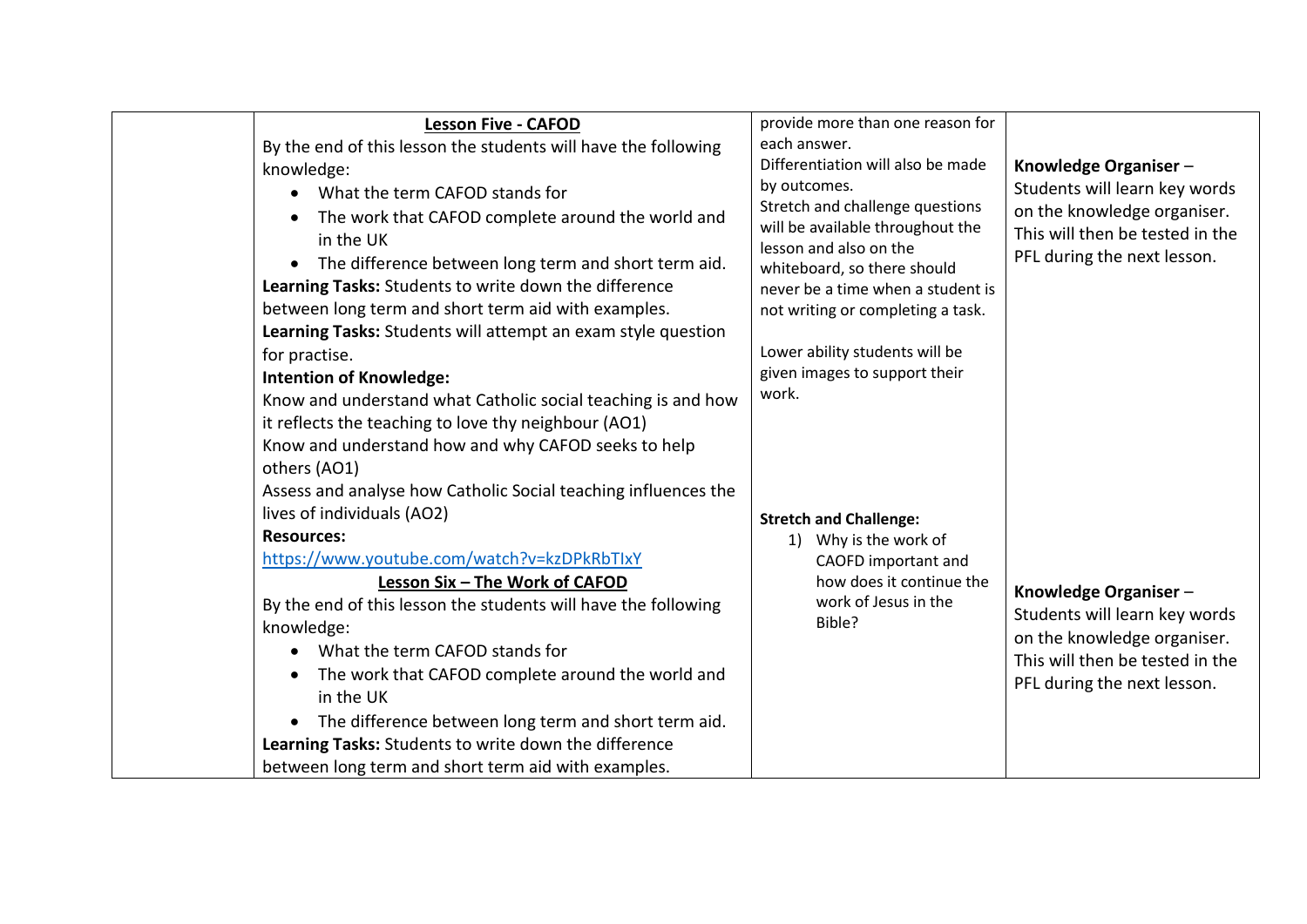|   | Learning Tasks: Students will attempt an exam style question<br>for practise.<br><b>Intention of Knowledge:</b><br>Know and understand what Catholic social teaching is and how<br>it reflects the teaching to love thy neighbour (AO1)<br>Know and understand how and why CAFOD seeks to help<br>others (AO1)<br>Assess and analyse how Catholic Social teaching influences the<br>lives of individuals (AO2)                                                                                                                                                                                                                                                                                                                                                                                                                                                                          |                                                                                                                                                                                                                                                                                                                                                                                                                  |                                                                                                                                                        |
|---|-----------------------------------------------------------------------------------------------------------------------------------------------------------------------------------------------------------------------------------------------------------------------------------------------------------------------------------------------------------------------------------------------------------------------------------------------------------------------------------------------------------------------------------------------------------------------------------------------------------------------------------------------------------------------------------------------------------------------------------------------------------------------------------------------------------------------------------------------------------------------------------------|------------------------------------------------------------------------------------------------------------------------------------------------------------------------------------------------------------------------------------------------------------------------------------------------------------------------------------------------------------------------------------------------------------------|--------------------------------------------------------------------------------------------------------------------------------------------------------|
| 3 | Lesson Seven - The Catholic Mission<br>By the end of this lesson the students will have the following<br>knowledge:<br>What the Catholic mission is<br>How it is carried out by Catholics around the world<br>Why Catholics evangelise<br>How it differs throughout history<br>Learning Tasks: Students to evaluate the best ways a Catholic<br>can spread the teachings of Jesus and the Catholic Church.<br>Learning Tasks: Students are to write down the different ways<br>people will evangelise now compared to a hundred, thousand<br>years ago.<br>Learning Tasks: Students will attempt an exam style question<br>for practise.<br><b>Intention of Knowledge:</b><br>Know and understand the history and purpose of missionary<br>and evangelical work (AO1)<br>Know and understand the divergent ways the Christian faith is<br>spread locally, nationally and globally (AO1) | Structure led answers for weaker<br>English writing students.<br>Students will be given the<br>following:<br>Extra Time to write down<br>the answers if needed.<br>Sheet to be differentiated to use<br>sentence starters and gap fill for<br>lower ability groups.<br>Differentiation by outcome when<br>giving feedback on the exam<br>question.<br>Sentence starters there to help<br>lower ability students. | Knowledge Organiser-<br>Students will learn key words<br>on the knowledge organiser.<br>This will then be tested in the<br>PFL during the next lesson. |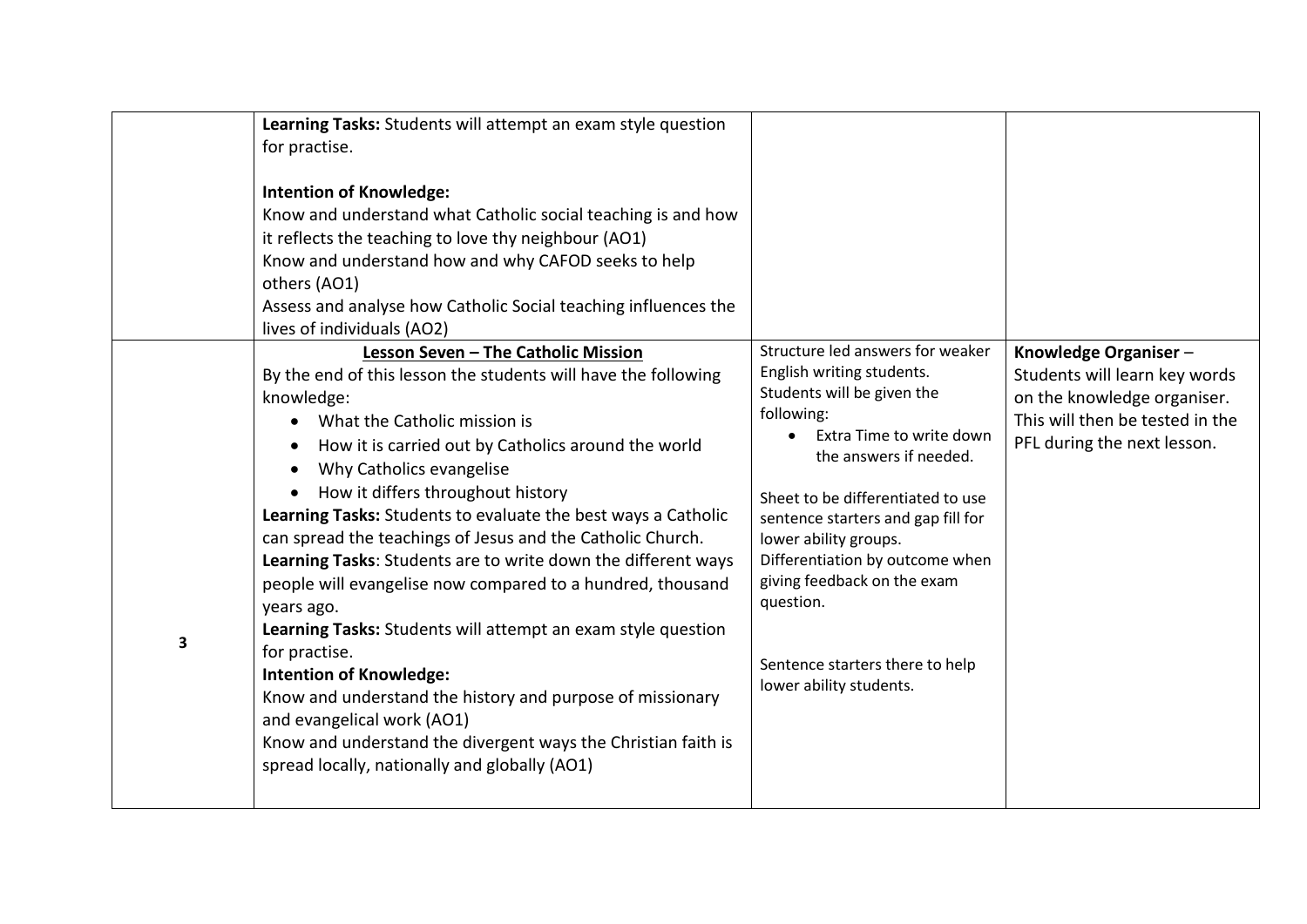| Lesson Eight - The Catholic Mission the New Evangelism<br>By the end of this lesson the students will have the following<br>knowledge:<br>What the Catholic mission is<br>$\bullet$<br>How it is carried out by Catholics around the world<br>$\bullet$<br>Why Catholics evangelise<br>$\bullet$<br>How it differs throughout history<br>$\bullet$<br>Learning Tasks: Students to evaluate the best ways a Catholic<br>can spread the teachings of Jesus and the Catholic Church.<br>Learning Tasks: Students are to write down the different ways<br>people will evangelise now compared to a hundred, thousand<br>years ago.<br>Learning Tasks: Students will attempt an exam style question<br>for practise.<br><b>Intention of Knowledge:</b><br>Know and understand the history and purpose of missionary<br>and evangelical work (AO1)<br>Know and understand the divergent ways the Christian faith is |                                                                                                                             | Knowledge Organiser-<br>Students will learn key words<br>on the knowledge organiser.<br>This will then be tested in the<br>PFL during the next lesson. |
|---------------------------------------------------------------------------------------------------------------------------------------------------------------------------------------------------------------------------------------------------------------------------------------------------------------------------------------------------------------------------------------------------------------------------------------------------------------------------------------------------------------------------------------------------------------------------------------------------------------------------------------------------------------------------------------------------------------------------------------------------------------------------------------------------------------------------------------------------------------------------------------------------------------|-----------------------------------------------------------------------------------------------------------------------------|--------------------------------------------------------------------------------------------------------------------------------------------------------|
| spread locally, nationally and globally (AO1)<br>Lesson Nine - Catholic Mission and Individual Evangelism                                                                                                                                                                                                                                                                                                                                                                                                                                                                                                                                                                                                                                                                                                                                                                                                     | Structure led answers for weaker                                                                                            | Knowledge Organiser-                                                                                                                                   |
| By the end of this lesson the students will have the following<br>knowledge:<br>What the Catholic mission is<br>How it is carried out by Catholics around the world<br>$\bullet$<br>Why Catholics evangelise<br>$\bullet$<br>How it differs throughout history<br>$\bullet$<br>Learning Tasks: Students to evaluate the best ways a Catholic<br>can spread the teachings of Jesus and the Catholic Church.                                                                                                                                                                                                                                                                                                                                                                                                                                                                                                    | English writing students.<br>Students will be given the<br>following:<br>Extra Time to write down<br>the answers if needed. | Students will learn key words<br>on the knowledge organiser.<br>This will then be tested in the<br>PFL during the next lesson.                         |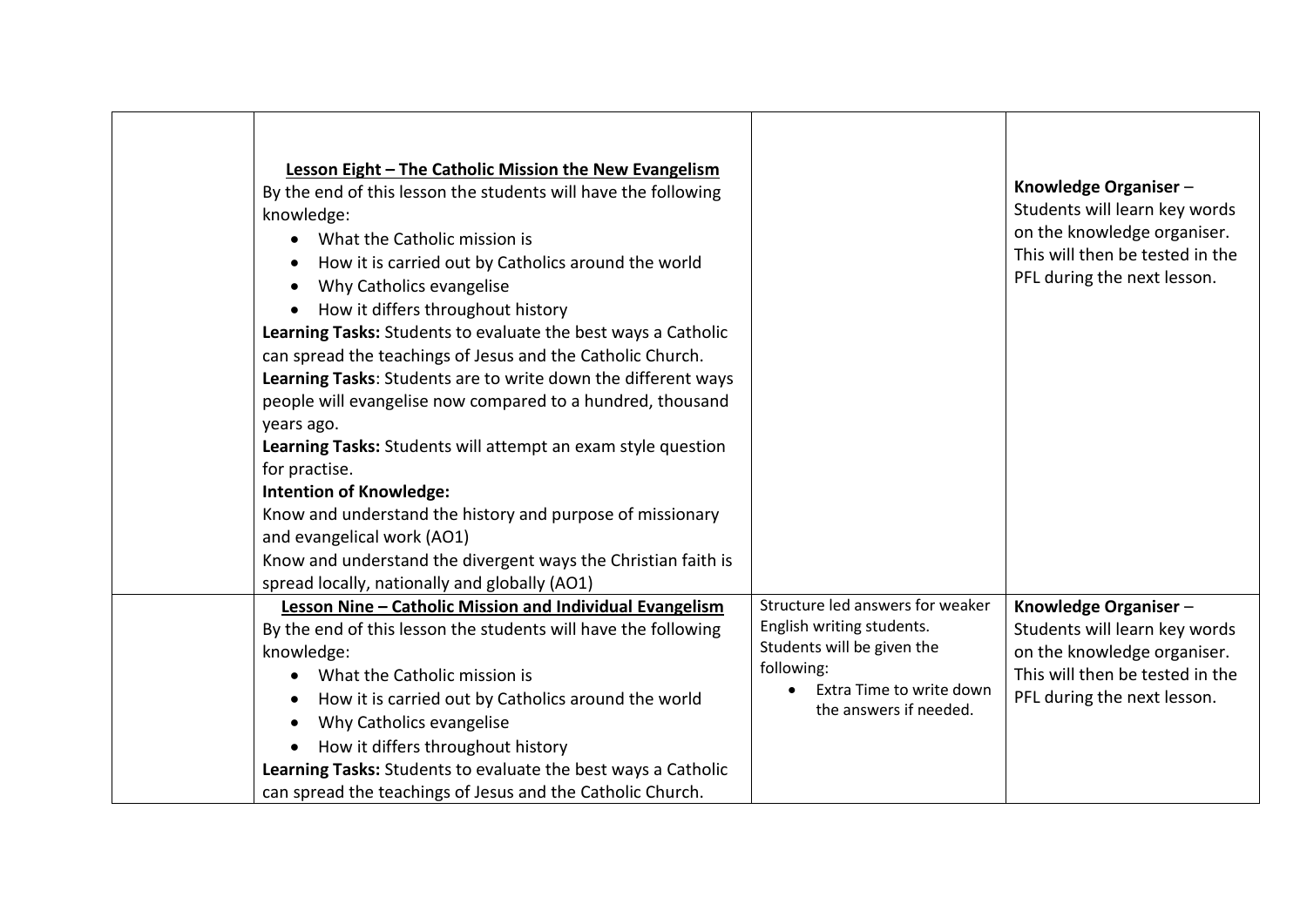| $\overline{\mathbf{4}}$ | Learning Tasks: Students are to write down the different ways             |                                            |                                                                       |
|-------------------------|---------------------------------------------------------------------------|--------------------------------------------|-----------------------------------------------------------------------|
|                         | people will evangelise now compared to a hundred, thousand                |                                            |                                                                       |
|                         | years ago.                                                                |                                            |                                                                       |
|                         | Learning Tasks: Students will attempt an exam style question              |                                            |                                                                       |
|                         | for practise.                                                             |                                            |                                                                       |
|                         | <b>Intention of Knowledge:</b>                                            |                                            |                                                                       |
|                         | Know and understand the history and purpose of missionary                 |                                            |                                                                       |
|                         | and evangelical work (AO1)                                                |                                            |                                                                       |
|                         | Know and understand the divergent ways the Christian faith is             |                                            |                                                                       |
|                         | spread locally, nationally and globally (AO1)                             |                                            |                                                                       |
|                         | Lesson Nine-Celebration of Knowledge                                      | IRT feedback is to differ                  | Knowledge Organiser-                                                  |
|                         | Students will complete a celebration of knowledge to show off what        | depending on each student and              | Students will learn key words                                         |
|                         | they have learnt this half term. This is traditionally completed as       | the work that they have                    | on the knowledge organiser.                                           |
| 5                       | twenty questions, however, this can be adjusted and can be made to        | completed.                                 | This will then be tested in the                                       |
|                         | be more practical.                                                        |                                            | PFL during the next lesson.                                           |
|                         | Lesson Ten - DIRT Feedback                                                |                                            |                                                                       |
|                         | Evaluation of learning that has taken place and an evaluation of the      |                                            |                                                                       |
|                         | books and ensure that they are up to the right level and any work         |                                            |                                                                       |
|                         | missing or feedback needed is completed during this lesson.               |                                            |                                                                       |
|                         | Lesson Eleven - Reteach Lesson                                            | Knowledge organisers can be                | Knowledge Organiser - Students                                        |
|                         | Revisit and Reteach certain elements of the course and evaluate how       | used to aid any students who feel          | will be tested on all of the key                                      |
|                         | the half term has gone and set targets for improvements in the<br>future. | they have not made the required            | words for this week. They have                                        |
|                         | This should be the first half of the half term condensed into the main    | progress.<br>Word banks, sentence starters | learnt each stage individually now<br>they must try and learn all the |
|                         | points you want the students to re learn.                                 | will be available to those students        | words.                                                                |
|                         | Students will be questioned with new and targeted questions and           | who need them.                             |                                                                       |
|                         | work to ensure they have all made progress this half term                 | Students who need to be                    |                                                                       |
| 6                       |                                                                           | stretched and challenged will be           |                                                                       |
|                         | Lesson Twelve-Reteach lesson Two                                          | done so by outcome also.                   |                                                                       |
|                         |                                                                           | Questions will vary to try and test        |                                                                       |
|                         |                                                                           | them.                                      |                                                                       |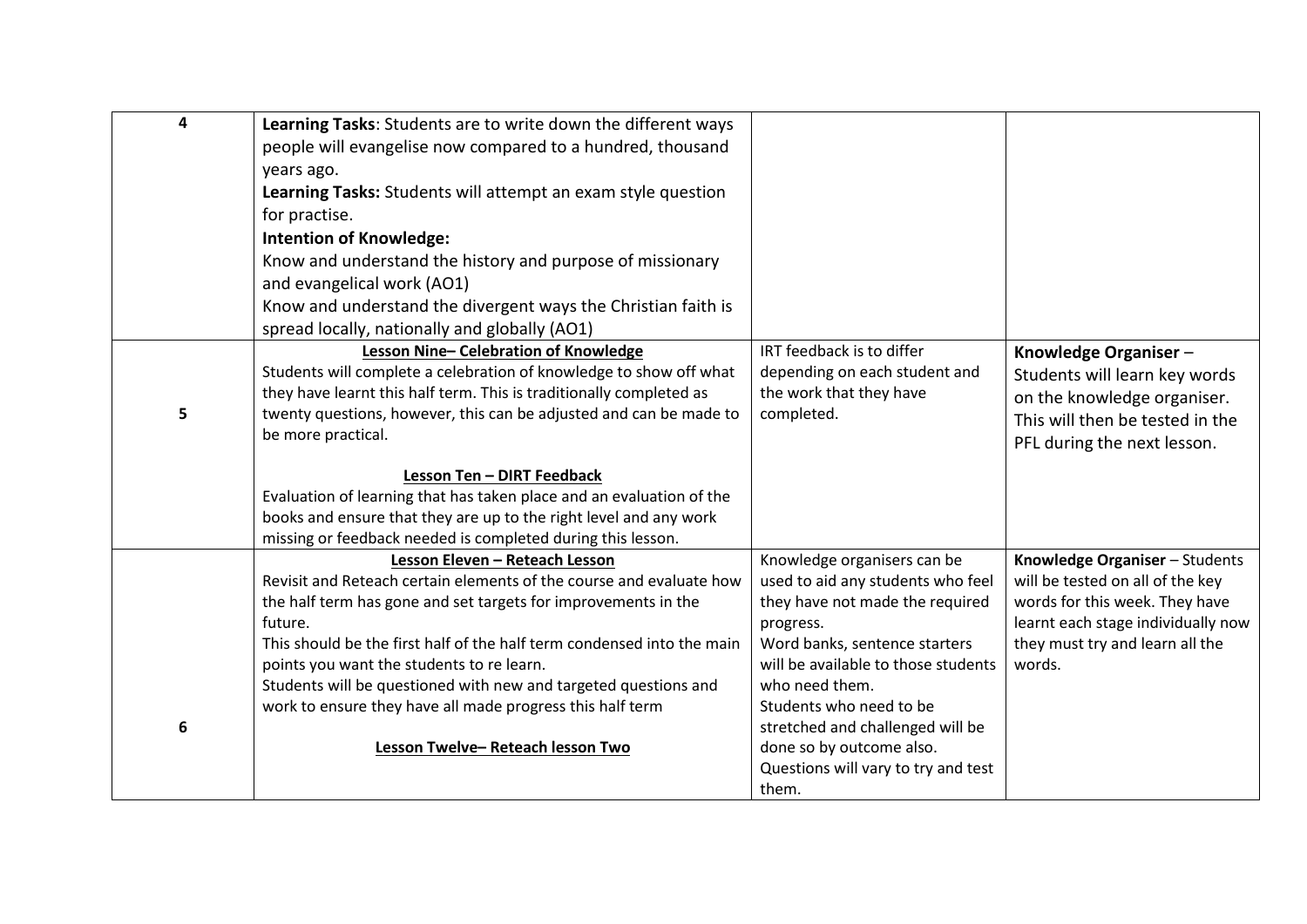| Revisit and Reteach certain elements of the course and evaluate how |                                     | Knowledge Organiser - Students     |
|---------------------------------------------------------------------|-------------------------------------|------------------------------------|
| the half term has gone and set targets for improvements in the      | Knowledge organisers can be         | will be tested on all of the key   |
| future.                                                             | used to aid any students who feel   | words for this week. They have     |
| This should be the second half of the half term condensed into the  | they have not made the required     | learnt each stage individually now |
| main points you want the students to re learn.                      | progress.                           | they must try and learn all the    |
| Students will be questioned with new and targeted questions and     | Word banks, sentence starters       | words.                             |
| work to ensure they have all made progress this half term           | will be available to those students |                                    |
|                                                                     | who need them.                      |                                    |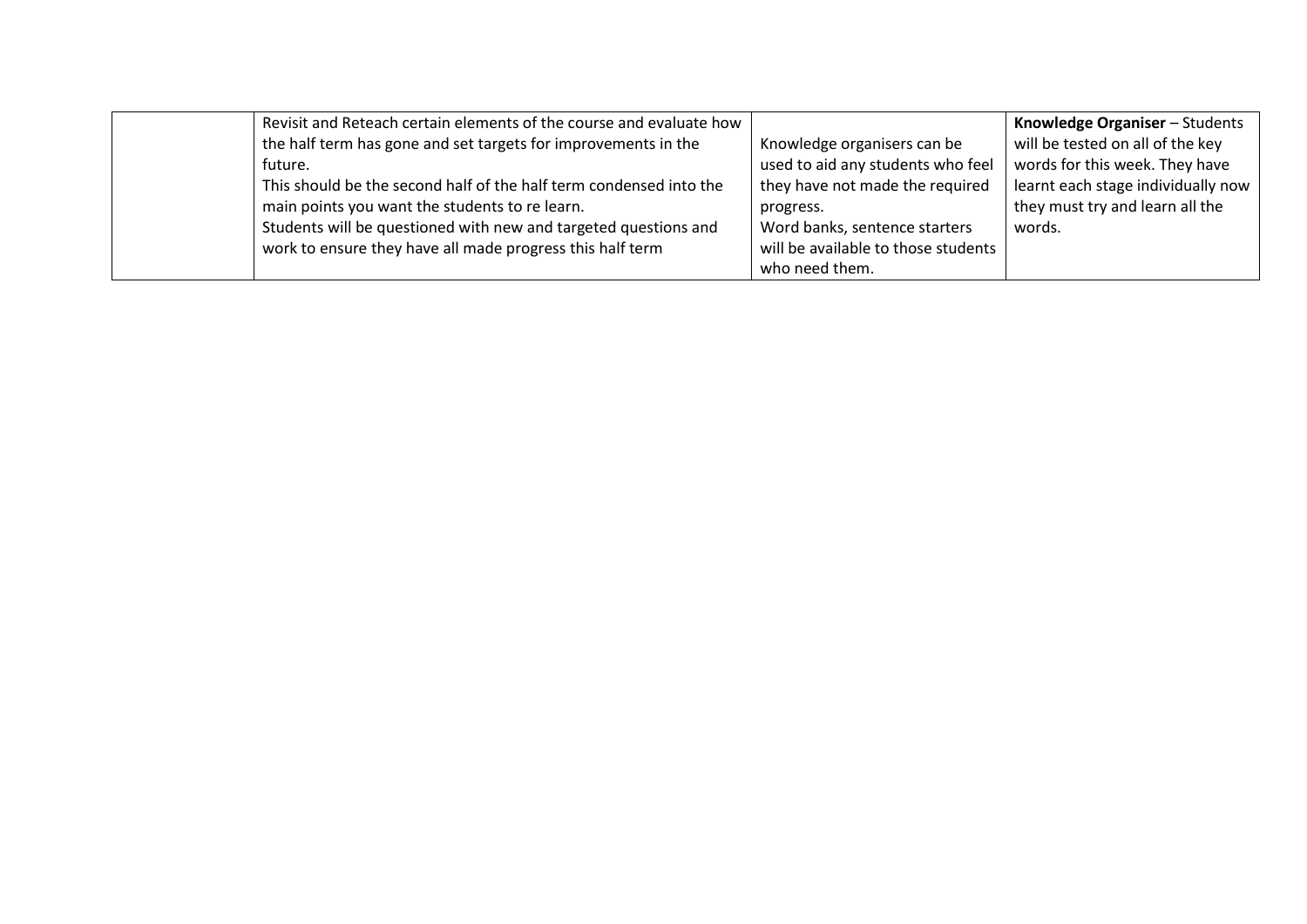| <b>Subject: Religious Education</b><br><b>Year 10 Half Term Two</b> |                                                                                                       |                           |  |  |
|---------------------------------------------------------------------|-------------------------------------------------------------------------------------------------------|---------------------------|--|--|
|                                                                     | <b>Core skill focus</b>                                                                               |                           |  |  |
| Year group: Year 10                                                 | Module title: GCSE RE Sources of Wisdom and Authority                                                 | Length of module: 6 weeks |  |  |
| Module intent / knowledge to be gained                              | Sequence - where does this module fit? Links to past and future learning:                             |                           |  |  |
| Intent                                                              |                                                                                                       |                           |  |  |
| The intent of this unit is to continue to build upon                | In developing the KS3 SOW DLSA is mindful of the both the National Framework for Catholic             |                           |  |  |
| the work and knowledge that students have                           | Schools: Come and See and the local SACRE areas of study (Liverpool and Knowsley). The SOW is         |                           |  |  |
| completed during their GCSE course. Students                        | sequenced in such a way that it builds directly on Come and See, yet allows for the development       |                           |  |  |
| will be apply the skills they have learnt about                     | of knowledge of key areas of Roman Catholic Christianity that students from the county sector         |                           |  |  |
| beliefs, teaching and practices and adapt them to                   | will have little or no knowledge of having taken a thematic approach to the study of religion.        |                           |  |  |
| understand the Catholic sources of wisdom and                       |                                                                                                       |                           |  |  |
| authority. It is intended for students to find                      | KS4: This is unit two of four that students will complete to ensure knowledge for paper one:          |                           |  |  |
| interest and excitement from gaining a deeper                       | Edexcel Catholic Christianity. The four units are called:                                             |                           |  |  |
| understand of the Bible, its historical context and                 | Beliefs and teachings<br>$\bullet$                                                                    |                           |  |  |
| how it has influenced modern Catholic                               | Practices                                                                                             |                           |  |  |
| Christianity today. It is important for students to                 | Sources of Wisdom and Authority                                                                       |                           |  |  |
| be able to describe the structure of the Catholic                   | Forms of Expression.                                                                                  |                           |  |  |
| Church which is already established during year 7                   | <b>Catholic Philosophy</b>                                                                            |                           |  |  |
| unit two. Students must be able to impress their                    | <b>Catholic Philosophy</b><br>$\bullet$                                                               |                           |  |  |
| previous knowledge and how it relates to the                        | <b>Family and Relationship</b>                                                                        |                           |  |  |
| magisterium of the Catholic Church.                                 | <b>Judaism</b>                                                                                        |                           |  |  |
|                                                                     | Beliefs and teachings                                                                                 |                           |  |  |
| Knowledge                                                           | Practices                                                                                             |                           |  |  |
| The GCSE syllabus followed is Unit A of Edexcel                     |                                                                                                       |                           |  |  |
| Catholic Christianity. This allows students to gain                 | This is the final part of unit three before the students begin to learn about unit four. In the final |                           |  |  |
| an in-depth knowledge of Catholic Christianity                      | part of this unit, students will learn about the Second Vatican Council and the major changes it      |                           |  |  |
| that includes, the beliefs, the practices, sources of               | brought about for Roman Catholics. There will also be a study upon what life was like for             |                           |  |  |
| wisdom and authority and forms of expressions                       | Catholics before the council and the historical context in which surrounds the council. There will    |                           |  |  |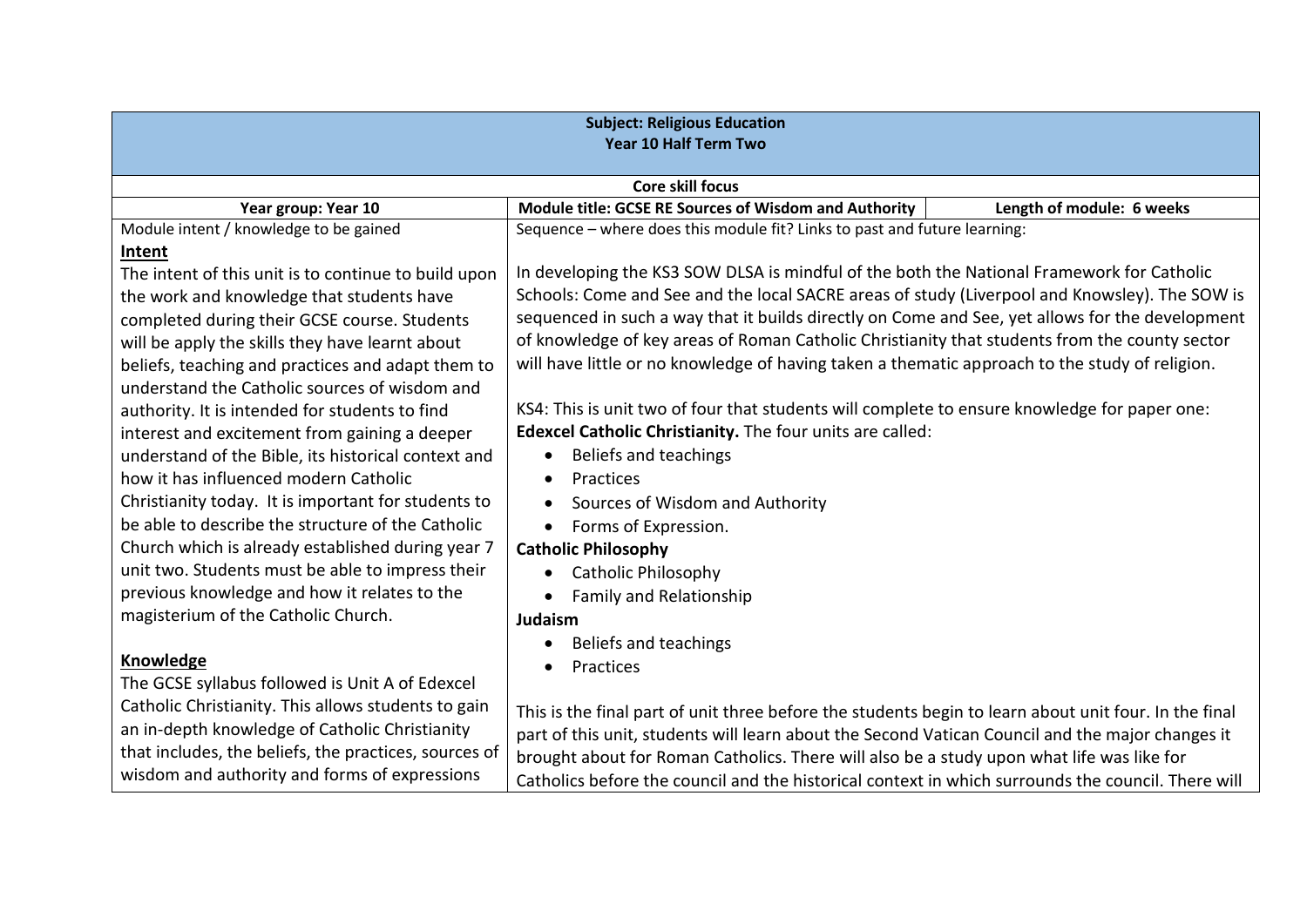| The focus of this half term is the authority of the<br>Catholic Church.<br>Firstly, students will develop a knowledge of the<br>Bible and the importance of the Bible still today.<br>The will research into the history of the Bible and<br>its literal accuracy of the time.<br>Students will then move onto the Magisterium<br>and develop a broad in depth knowledge of the<br>Magisterium. This will mean that they are able to<br>understand, describe and evaluate what the<br>magisterium is and the structure of the Roman<br>Catholic Church. This is the final part of unit<br>three before the students begin to learn about<br>unit four. In the final part of this unit, students<br>will learn about the Second Vatican Council and<br>the major changes it brought about for Roman<br>Catholics. There will also be a study upon what<br>life was like for Catholics before the council and<br>the historical context in which surrounds the<br>council. There will also be a final focus upon the<br>four marks of the church which follows on from<br>the magisterium teachings from last half term.<br>This GCSE course will equip students to take their<br>knowledge into KS4 and philosophy and ethics<br>courses at college or sixth form. | also be a final focus upon the four marks of the church which follows on from the magisterium<br>teachings from last half term.<br>This GCSE course will equip students to take their knowledge into KS4 and philosophy and ethics<br>courses at college or sixth form. |
|-------------------------------------------------------------------------------------------------------------------------------------------------------------------------------------------------------------------------------------------------------------------------------------------------------------------------------------------------------------------------------------------------------------------------------------------------------------------------------------------------------------------------------------------------------------------------------------------------------------------------------------------------------------------------------------------------------------------------------------------------------------------------------------------------------------------------------------------------------------------------------------------------------------------------------------------------------------------------------------------------------------------------------------------------------------------------------------------------------------------------------------------------------------------------------------------------------------------------------------------------------------------|-------------------------------------------------------------------------------------------------------------------------------------------------------------------------------------------------------------------------------------------------------------------------|
|                                                                                                                                                                                                                                                                                                                                                                                                                                                                                                                                                                                                                                                                                                                                                                                                                                                                                                                                                                                                                                                                                                                                                                                                                                                                   |                                                                                                                                                                                                                                                                         |
|                                                                                                                                                                                                                                                                                                                                                                                                                                                                                                                                                                                                                                                                                                                                                                                                                                                                                                                                                                                                                                                                                                                                                                                                                                                                   |                                                                                                                                                                                                                                                                         |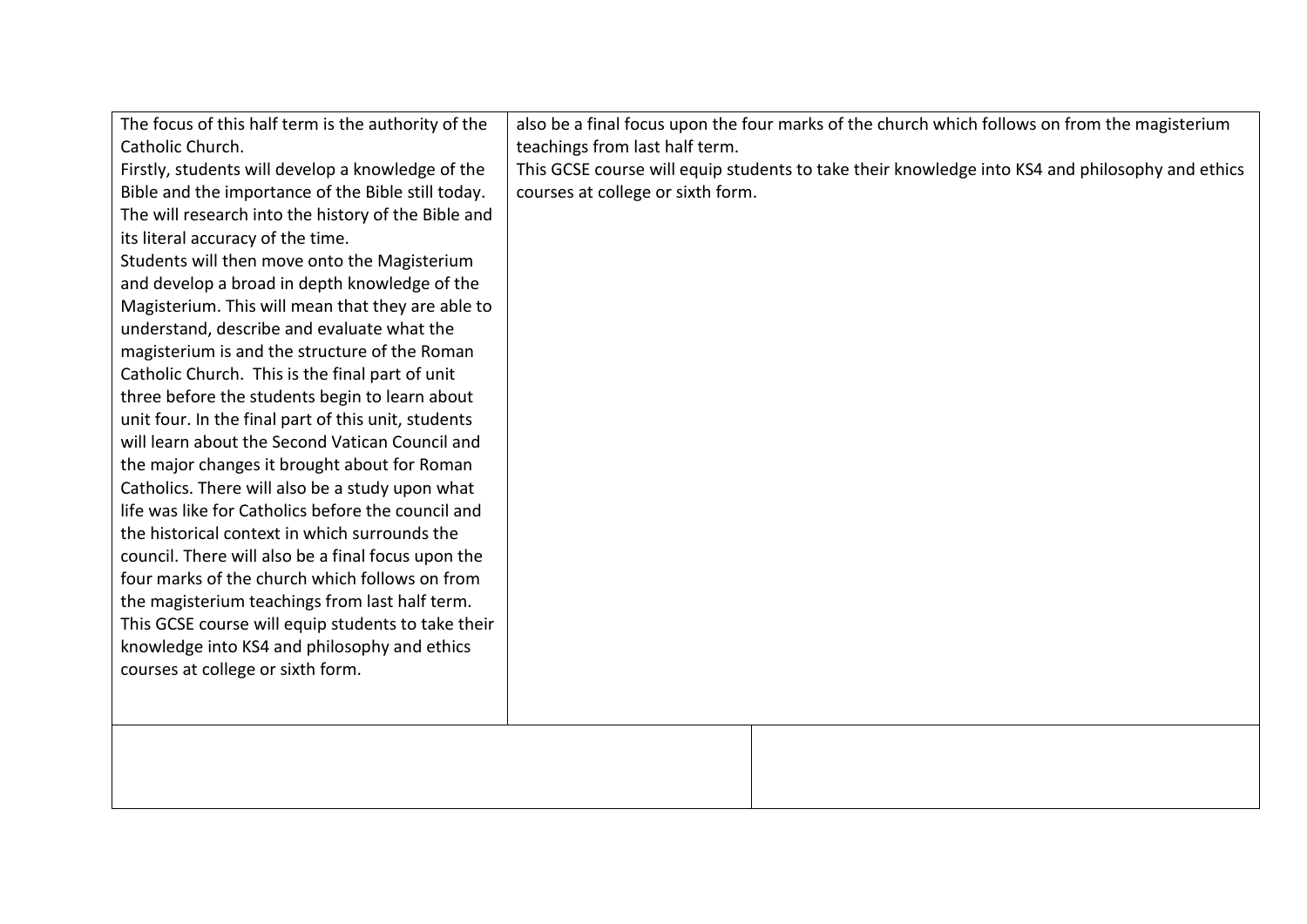| Key words:<br>The Bible: The Bible is the Christian sacred text (book). It has two sections the Old<br>and New Testament. The Old Testament is considered sacred to Jews and<br>Christians and the New Testament is sacred only to Christians.                                                                                                                                                                                                       |                                                                                                                                                                                                                                         | Staff to follow the following principles when teaching SEN students<br>Data rich seating plans with a full rational | Model responses to scaffold pupils who need additional<br>support to demonstrate how knowledge is to be applied.                                                |
|------------------------------------------------------------------------------------------------------------------------------------------------------------------------------------------------------------------------------------------------------------------------------------------------------------------------------------------------------------------------------------------------------------------------------------------------------|-----------------------------------------------------------------------------------------------------------------------------------------------------------------------------------------------------------------------------------------|---------------------------------------------------------------------------------------------------------------------|-----------------------------------------------------------------------------------------------------------------------------------------------------------------|
| Gospels: The first four books of the new testament are Matthew, Mark, Luke and<br>John. These are referred to as the evangelists as they spread the word of God. The<br>Gospels are the theological biographies of Jesus's life.<br><b>Biblical Literalism:</b> The view taken by some Christians, for example evangelicals,<br>that every stories/teaching in the Bible are literally true. Therefore, historically<br>and scientifically accurate. |                                                                                                                                                                                                                                         | Re-teach weeks based upon the data gained from<br>place.<br>ensure learning is retained.                            | assessment points - where sufficient knowledge is not<br>being retained and retrieved. Re-teaching must take<br>The use of knowledge organisers and homework to |
| Liberal View of the Bible: The belief that the Bible was written by humans,<br>however it was inspired by the word of God. This is the view often taken by<br>Roman Catholics.                                                                                                                                                                                                                                                                       |                                                                                                                                                                                                                                         | Gunning fox index to be applied to reading material to assess its<br>suitability for students.                      |                                                                                                                                                                 |
| Apostolic Succession: The belief that the tradition forms the apostles has been<br>handed down in the Church through the Pope and the Bishops and gives them<br>authority.                                                                                                                                                                                                                                                                           |                                                                                                                                                                                                                                         |                                                                                                                     |                                                                                                                                                                 |
| Laity: Any Baptised Catholic. Vatican 2 referred to the laity as the people of God<br>Dogma: Doctrines (teachings) which must be accepted by all Catholics.<br>Second Vatican Council: Ecumenical council which took place between 1962 and                                                                                                                                                                                                          |                                                                                                                                                                                                                                         |                                                                                                                     |                                                                                                                                                                 |
|                                                                                                                                                                                                                                                                                                                                                                                                                                                      | 1965 to modernise the liturgy and practices of the Catholic Church.<br>Four Marks of the Church: The definition of the Catholic Church since the council<br>of Nicene which sated that the Church is One, Holy, Catholic and apostolic. |                                                                                                                     |                                                                                                                                                                 |
| <b>Week number</b>                                                                                                                                                                                                                                                                                                                                                                                                                                   | Learning activity / intention of knowledge                                                                                                                                                                                              | <b>Stretch &amp; Support activities</b>                                                                             | <b>Homework</b>                                                                                                                                                 |
|                                                                                                                                                                                                                                                                                                                                                                                                                                                      | Lesson One - Introduction to the Bible<br>By the end of this lesson the students will have the following<br>knowledge:<br>The historical context of the Bible                                                                           | Students will be given the<br>following:<br>Extra Time to write down the<br>answers if needed.                      | Knowledge Organiser-<br>Students will learn key words<br>on the knowledge organiser.<br>This will then be tested in the                                         |
|                                                                                                                                                                                                                                                                                                                                                                                                                                                      | The structure of the Bible<br>The books within the Bible<br>Its importance now in modern society                                                                                                                                        | Pictures to aid their learning.                                                                                     | PFL during the next lesson.                                                                                                                                     |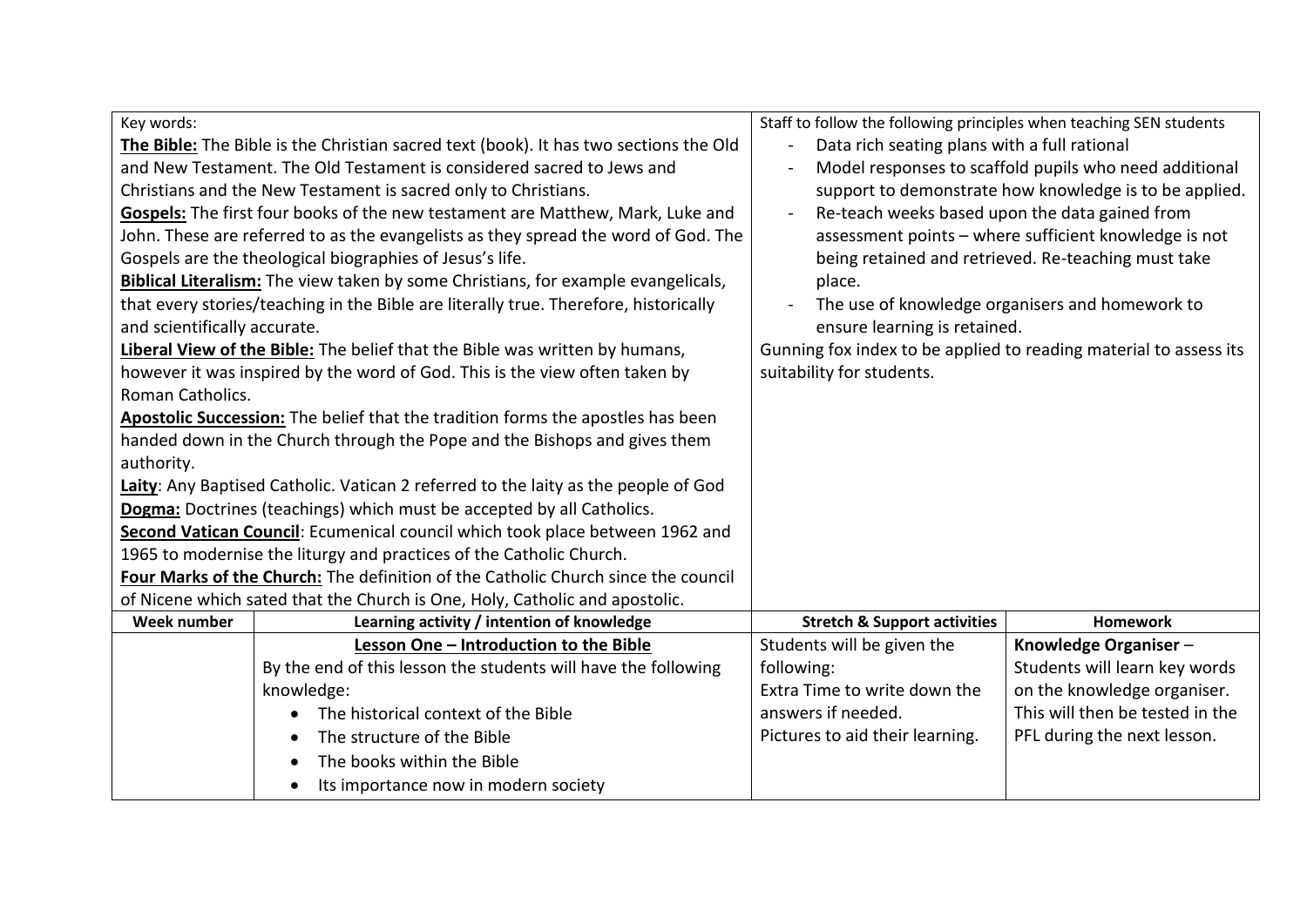|   | Learning Tasks: Students are to complete a worksheet about       | Students with any dyslexia will  |                                 |
|---|------------------------------------------------------------------|----------------------------------|---------------------------------|
|   | the Bible and the books within the Bible.                        | be given the opportunity of an   |                                 |
|   | Learning Tasks: Students to evaluate the importance of the       | overlay.                         |                                 |
|   | Bible today and complete an extended piece of writing on this.   |                                  |                                 |
|   | Learning Tasks: Students will attempt an exam style question     | Students will be given different |                                 |
|   | for practise.                                                    | choices depending on their       |                                 |
|   | <b>Intention of Knowledge:</b>                                   | skill level.                     |                                 |
|   | Know and understand the nature, history and purpose of the       |                                  |                                 |
| 1 | <b>Bible</b>                                                     | <b>Stretch and Challenge:</b>    |                                 |
|   | Know and understand the significance of the Bible and why        | 1) The Bible should be           |                                 |
|   | that people still follow the teachings of the Bible today. (AO1) | taken literally. Do you          |                                 |
|   |                                                                  | agree with this                  |                                 |
|   | Lesson Two - The Bible                                           | statement?                       | Knowledge Organiser-            |
|   | By the end of this lesson the students will have the following   | Is the Bible a reliable<br>2)    | Students will learn key words   |
|   | knowledge:                                                       | source of information            | on the knowledge organiser.     |
|   | The historical context of the Bible                              | for Catholic? Explain            | This will then be tested in the |
|   | The structure of the Bible                                       | why or why not                   | PFL during the next lesson.     |
|   | The books within the Bible                                       |                                  |                                 |
|   | Its importance now in modern society                             | Differentiation will be made by  |                                 |
|   | Learning Tasks: Students are to complete a worksheet about       | outcomes.                        |                                 |
|   | the Bible and the books within the Bible.                        |                                  |                                 |
|   | Learning Tasks: Students to evaluate the importance of the       | Extension recap questions will   |                                 |
|   | Bible today and complete an extended piece of writing on this.   | be on the board for higher       |                                 |
|   | Learning Tasks: Students will attempt an exam style question     | ability students.                |                                 |
|   | for practise.                                                    | Structure led answers for        |                                 |
|   | <b>Intention of Knowledge:</b>                                   | weaker English writing           |                                 |
|   | Know and understand the nature, history and purpose of the       | students.                        |                                 |
|   | <b>Bible</b>                                                     |                                  |                                 |
|   | Know and understand the significance of the Bible and why        |                                  |                                 |
|   | that people still follow the teachings of the Bible today. (AO1) |                                  |                                 |
|   |                                                                  |                                  |                                 |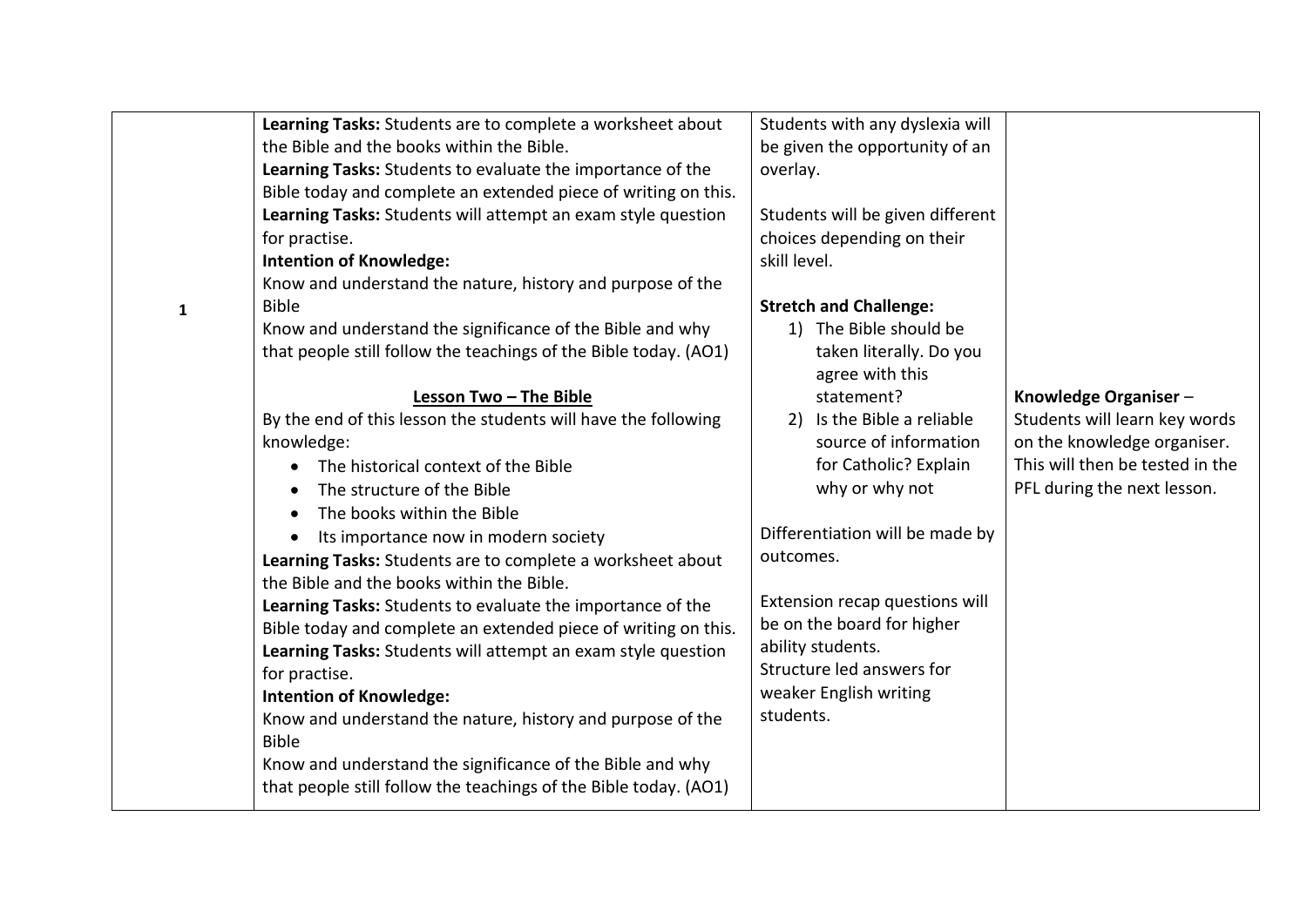| Lesson Three - The Bible (2)<br>By the end of this lesson the students will have the following<br>knowledge:<br>The historical context of the Bible<br>The structure of the Bible<br>The books within the Bible<br>Its importance now in modern society<br>Learning Tasks: Students are to complete a worksheet about                                                                                                                                                                                                                                                           |                                                                                                                                                                                                                    |                                                                                                                                                        |
|---------------------------------------------------------------------------------------------------------------------------------------------------------------------------------------------------------------------------------------------------------------------------------------------------------------------------------------------------------------------------------------------------------------------------------------------------------------------------------------------------------------------------------------------------------------------------------|--------------------------------------------------------------------------------------------------------------------------------------------------------------------------------------------------------------------|--------------------------------------------------------------------------------------------------------------------------------------------------------|
| the Bible and the books within the Bible.<br>Learning Tasks: Students to evaluate the importance of the<br>Bible today and complete an extended piece of writing on this.<br>Learning Tasks: Students will attempt an exam style question<br>for practise.<br><b>Intention of Knowledge:</b><br>Know and understand the nature, history and purpose of the<br><b>Bible</b><br>Know and understand the significance of the Bible and why<br>that people still follow the teachings of the Bible today. (AO1)<br><b>Resources:</b><br>https://www.youtube.com/watch?v=ak06MSETeo4 |                                                                                                                                                                                                                    |                                                                                                                                                        |
| Lesson Four - The New Testament<br>By the end of this lesson the students will have the following<br>knowledge:<br>The historical context of the Bible<br>The structure of the Bible<br>The books within the Bible<br>Its importance now in modern society<br>Learning Tasks: Students are to complete a worksheet about<br>the Bible and the books within the Bible.                                                                                                                                                                                                           | Students will be given the<br>following:<br>Extra Time to write down the<br>answers if needed.<br>Pictures to aid their learning.<br>Students with any dyslexia will be<br>given the opportunity of an<br>overlay. | Knowledge Organiser-<br>Students will learn key words<br>on the knowledge organiser.<br>This will then be tested in the<br>PFL during the next lesson. |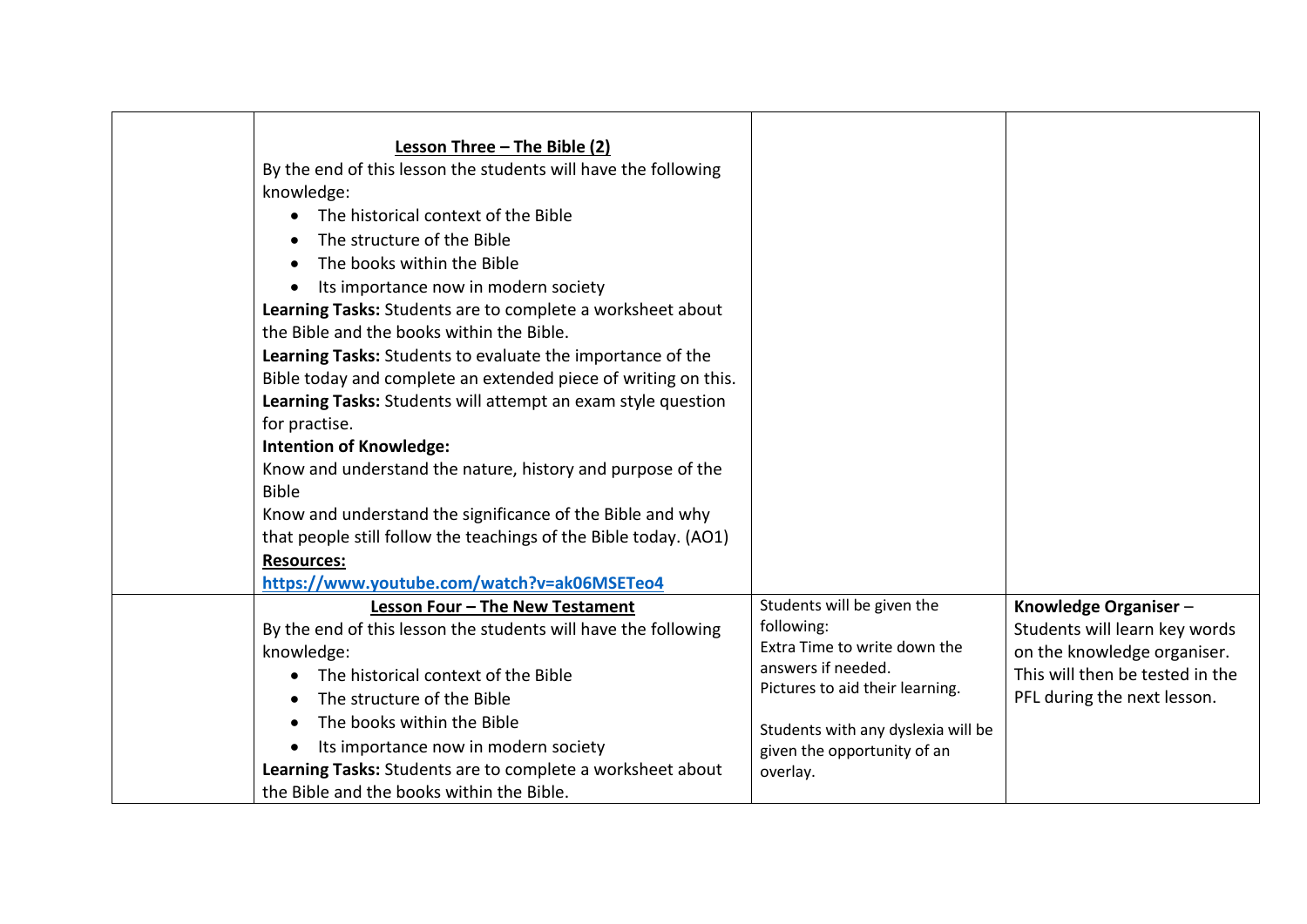| $\mathbf{2}$<br><b>Bible</b><br>$\bullet$<br><b>Bible</b><br>that people still follow the teachings of the Bible today. (AO1) | Bible today and complete an extended piece of writing on this.<br>Learning Tasks: Students will attempt an exam style question<br>for practise.<br><b>Intention of Knowledge:</b><br>Know and understand the nature, history and purpose of the<br>Know and understand the significance of the Bible and why<br>that people still follow the teachings of the Bible today. (AO1)<br>Lesson Five - The Bible and the Council of Trent<br>By the end of this lesson the students will have the following<br>knowledge:<br>The historical context of the Bible<br>$\bullet$<br>The structure of the Bible<br>The books within the Bible<br>Its importance now in modern society<br>Learning Tasks: Students are to complete a worksheet about<br>the Bible and the books within the Bible.<br>Learning Tasks: Students to evaluate the importance of the<br>Bible today and complete an extended piece of writing on this.<br>Learning Tasks: Students will attempt an exam style question<br>for practise.<br><b>Intention of Knowledge:</b><br>Know and understand the nature, history and purpose of the<br>Know and understand the significance of the Bible and why | students will have to try and<br>provide more than one reason for<br>each answer.<br>Differentiation will also be made<br>by outcomes.<br>Stretch and challenge questions<br>will be available throughout the<br>lesson and also on the<br>whiteboard, so there should<br>never be a time when a student is<br>not writing or completing a task.<br><b>Stretch and Challenge:</b><br>1) Create an account about<br>the council of Trent and<br>how it impact the<br>creation of the Bible.<br>Lower ability students will be<br>given images to support their<br>work.<br>Extension recap questions will<br>be on the board for higher<br>ability students.<br>Structure led answers for<br>weaker English writing<br>students. | Knowledge Organiser-<br>Students will learn key words<br>on the knowledge organiser.<br>This will then be tested in the<br>PFL during the next lesson. |
|-------------------------------------------------------------------------------------------------------------------------------|-----------------------------------------------------------------------------------------------------------------------------------------------------------------------------------------------------------------------------------------------------------------------------------------------------------------------------------------------------------------------------------------------------------------------------------------------------------------------------------------------------------------------------------------------------------------------------------------------------------------------------------------------------------------------------------------------------------------------------------------------------------------------------------------------------------------------------------------------------------------------------------------------------------------------------------------------------------------------------------------------------------------------------------------------------------------------------------------------------------------------------------------------------------------------|---------------------------------------------------------------------------------------------------------------------------------------------------------------------------------------------------------------------------------------------------------------------------------------------------------------------------------------------------------------------------------------------------------------------------------------------------------------------------------------------------------------------------------------------------------------------------------------------------------------------------------------------------------------------------------------------------------------------------------|--------------------------------------------------------------------------------------------------------------------------------------------------------|
|-------------------------------------------------------------------------------------------------------------------------------|-----------------------------------------------------------------------------------------------------------------------------------------------------------------------------------------------------------------------------------------------------------------------------------------------------------------------------------------------------------------------------------------------------------------------------------------------------------------------------------------------------------------------------------------------------------------------------------------------------------------------------------------------------------------------------------------------------------------------------------------------------------------------------------------------------------------------------------------------------------------------------------------------------------------------------------------------------------------------------------------------------------------------------------------------------------------------------------------------------------------------------------------------------------------------|---------------------------------------------------------------------------------------------------------------------------------------------------------------------------------------------------------------------------------------------------------------------------------------------------------------------------------------------------------------------------------------------------------------------------------------------------------------------------------------------------------------------------------------------------------------------------------------------------------------------------------------------------------------------------------------------------------------------------------|--------------------------------------------------------------------------------------------------------------------------------------------------------|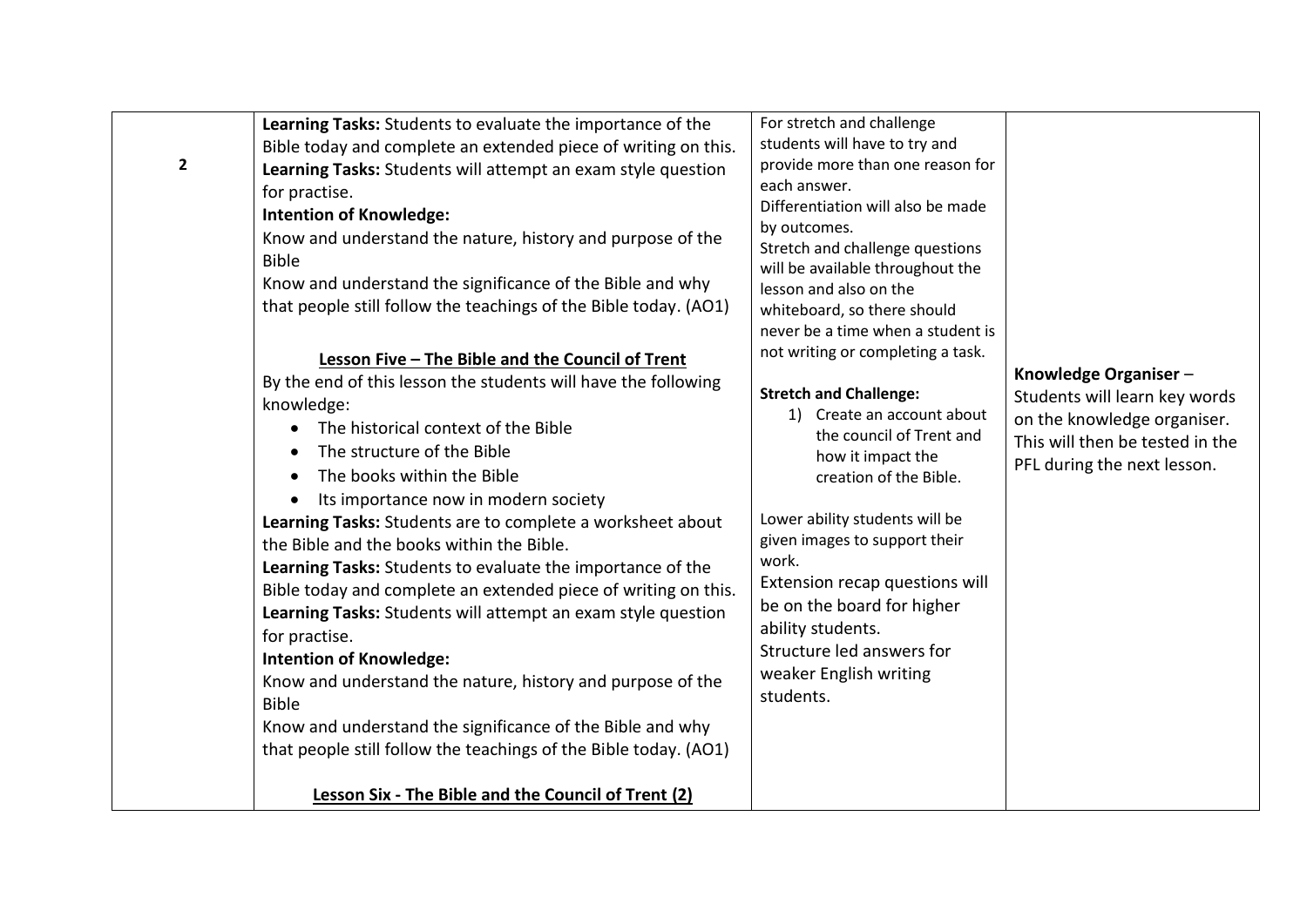| By the end of this lesson the students will have the following<br>knowledge:<br>The historical context of the Bible<br>The structure of the Bible<br>The books within the Bible<br>Its importance now in modern society<br>Learning Tasks: Students are to complete a worksheet about<br>the Bible and the books within the Bible.<br>Learning Tasks: Students to evaluate the importance of the<br>Bible today and complete an extended piece of writing on this.<br>Learning Tasks: Students will attempt an exam style question<br>for practise.<br><b>Intention of Knowledge:</b><br>Know and understand the nature, history and purpose of the<br><b>Bible</b><br>Know and understand the significance of the Bible and why<br>that people still follow the teachings of the Bible today. (AO1) |                                                                                                                                                                                                                                                                                                                                                    |                                                                                                                                                        |
|------------------------------------------------------------------------------------------------------------------------------------------------------------------------------------------------------------------------------------------------------------------------------------------------------------------------------------------------------------------------------------------------------------------------------------------------------------------------------------------------------------------------------------------------------------------------------------------------------------------------------------------------------------------------------------------------------------------------------------------------------------------------------------------------------|----------------------------------------------------------------------------------------------------------------------------------------------------------------------------------------------------------------------------------------------------------------------------------------------------------------------------------------------------|--------------------------------------------------------------------------------------------------------------------------------------------------------|
| Lesson Seven - The Magisterium<br>By the end of this lesson the students will have the following<br>knowledge:<br>What the Magisterium is<br>$\bullet$<br>Why it is important in the Catholic faith<br>The Impact that it has for believers<br>Learning Tasks: Students to create a description of the<br>teachings of the Catholic Church.<br>Learning Tasks: Students to watch a video and answer the<br>questions on the worksheet.<br>Learning Tasks: Students will attempt an exam style question<br>for practise.<br><b>Intention of Knowledge:</b>                                                                                                                                                                                                                                            | Structure led answers for weaker<br>English writing students.<br>Students will be given the<br>following:<br>Extra Time to write down<br>the answers if needed.<br>Sheet to be differentiated to use<br>sentence starters and gap fill for<br>lower ability groups.<br>Differentiation by outcome when<br>giving feedback on the exam<br>question. | Knowledge Organiser-<br>Students will learn key words<br>on the knowledge organiser.<br>This will then be tested in the<br>PFL during the next lesson. |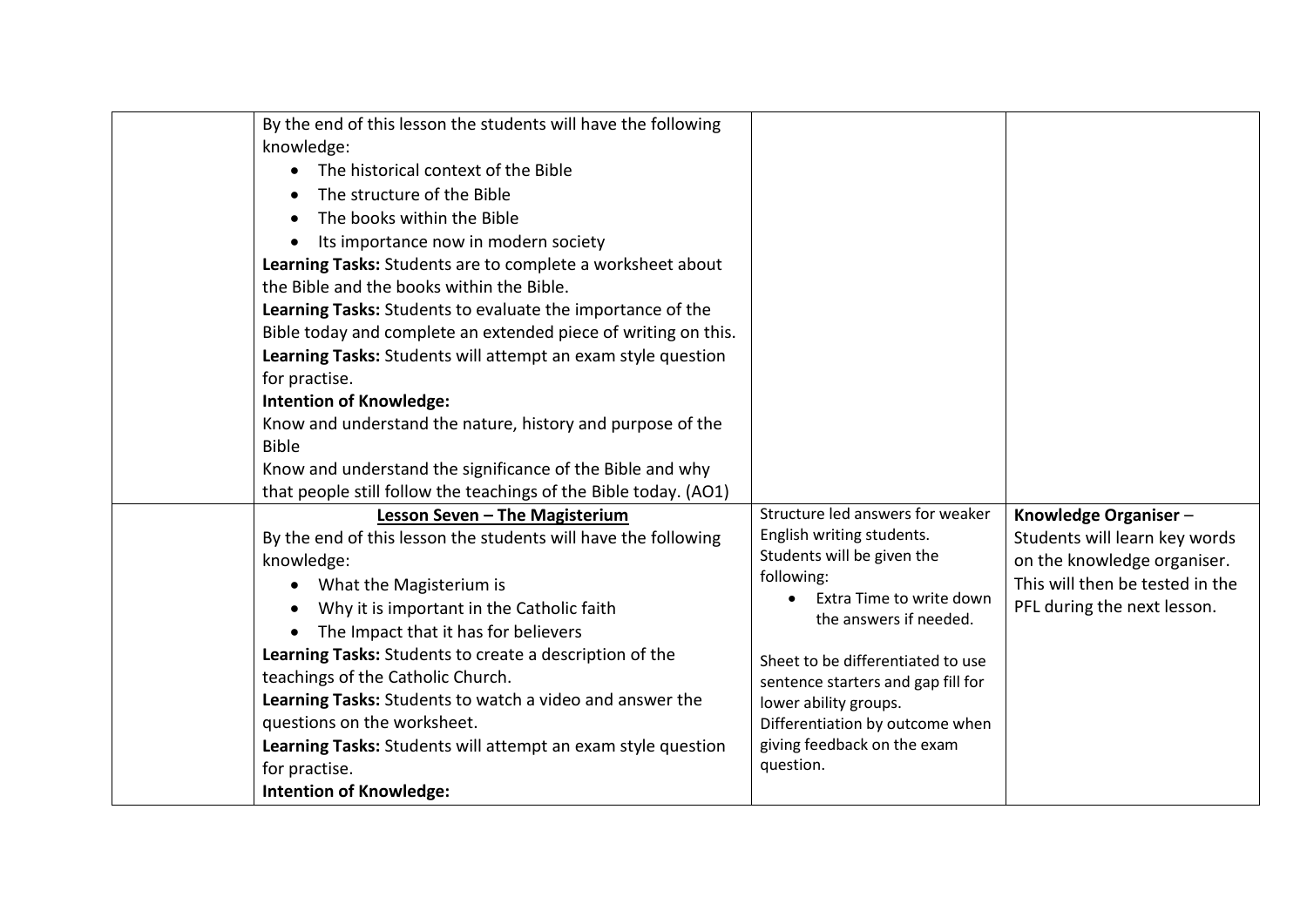| $\overline{\mathbf{3}}$ | Know and understand the importance of the magisterium as an<br>example and the authoritative source of moral teaching (AO1)<br>Know and understand divergent understanding of natural law,<br>virtue and conscience (AO1)                                                                                                                                                                                                                                                                                                                                     | Sentence starters there to help<br>lower ability students.                                                                                                                                                                                        |                                                                                                                                                        |
|-------------------------|---------------------------------------------------------------------------------------------------------------------------------------------------------------------------------------------------------------------------------------------------------------------------------------------------------------------------------------------------------------------------------------------------------------------------------------------------------------------------------------------------------------------------------------------------------------|---------------------------------------------------------------------------------------------------------------------------------------------------------------------------------------------------------------------------------------------------|--------------------------------------------------------------------------------------------------------------------------------------------------------|
|                         | Lesson Eight - The Magisterium (2)<br>By the end of this lesson the students will have the following<br>knowledge:<br>What the Magisterium is<br>$\bullet$<br>Why it is important in the Catholic faith<br>The Impact that it has for believers<br>Learning Tasks: Students to create a description of the<br>teachings of the Catholic Church.<br>Learning Tasks: Students to watch a video and answer the<br>questions on the worksheet.<br>Learning Tasks: Students will attempt an exam style question<br>for practise.<br><b>Intention of Knowledge:</b> | <b>Stretch and Challenge:</b><br>1) Why is it important that<br>there is a structure to the<br>Catholic Church that<br>continues the teachings<br>of the apostles?<br>Should the Catholic<br>2)<br>Church be apostolic?<br>What are the benefits? |                                                                                                                                                        |
|                         | Know and understand the importance of the magisterium as an<br>example and the authoritative source of moral teaching (AO1)                                                                                                                                                                                                                                                                                                                                                                                                                                   |                                                                                                                                                                                                                                                   |                                                                                                                                                        |
|                         | Know and understand divergent understanding of natural law,<br>virtue and conscience (AO1)                                                                                                                                                                                                                                                                                                                                                                                                                                                                    |                                                                                                                                                                                                                                                   |                                                                                                                                                        |
|                         | Lesson Nine - The Magisterium (3)<br>By the end of this lesson the students will have the following<br>knowledge:<br>What the Magisterium is<br>$\bullet$<br>Why it is important in the Catholic faith<br>The Impact that it has for believers<br>٠                                                                                                                                                                                                                                                                                                           | Structure led answers for weaker<br>English writing students.<br>Students will be given the<br>following:<br>Extra Time to write down<br>the answers if needed.                                                                                   | Knowledge Organiser-<br>Students will learn key words<br>on the knowledge organiser.<br>This will then be tested in the<br>PFL during the next lesson. |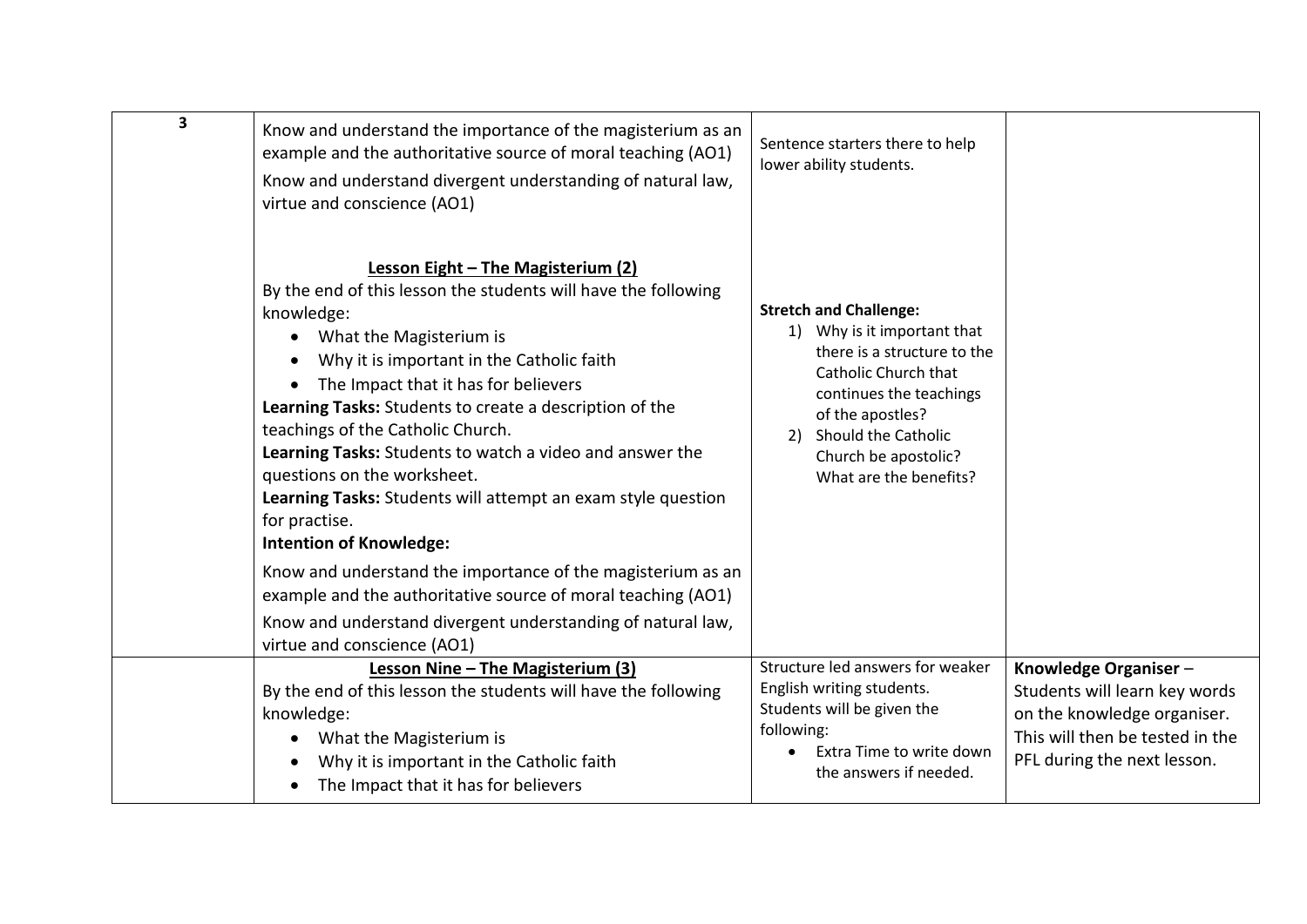| 4 | Learning Tasks: Students to create a description of the<br>teachings of the Catholic Church.<br>Learning Tasks: Students to watch a video and answer the<br>questions on the worksheet.<br>Learning Tasks: Students will attempt an exam style question<br>for practise.<br><b>Intention of Knowledge:</b>                                                                                                                                                                                                                                                                                                                                                                          | Sheet to be differentiated to use<br>sentence starters and gap fill for<br>lower ability groups.<br>Differentiation by outcome when<br>giving feedback on the exam<br>question. |                                                                                                                                                        |
|---|-------------------------------------------------------------------------------------------------------------------------------------------------------------------------------------------------------------------------------------------------------------------------------------------------------------------------------------------------------------------------------------------------------------------------------------------------------------------------------------------------------------------------------------------------------------------------------------------------------------------------------------------------------------------------------------|---------------------------------------------------------------------------------------------------------------------------------------------------------------------------------|--------------------------------------------------------------------------------------------------------------------------------------------------------|
|   | Know and understand the importance of the magisterium as an<br>example and the authoritative source of moral teaching (AO1)                                                                                                                                                                                                                                                                                                                                                                                                                                                                                                                                                         | Sentence starters there to help<br>lower ability students.                                                                                                                      |                                                                                                                                                        |
|   | Know and understand divergent understanding of natural law,<br>virtue and conscience (AO1)<br>Lesson Ten - The Magisterium (4)<br>By the end of this lesson the students will have the following<br>knowledge:<br>What the Magisterium is<br>$\bullet$<br>Why it is important in the Catholic faith<br>$\bullet$<br>The Impact that it has for believers<br>$\bullet$<br>Learning Tasks: Students to create a description of the<br>teachings of the Catholic Church.<br>Learning Tasks: Students to watch a video and answer the<br>questions on the worksheet.<br>Learning Tasks: Students will attempt an exam style question<br>for practise.<br><b>Intention of Knowledge:</b> |                                                                                                                                                                                 | Knowledge Organiser-<br>Students will learn key words<br>on the knowledge organiser.<br>This will then be tested in the<br>PFL during the next lesson. |
|   | Know and understand the importance of the magisterium as an<br>example and the authoritative source of moral teaching (AO1)                                                                                                                                                                                                                                                                                                                                                                                                                                                                                                                                                         |                                                                                                                                                                                 |                                                                                                                                                        |
|   | Know and understand divergent understanding of natural law,<br>virtue and conscience (AO1)                                                                                                                                                                                                                                                                                                                                                                                                                                                                                                                                                                                          |                                                                                                                                                                                 |                                                                                                                                                        |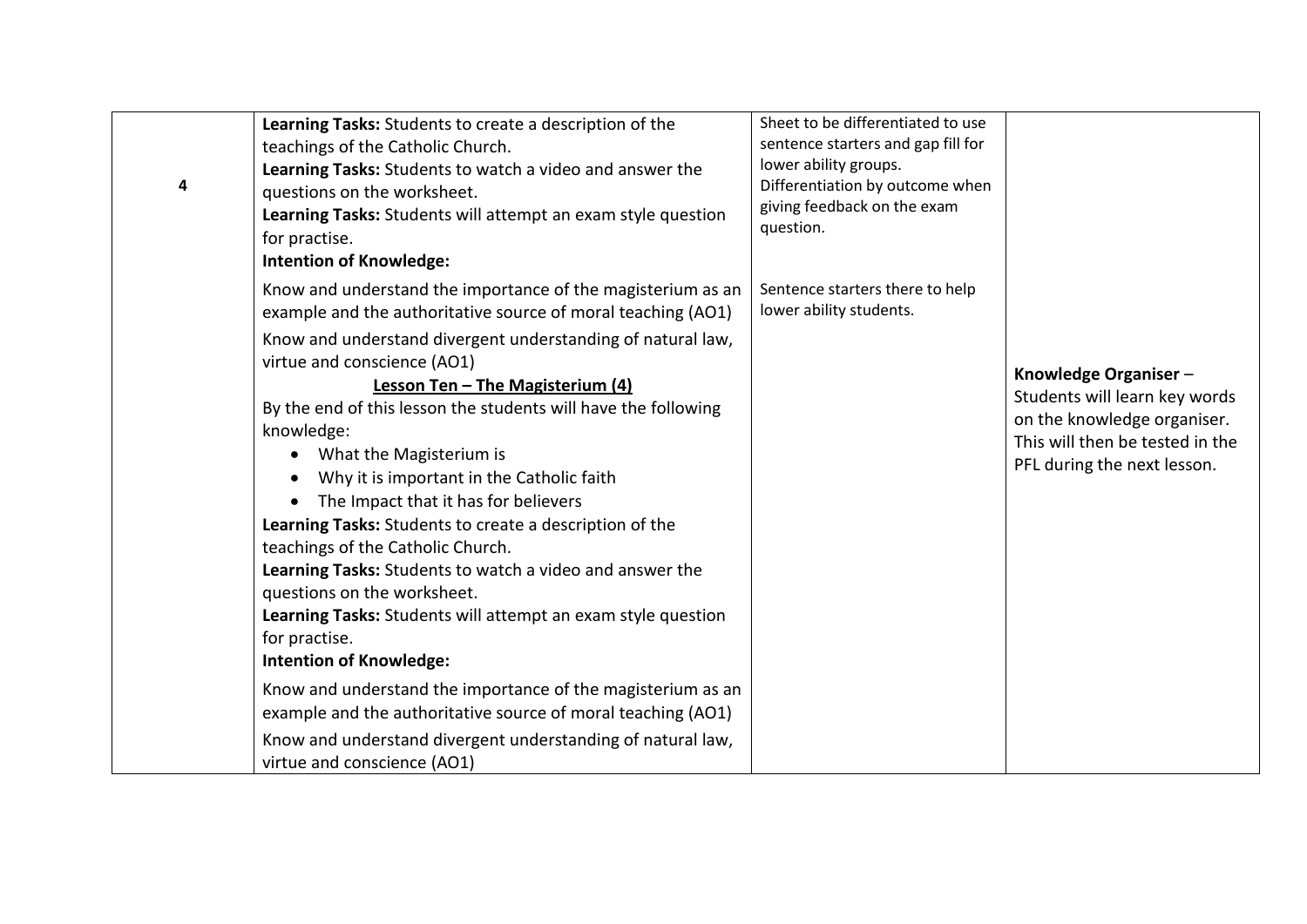|   | Lesson Nine-Celebration of Knowledge                                   | IRT feedback is to differ           | Knowledge Organiser - Students     |
|---|------------------------------------------------------------------------|-------------------------------------|------------------------------------|
|   | Students will complete a celebration of knowledge to show off what     | depending on each student and       | will be tested on all of the key   |
|   | they have learnt this half term. This is traditionally completed as    | the work that they have             | words for this week. They have     |
| 5 | twenty questions, however, this can be adjusted and can be made to     | completed.                          | learnt each stage individually now |
|   | be more practical.                                                     |                                     | they must try and learn all the    |
|   |                                                                        |                                     | words.                             |
|   | Lesson Ten - DIRT Feedback                                             |                                     |                                    |
|   | Evaluation of learning that has taken place and an evaluation of the   |                                     |                                    |
|   | books and ensure that they are up to the right level and any work      |                                     |                                    |
|   | missing or feedback needed is completed during this lesson.            |                                     |                                    |
|   | Lesson Eleven - Reteach Lesson                                         | Knowledge organisers can be         | Knowledge Organiser - Students     |
|   | Revisit and Reteach certain elements of the course and evaluate how    | used to aid any students who feel   | will be tested on all of the key   |
|   | the half term has gone and set targets for improvements in the         | they have not made the required     | words for this week. They have     |
|   | future.                                                                | progress.                           | learnt each stage individually now |
|   | This should be the first half of the half term condensed into the main | Word banks, sentence starters       | they must try and learn all the    |
|   | points you want the students to re learn.                              | will be available to those students | words.                             |
|   | Students will be questioned with new and targeted questions and        | who need them.                      |                                    |
|   | work to ensure they have all made progress this half term              | Students who need to be             |                                    |
| 6 |                                                                        | stretched and challenged will be    |                                    |
|   | Lesson Twelve-Reteach lesson Two                                       | done so by outcome also.            |                                    |
|   | Revisit and Reteach certain elements of the course and evaluate how    | Questions will vary to try and test |                                    |
|   | the half term has gone and set targets for improvements in the         | them.                               | Knowledge Organiser - Students     |
|   | future.                                                                |                                     | will be tested on all of the key   |
|   | This should be the second half of the half term condensed into the     | Knowledge organisers can be         | words for this week. They have     |
|   | main points you want the students to re learn.                         | used to aid any students who feel   | learnt each stage individually now |
|   | Students will be questioned with new and targeted questions and        | they have not made the required     | they must try and learn all the    |
|   | work to ensure they have all made progress this half term              | progress.                           | words.                             |
|   |                                                                        | Word banks, sentence starters       |                                    |
|   |                                                                        | will be available to those students |                                    |
|   |                                                                        | who need them.                      |                                    |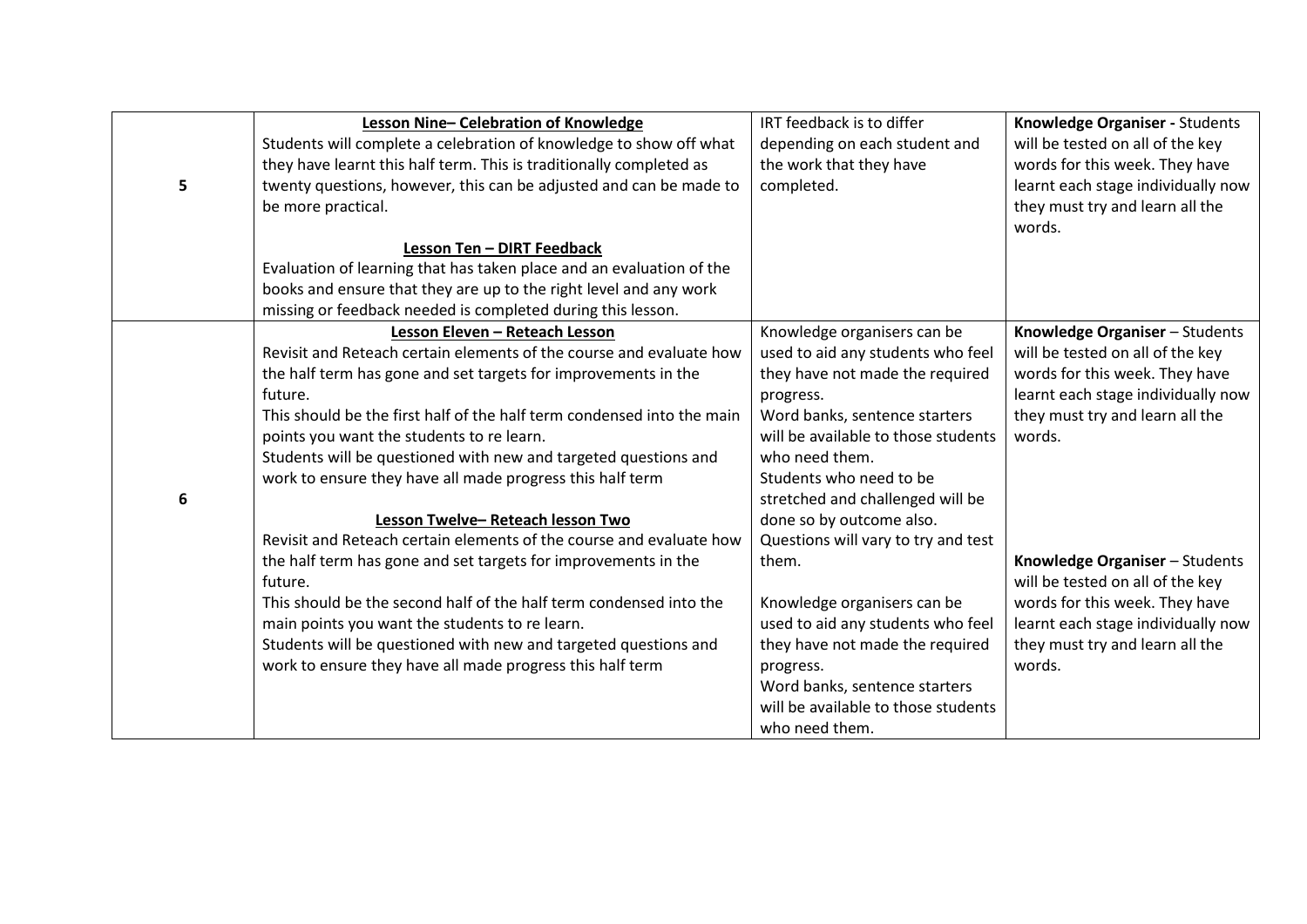| <b>Subject: Religious Education</b><br><b>Year 10 Half Term Three</b> |                                                                                                       |                           |  |
|-----------------------------------------------------------------------|-------------------------------------------------------------------------------------------------------|---------------------------|--|
|                                                                       | <b>Core skill focus</b>                                                                               |                           |  |
| Year group: Year 10                                                   | Module title: GCSE RE Sources of Wisdom and Authority                                                 | Length of module: 6 weeks |  |
| Module intent / knowledge to be gained                                | Sequence - where does this module fit? Links to past and future learning:                             |                           |  |
| Intent:                                                               |                                                                                                       |                           |  |
| The intent of this unit is to continue to build upon                  | In developing the KS3 SOW DLSA is mindful of the both the National Framework for Catholic             |                           |  |
| the work and knowledge that students have                             | Schools: Come and See and the local SACRE areas of study (Liverpool and Knowsley). The SOW is         |                           |  |
| completed during their GCSE course. Students                          | sequenced in such a way that it builds directly on Come and See, yet allows for the development       |                           |  |
| will be apply the skills they have learnt about                       | of knowledge of key areas of Roman Catholic Christianity that students from the county sector         |                           |  |
| beliefs, teaching and practices and adapt them to                     | will have little or no knowledge of having taken a thematic approach to the study of religion.        |                           |  |
| understand the Catholic sources of wisdom and                         |                                                                                                       |                           |  |
| authority. It is intended for students to find                        | KS4: This is unit two of four that students will complete to ensure knowledge for paper one:          |                           |  |
| interest and excitement from gaining a deeper                         | Edexcel Catholic Christianity. The four units are called:                                             |                           |  |
| understand of the Bible, its historical context and                   | Beliefs and teachings                                                                                 |                           |  |
| how it has influenced modern Catholic                                 | Practices                                                                                             |                           |  |
| Christianity today. It is important for students to                   | Sources of Wisdom and Authority                                                                       |                           |  |
| be able to describe the structure of the Catholic                     | Forms of Expression.<br>$\bullet$                                                                     |                           |  |
| Church which is already established during year 7                     | <b>Catholic Philosophy</b>                                                                            |                           |  |
| unit two. Students must be able to impress their                      | <b>Catholic Philosophy</b>                                                                            |                           |  |
| previous knowledge and how it relates to the                          | <b>Family and Relationship</b>                                                                        |                           |  |
| magisterium of the Catholic Church.                                   | Judaism                                                                                               |                           |  |
|                                                                       | Beliefs and teachings                                                                                 |                           |  |
| Knowledge:                                                            | Practices                                                                                             |                           |  |
| The GCSE syllabus followed is Unit A of Edexcel                       |                                                                                                       |                           |  |
| Catholic Christianity. This allows students to gain                   | This is the final part of unit three before the students begin to learn about unit four. In the final |                           |  |
| an in-depth knowledge of Catholic Christianity                        | part of this unit, students will learn about the Second Vatican Council and the major changes it      |                           |  |
| that includes, the beliefs, the practices, sources of                 | brought about for Roman Catholics. There will also be a study upon what life was like for             |                           |  |
| wisdom and authority and forms of expressions                         | Catholics before the council and the historical context in which surrounds the council. There will    |                           |  |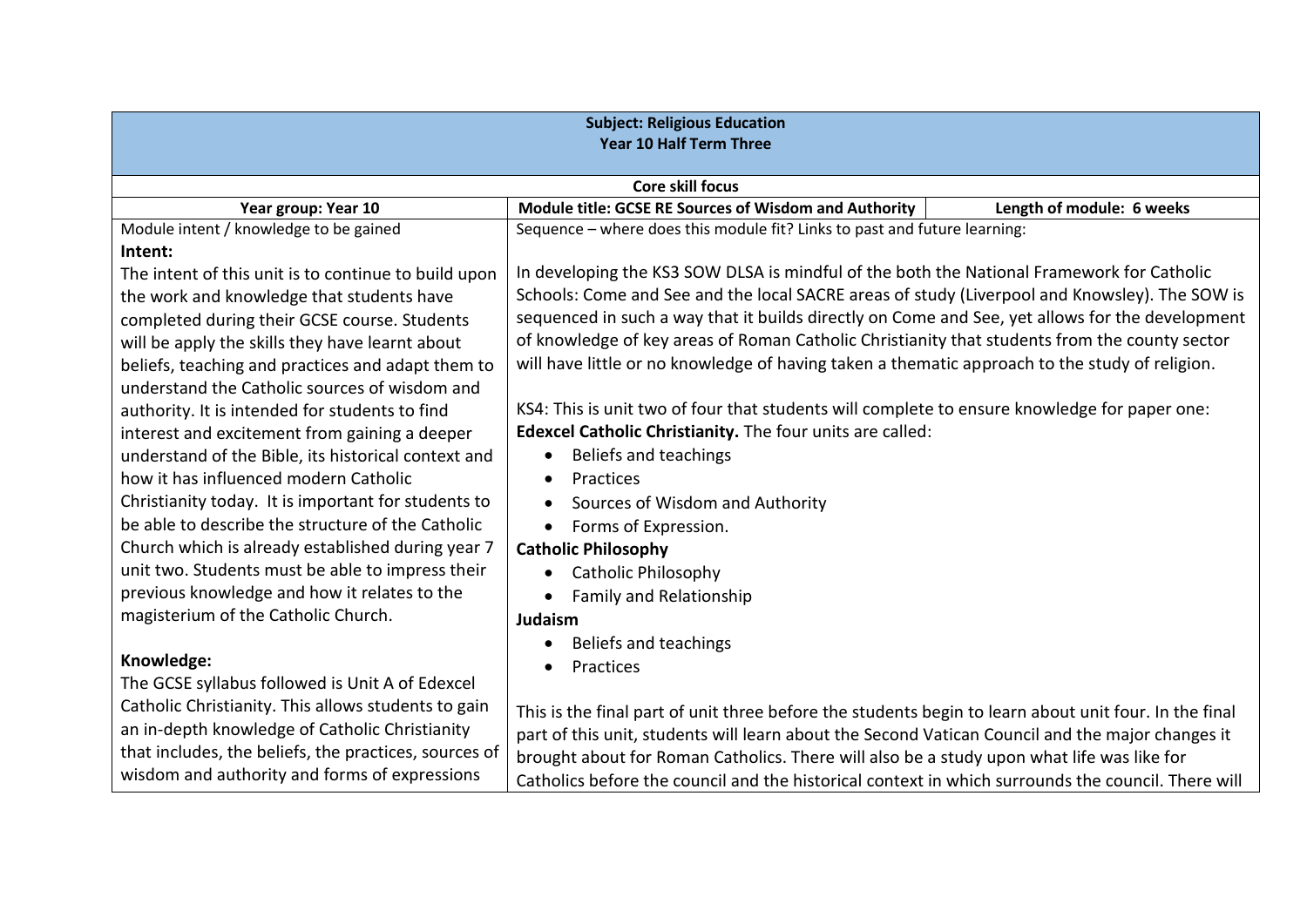| The focus of this half term is the authority of the | also be a final focus upon the four marks of the church which follows on from the magisterium   |
|-----------------------------------------------------|-------------------------------------------------------------------------------------------------|
| Catholic Church.                                    | teachings from last half term.                                                                  |
| Firstly, students will develop a knowledge of the   | This GCSE course will equip students to take their knowledge into KS4 and philosophy and ethics |
| Bible and the importance of the Bible still today.  | courses at college or sixth form.                                                               |
| The will research into the history of the Bible and |                                                                                                 |
| its literal accuracy of the time.                   |                                                                                                 |
| Students will then move onto the Magisterium        |                                                                                                 |
| and develop a broad in depth knowledge of the       |                                                                                                 |
| Magisterium. This will mean that they are able to   |                                                                                                 |
| understand, describe and evaluate what the          |                                                                                                 |
| magisterium is and the structure of the Roman       |                                                                                                 |
| Catholic Church. This is the final part of unit     |                                                                                                 |
| three before the students begin to learn about      |                                                                                                 |
| unit four. In the final part of this unit, students |                                                                                                 |
| will learn about the Second Vatican Council and     |                                                                                                 |
| the major changes it brought about for Roman        |                                                                                                 |
| Catholics. There will also be a study upon what     |                                                                                                 |
| life was like for Catholics before the council and  |                                                                                                 |
| the historical context in which surrounds the       |                                                                                                 |
| council. There will also be a final focus upon the  |                                                                                                 |
| four marks of the church which follows on from      |                                                                                                 |
| the magisterium teachings from last half term.      |                                                                                                 |
| This GCSE course will equip students to take their  |                                                                                                 |
| knowledge into KS4 and philosophy and ethics        |                                                                                                 |
| courses at college or sixth form.                   |                                                                                                 |
| The focus of this half term is the authority of the |                                                                                                 |
| Catholic Church. This continuous this half term     |                                                                                                 |
| with the primary focus on the Second Vatican        |                                                                                                 |
| Council and how the changes have changed the        |                                                                                                 |
| Roman Catholic Church since. Students should be     |                                                                                                 |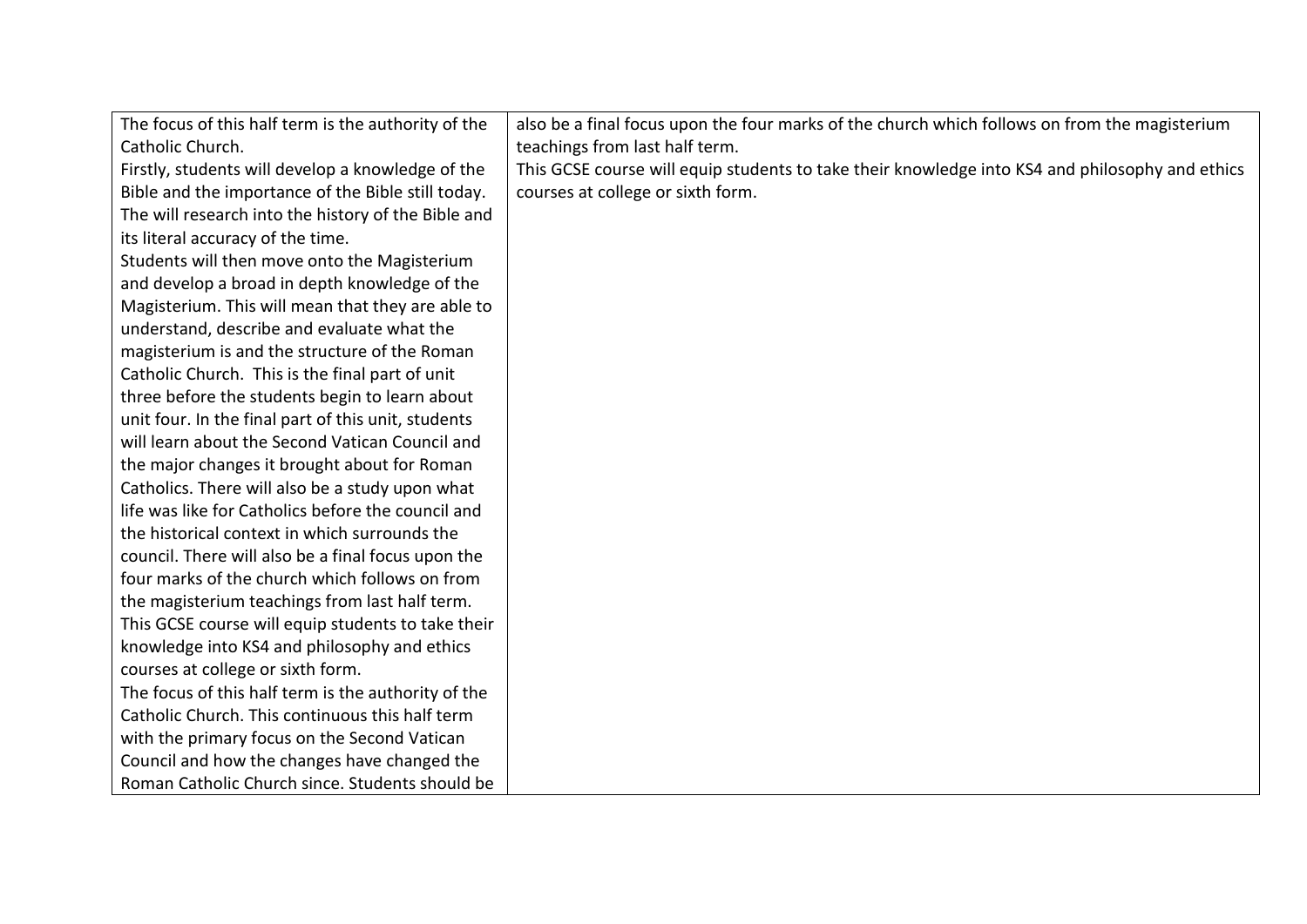| able to describe he majority of changes and the                                       |                                            |                                                                     |                                                        |
|---------------------------------------------------------------------------------------|--------------------------------------------|---------------------------------------------------------------------|--------------------------------------------------------|
| different impact each change brought about.                                           |                                            |                                                                     |                                                        |
| Students will also look at the importance of Mary                                     |                                            |                                                                     |                                                        |
| and students should be able to develop an                                             |                                            |                                                                     |                                                        |
| empathetic view on what Mary had to go through                                        |                                            |                                                                     |                                                        |
| before, during and after the death of Jesus.                                          |                                            |                                                                     |                                                        |
| Key words:                                                                            |                                            | Staff to follow the following principles when teaching SEN students |                                                        |
| The Bible: The Bible is the Christian sacred text (book). It has two sections the Old |                                            | Data rich seating plans with a full rational                        |                                                        |
| and New Testament. The Old Testament is considered sacred to Jews and                 |                                            |                                                                     | Model responses to scaffold pupils who need additional |
| Christians and the New Testament is sacred only to Christians.                        |                                            |                                                                     | support to demonstrate how knowledge is to be applied. |
| Gospels: The first four books of the new testament are Matthew, Mark, Luke and        |                                            | Re-teach weeks based upon the data gained from                      |                                                        |
| John. These are referred to as the evangelists as they spread the word of God. The    |                                            |                                                                     | assessment points - where sufficient knowledge is not  |
| Gospels are the theological biographies of Jesus's life.                              |                                            |                                                                     | being retained and retrieved. Re-teaching must take    |
| Biblical Literalism: The view taken by some Christians, for example evangelicals,     |                                            | place.                                                              |                                                        |
| that every stories/teachings in the Bible are literally true. Therefore, historically |                                            |                                                                     | The use of knowledge organisers and homework to        |
| and scientifically accurate.                                                          |                                            | ensure learning is retained.                                        |                                                        |
| Liberal View of the Bible: The belief that the Bible was written by humans,           |                                            | Gunning fox index to be applied to reading material to assess its   |                                                        |
| however it was inspired by the word of God. This is the view often taken by           |                                            | suitability for students.                                           |                                                        |
| Roman Catholics.                                                                      |                                            |                                                                     |                                                        |
| Apostolic Succession: The belief that the tradition form the apostles has been        |                                            |                                                                     |                                                        |
| handed down in the Church through the Pope and the Bishops and gives them             |                                            |                                                                     |                                                        |
| authority.                                                                            |                                            |                                                                     |                                                        |
| Laity: Any Baptised Catholic. Vatican 2 referred to the laity as the people of God    |                                            |                                                                     |                                                        |
| Dogma: Doctrines (teachings) which must be accepted by all Catholics.                 |                                            |                                                                     |                                                        |
| Second Vatican Council: Ecumenical council which took place between 1962 and          |                                            |                                                                     |                                                        |
| 1965 to modernise the liturgy and practices of the Catholic Church.                   |                                            |                                                                     |                                                        |
| Four Marks of the Church: The definition of the Catholic Church since the council     |                                            |                                                                     |                                                        |
| of Nicene which sated that the Church is One, Holy, Catholic and apostolic.           |                                            |                                                                     |                                                        |
| Week number                                                                           | Learning activity / intention of knowledge | <b>Stretch &amp; Support activities</b>                             | <b>Homework</b>                                        |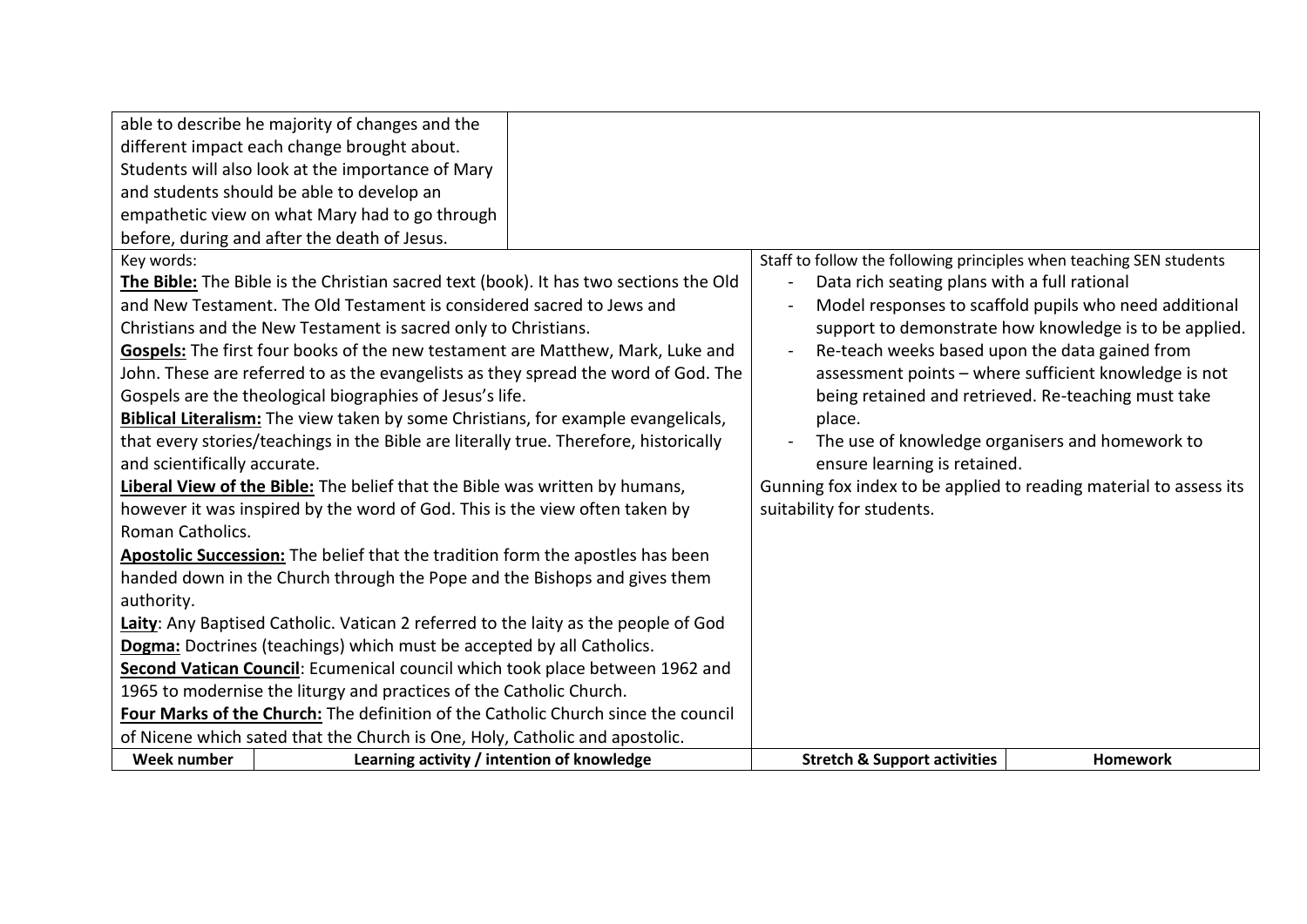|   | Lesson One - Introduction to the Second Vatican Council        |                                 | Students will be given the       | Knowledge Organiser-         |
|---|----------------------------------------------------------------|---------------------------------|----------------------------------|------------------------------|
|   | By the end of this lesson the students will have the following | following:                      |                                  | Students will learn the key  |
|   | knowledge:                                                     |                                 | Extra Time to write down the     | words on the knowledge       |
|   | • The second Vatican council and its importance                |                                 | answers if needed.               | organiser. This will then be |
|   | The changes brought about the council                          | Pictures to aid their learning. |                                  | tested in the PFL during the |
|   | The impact of those changes<br>$\bullet$                       |                                 | Students with any dyslexia will  | next lesson.                 |
|   | Why changes were brought about                                 |                                 | be given the opportunity of an   |                              |
|   | • Has it had the impact Catholics thought it would             | overlay.                        |                                  |                              |
|   | Learning Tasks: Students to create a list of the changes       |                                 |                                  |                              |
|   | brought about by the Second Vatican Council.                   |                                 | Students will be given different |                              |
|   | Learning Tasks: Students to watch a historical video of the    |                                 | choices depending on their       |                              |
|   | importance of the council and complete the worksheet on the    | skill level.                    |                                  |                              |
|   | changes.                                                       |                                 |                                  |                              |
|   | Learning Tasks: Students to evaluate how impactful the         |                                 | Differentiation will be made by  |                              |
|   | changes have been in an extended piece of writing.             | outcomes.                       |                                  |                              |
| 1 | Learning Tasks: Students will attempt an exam style question   |                                 |                                  |                              |
|   | for practise.                                                  |                                 | <b>Stretch and Challenge:</b>    |                              |
|   | <b>Intention of Knowledge:</b>                                 |                                 | 1) The Second Vatican            |                              |
|   | Know and understand the nature and importance of the           |                                 | Council actually turned          |                              |
|   | Second Vatican Council (AO1)                                   |                                 | some Catholics away              |                              |
|   | Analyse and assess the significance of the Second Vatican      |                                 | from their faith. Why            |                              |
|   | council for Catholics (A02)                                    |                                 | do you this this is?             |                              |
|   |                                                                |                                 | 2) The Second Vatican            |                              |
|   | Lesson Two - The Second Vatican Council (2)                    |                                 | Council did not manage           |                              |
|   | By the end of this lesson the students will have the following |                                 | to change the decline in         | Knowledge Organiser-         |
|   | knowledge:                                                     |                                 | numbers. Do you agree            | Students will learn the key  |
|   | The second Vatican council and its importance                  |                                 | with this statement?             | words on the knowledge       |
|   | The changes brought about the council<br>$\bullet$             |                                 | 3) Define the impact that        | organiser. This will then be |
|   | The impact of those changes                                    |                                 | the Second Vatican               | tested in the PFL during the |
|   | Why changes were brought about<br>$\bullet$                    |                                 | Council brought about            | next lesson.                 |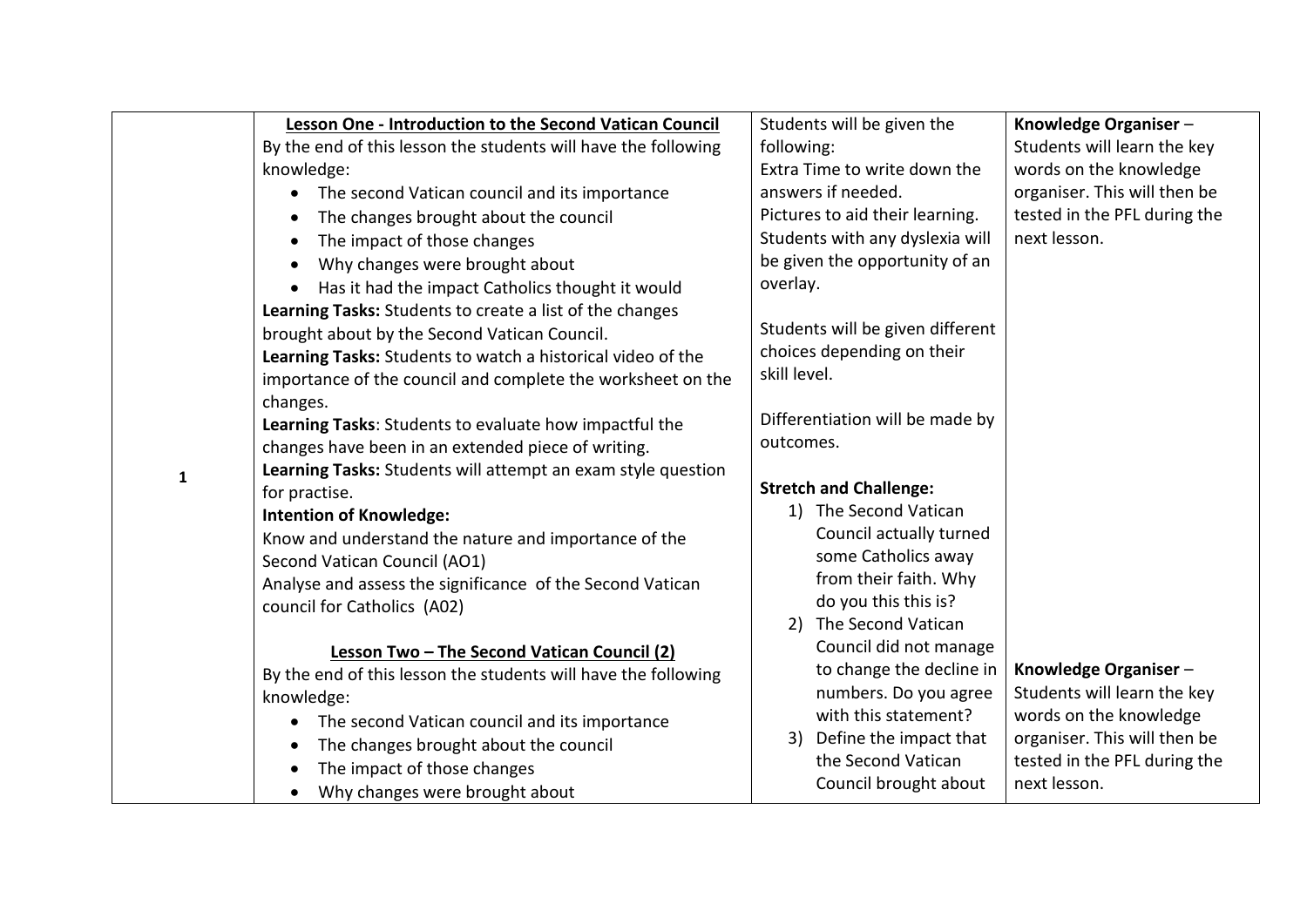| Has it had the impact Catholics thought it would<br>$\bullet$  |                                                   |
|----------------------------------------------------------------|---------------------------------------------------|
| Learning Tasks: Students to create a list of the changes       | Extension recap questions will                    |
| brought about by the Second Vatican Council.                   | be on the board for higher                        |
| Learning Tasks: Students to watch a historical video of the    | ability students.                                 |
| importance of the council and complete the worksheet on the    | Structure led answers for                         |
| changes.                                                       | weaker English writing                            |
| Learning Tasks: Students to evaluate how impactful the         | students.                                         |
| changes have been in an extended piece of writing.             | For stretch and challenge                         |
| Learning Tasks: Students will attempt an exam style question   | students will have to try and                     |
| for practise.                                                  | provide more than one reason for                  |
| <b>Intention of Knowledge:</b>                                 | each answer.                                      |
| Know and understand the nature and importance of the           | Differentiation will also be made<br>by outcomes. |
| Second Vatican Council (AO1)                                   | Stretch and challenge questions                   |
| Analyse and assess the significance of the Second Vatican      | will be available throughout the                  |
| council for Catholics (A02)                                    | lesson and also on the                            |
|                                                                | whiteboard, so there should                       |
| Lesson Three - The Second Vatican Council (3)                  | never be a time when a student is                 |
| By the end of this lesson the students will have the following | not writing or completing a task.                 |
| knowledge:                                                     | <b>Stretch and Challenge:</b>                     |
| The second Vatican council and its importance<br>$\bullet$     | 1) The Second Vatican                             |
| The changes brought about the council<br>$\bullet$             | Council actually turned                           |
| The impact of those changes<br>$\bullet$                       | some Catholics away                               |
| Why changes were brought about<br>$\bullet$                    | from their faith. Why                             |
| Has it had the impact Catholics thought it would<br>$\bullet$  | do you this this is?                              |
| Learning Tasks: Students to create a list of the changes       | The Second Vatican<br>2)                          |
| brought about by the Second Vatican Council.                   | Council did not manage                            |
| Learning Tasks: Students to watch a historical video of the    | to change the decline in                          |
| importance of the council and complete the worksheet on the    | numbers. Do you agree                             |
| changes.                                                       | with this statement?                              |
|                                                                |                                                   |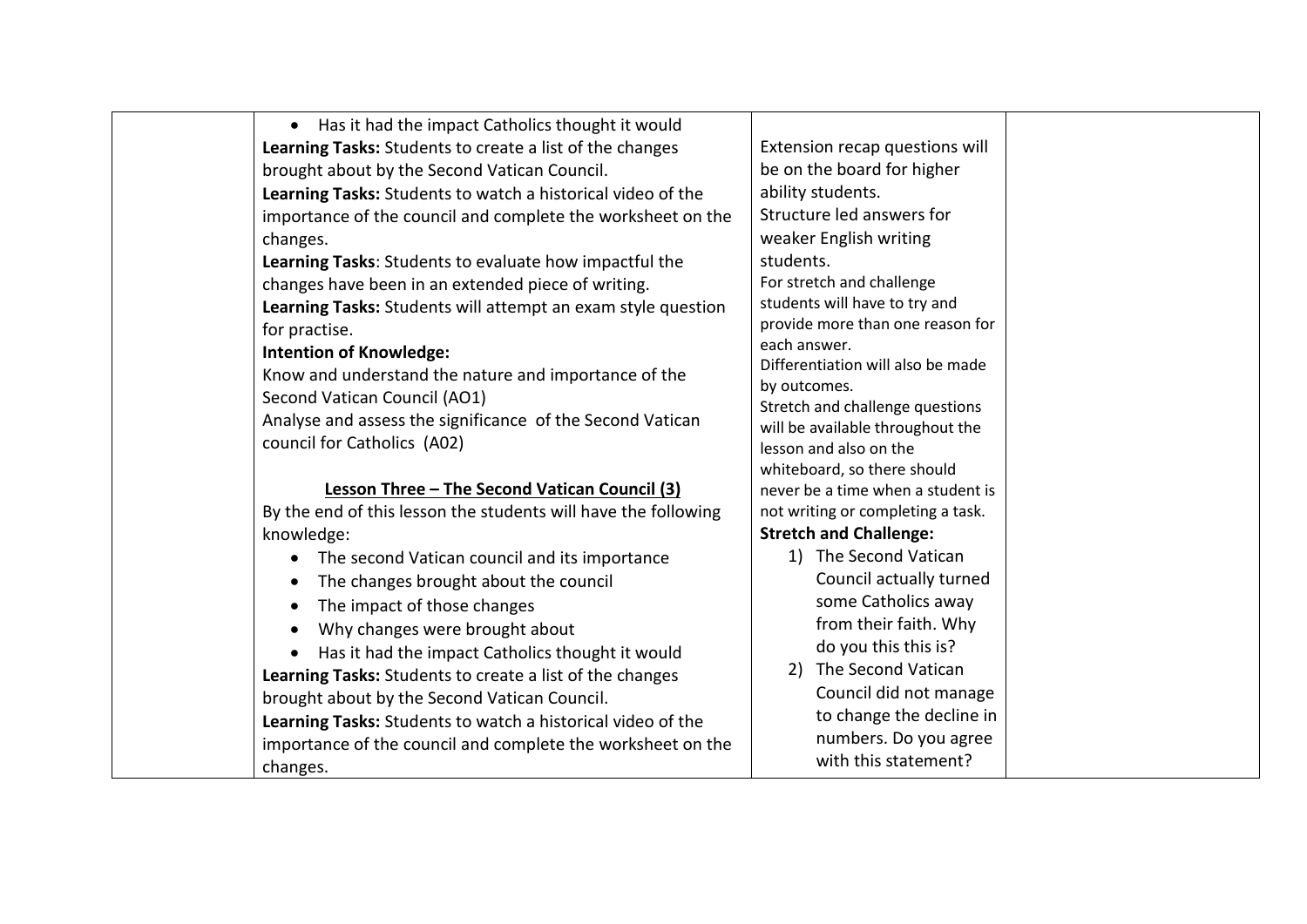| Learning Tasks: Students to evaluate how impactful the<br>changes have been in an extended piece of writing.<br>Learning Tasks: Students will attempt an exam style question<br>for practise.<br><b>Intention of Knowledge:</b><br>Know and understand the nature and importance of the<br>Second Vatican Council (AO1)<br>Analyse and assess the significance of the Second Vatican<br>council for Catholics (A02) | Define the impact that<br>3)<br>the Second Vatican<br>Council brought abou<br>Students will be given the<br>following:<br>Extra Time to write down the<br>answers if needed.<br>Pictures to aid their learning.<br>Students with any dyslexia will be<br>given the opportunity of an<br>overlay.<br>For stretch and challenge<br>students will have to try and<br>provide more than one reason for<br>each answer.<br>Differentiation will also be made<br>by outcomes. |                                                                                                                                                               |
|---------------------------------------------------------------------------------------------------------------------------------------------------------------------------------------------------------------------------------------------------------------------------------------------------------------------------------------------------------------------------------------------------------------------|-------------------------------------------------------------------------------------------------------------------------------------------------------------------------------------------------------------------------------------------------------------------------------------------------------------------------------------------------------------------------------------------------------------------------------------------------------------------------|---------------------------------------------------------------------------------------------------------------------------------------------------------------|
| Lesson Four - The Different Aspects of the Second Vatican<br><b>Council</b><br>By the end of this lesson the students will have the following<br>knowledge:<br>The second Vatican council and its importance<br>The changes brought about the council<br>The impact of those changes<br>Why changes were brought about<br>Has it had the impact Catholics thought it would                                          | Students will be given the<br>following:<br>Extra Time to write down the<br>answers if needed.<br>Pictures to aid their learning.<br>Students with any dyslexia will be<br>given the opportunity of an<br>overlay.                                                                                                                                                                                                                                                      | Knowledge Organiser-<br>Students will learn the key<br>words on the knowledge<br>organiser. This will then be<br>tested in the PFL during the<br>next lesson. |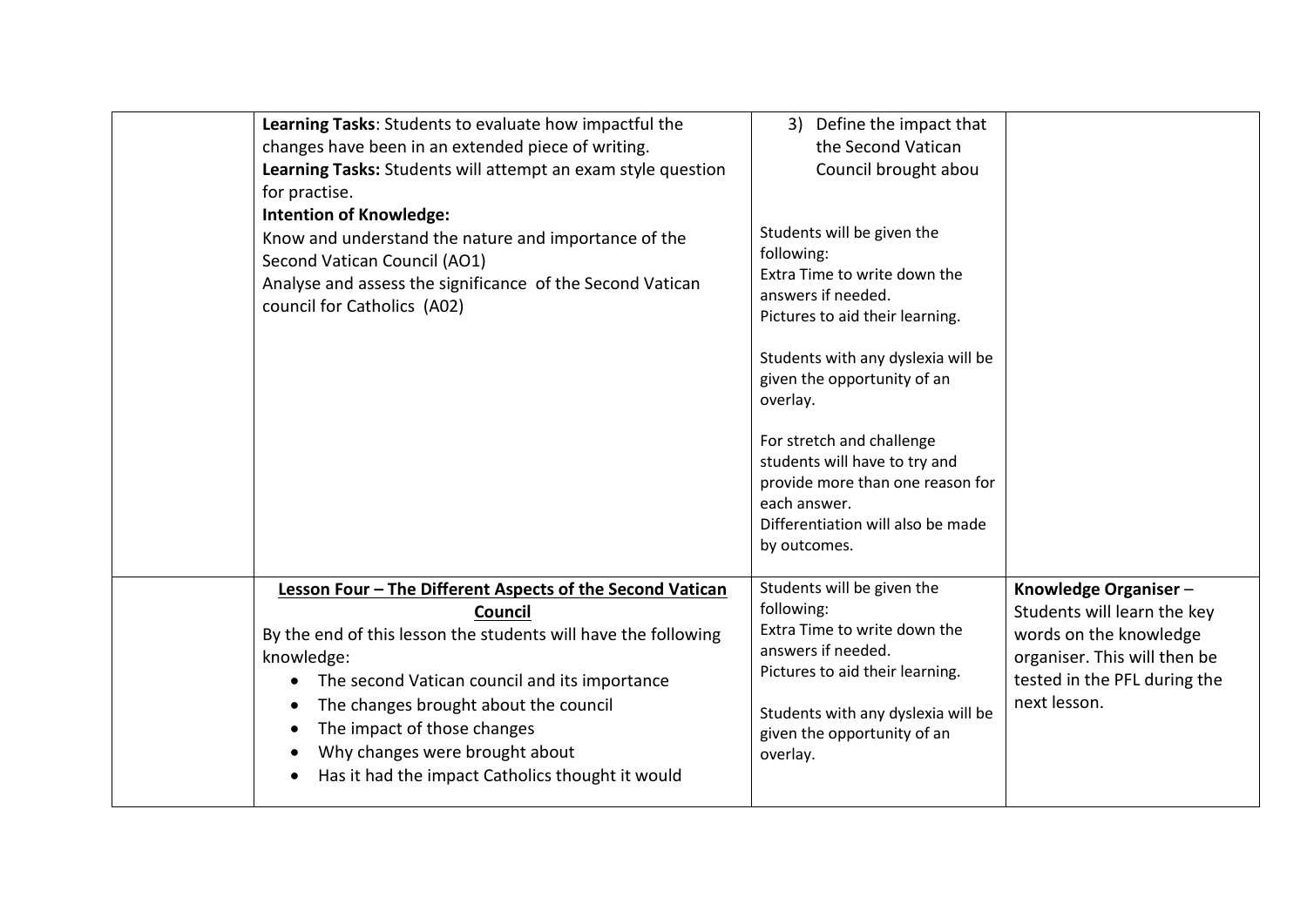| Learning Tasks: Students to create a list of the changes<br>$\overline{2}$<br>brought about by the Second Vatican Council.<br>Learning Tasks: Students to watch a historical video of the<br>importance of the council and complete the worksheet on the<br>changes.<br>Learning Tasks: Students to evaluate how impactful the<br>changes have been in an extended piece of writing.<br>Learning Tasks: Students will attempt an exam style question<br>for practise.<br><b>Intention of Knowledge:</b><br>Know and understand the nature and importance of the<br>Second Vatican Council (AO1)<br>Analyse and assess the significance of the Second Vatican                                                                                                                 | For stretch and challenge<br>students will have to try and<br>provide more than one reason for<br>each answer.<br>Differentiation will also be made<br>by outcomes.<br>Stretch and challenge questions<br>will be available throughout the<br>lesson and also on the<br>whiteboard, so there should<br>never be a time when a student is<br>not writing or completing a task.<br>Lower ability students will be |                                                                                                                                                               |
|------------------------------------------------------------------------------------------------------------------------------------------------------------------------------------------------------------------------------------------------------------------------------------------------------------------------------------------------------------------------------------------------------------------------------------------------------------------------------------------------------------------------------------------------------------------------------------------------------------------------------------------------------------------------------------------------------------------------------------------------------------------------------|-----------------------------------------------------------------------------------------------------------------------------------------------------------------------------------------------------------------------------------------------------------------------------------------------------------------------------------------------------------------------------------------------------------------|---------------------------------------------------------------------------------------------------------------------------------------------------------------|
| council for Catholics (A02)                                                                                                                                                                                                                                                                                                                                                                                                                                                                                                                                                                                                                                                                                                                                                  | given images to support their<br>work.                                                                                                                                                                                                                                                                                                                                                                          |                                                                                                                                                               |
| Lesson Five - The Lasting Effect of the Second Vatican Council<br>By the end of this lesson the students will have the following<br>knowledge:<br>The second Vatican council and its importance<br>$\bullet$<br>The changes brought about the council<br>$\bullet$<br>The impact of those changes<br>Why changes were brought about<br>$\bullet$<br>• Has it had the impact Catholics thought it would<br>Learning Tasks: Students to create a list of the changes<br>brought about by the Second Vatican Council.<br>Learning Tasks: Students to watch a historical video of the<br>importance of the council and complete the worksheet on the<br>changes.<br>Learning Tasks: Students to evaluate how impactful the<br>changes have been in an extended piece of writing. | Students will be given the<br>following:<br>Extra Time to write down the<br>answers if needed.<br>Pictures to aid their learning.<br>Students with any dyslexia will be<br>given the opportunity of an<br>overlay.<br>For stretch and challenge<br>students will have to try and                                                                                                                                | Knowledge Organiser-<br>Students will learn the key<br>words on the knowledge<br>organiser. This will then be<br>tested in the PFL during the<br>next lesson. |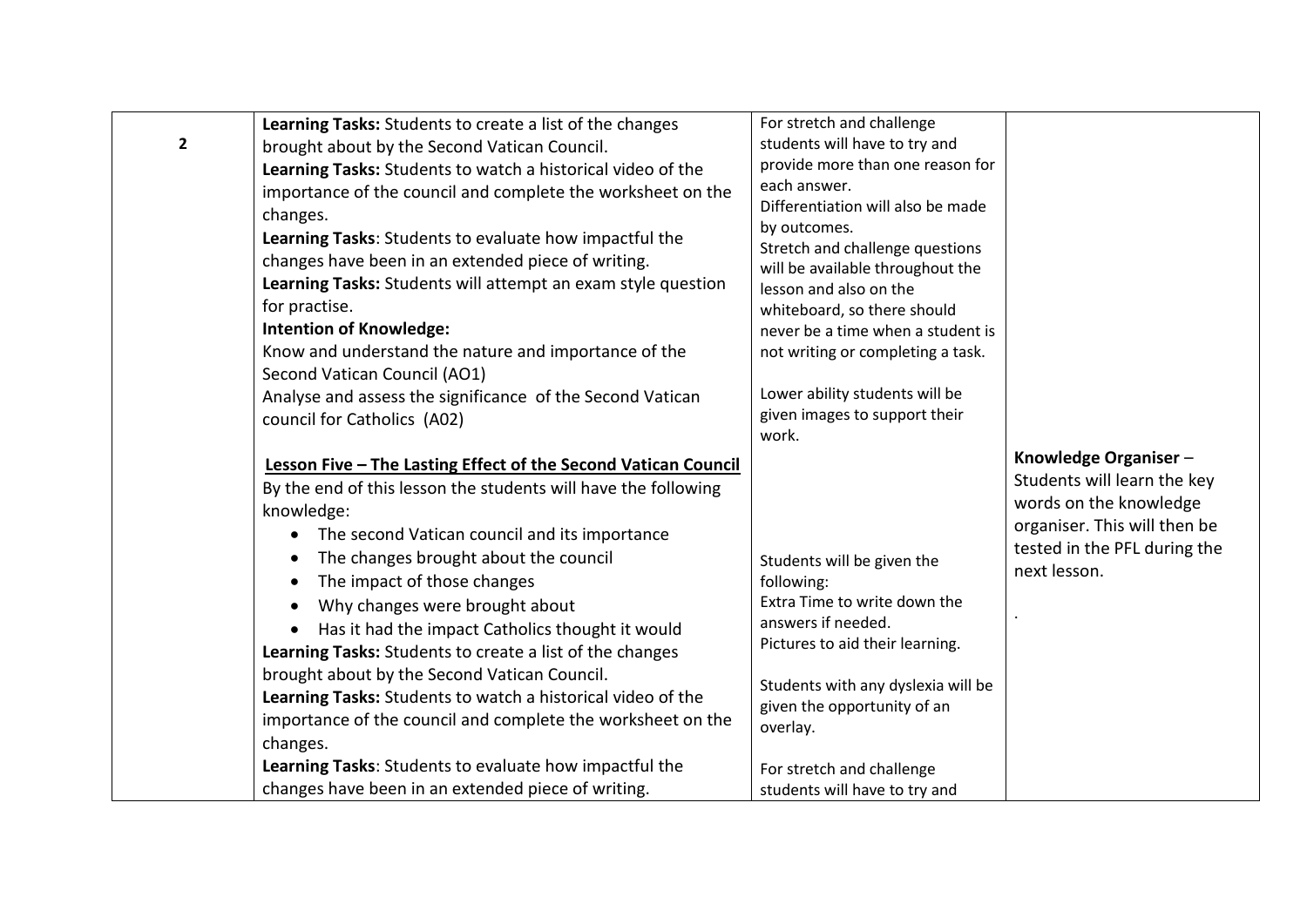| Learning Tasks: Students will attempt an exam style question   | provide more than one reason for                           |  |
|----------------------------------------------------------------|------------------------------------------------------------|--|
| for practise.                                                  | each answer.                                               |  |
| <b>Intention of Knowledge:</b>                                 | Differentiation will also be made                          |  |
| Know and understand the nature and importance of the           | by outcomes.                                               |  |
| Second Vatican Council (AO1)                                   | Stretch and challenge questions                            |  |
| Analyse and assess the significance of the Second Vatican      | will be available throughout the<br>lesson and also on the |  |
| council for Catholics (A02)                                    | whiteboard, so there should                                |  |
| Lesson Six - The History of the Second Vatican Council         | never be a time when a student is                          |  |
| By the end of this lesson the students will have the following | not writing or completing a task.                          |  |
| knowledge:                                                     |                                                            |  |
| The second Vatican council and its importance<br>$\bullet$     | Lower ability students will be                             |  |
| The changes brought about the council<br>$\bullet$             | given images to support their                              |  |
| The impact of those changes<br>$\bullet$                       | work.                                                      |  |
| Why changes were brought about<br>$\bullet$                    |                                                            |  |
| Has it had the impact Catholics thought it would               |                                                            |  |
| Learning Tasks: Students to create a list of the changes       |                                                            |  |
| brought about by the Second Vatican Council.                   |                                                            |  |
| Learning Tasks: Students to watch a historical video of the    |                                                            |  |
| importance of the council and complete the worksheet on the    |                                                            |  |
| changes.                                                       |                                                            |  |
| Learning Tasks: Students to evaluate how impactful the         |                                                            |  |
| changes have been in an extended piece of writing.             |                                                            |  |
| Learning Tasks: Students will attempt an exam style question   |                                                            |  |
| for practise.                                                  |                                                            |  |
| <b>Intention of Knowledge:</b>                                 |                                                            |  |
| Know and understand the nature and importance of the           |                                                            |  |
| Second Vatican Council (AO1)                                   |                                                            |  |
| Analyse and assess the significance of the Second Vatican      |                                                            |  |
| council for Catholics (A02)                                    |                                                            |  |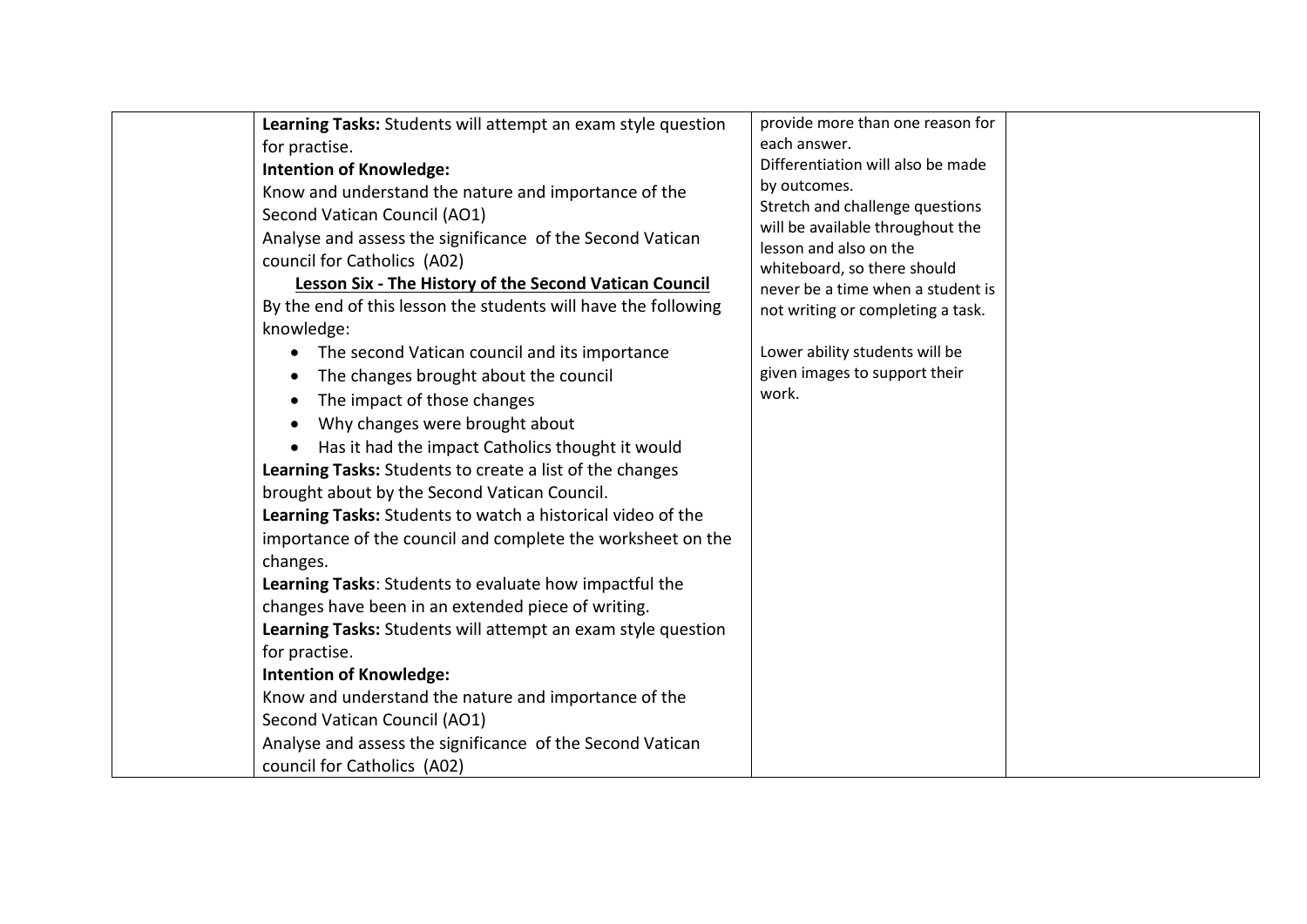| 3 | Lesson Seven - The Four Marks of the Church<br>By the end of this lesson the students will have the following<br>knowledge:<br>Each mark of the Church<br>Why each mark is important I their own way<br>What each mark means for Catholics<br>$\bullet$<br>The historical context of the four marks of the Church<br>Learning Task: Students to describe each of the four marks of<br>the church.<br>Learning Task: Students to watch videos and complete<br>questions on the historical context on the marks and their<br>importance.<br>Learning Tasks: Students will attempt an exam style question<br>for practise.<br><b>Intention of Knowledge:</b><br>Know and understand the nature and importance of the 4<br>marks of the Church (AO1)<br>Know and understand the divergent ways the 4 marks can be<br>understood within Christianity<br>Lesson Eight - The Four Marks of the Church (2)<br>By the end of this lesson the students will have the following<br>knowledge:<br>Each mark of the Church<br>$\bullet$<br>Why each mark is important I their own way<br>What each mark means for Catholics<br>The historical context of the four marks of the Church<br>Learning Task: Students to describe each of the four marks of<br>the church. | Structure led answers for weaker<br>English writing students.<br>Students will be given the<br>following:<br>Extra Time to write down<br>the answers if needed.<br>Sheet to be differentiated to use<br>sentence starters and gap fill for<br>lower ability groups.<br>Differentiation by outcome when<br>giving feedback on the exam<br>question.<br><b>Stretch and Challenge:</b><br>1) Define the most<br>important of the marks<br>and create an extended<br>writing piece defending<br>your thesis.<br>2) The four marks of the<br>church make up the most<br>important practices and<br>beliefs. Do you agree with<br>this statement?<br>Sentence starters there to help<br>lower ability students. | Knowledge Organiser-<br>Students will learn the key<br>words on the knowledge<br>organiser. This will then be<br>tested in the PFL during the<br>next lesson. |
|---|----------------------------------------------------------------------------------------------------------------------------------------------------------------------------------------------------------------------------------------------------------------------------------------------------------------------------------------------------------------------------------------------------------------------------------------------------------------------------------------------------------------------------------------------------------------------------------------------------------------------------------------------------------------------------------------------------------------------------------------------------------------------------------------------------------------------------------------------------------------------------------------------------------------------------------------------------------------------------------------------------------------------------------------------------------------------------------------------------------------------------------------------------------------------------------------------------------------------------------------------------------|-----------------------------------------------------------------------------------------------------------------------------------------------------------------------------------------------------------------------------------------------------------------------------------------------------------------------------------------------------------------------------------------------------------------------------------------------------------------------------------------------------------------------------------------------------------------------------------------------------------------------------------------------------------------------------------------------------------|---------------------------------------------------------------------------------------------------------------------------------------------------------------|
|---|----------------------------------------------------------------------------------------------------------------------------------------------------------------------------------------------------------------------------------------------------------------------------------------------------------------------------------------------------------------------------------------------------------------------------------------------------------------------------------------------------------------------------------------------------------------------------------------------------------------------------------------------------------------------------------------------------------------------------------------------------------------------------------------------------------------------------------------------------------------------------------------------------------------------------------------------------------------------------------------------------------------------------------------------------------------------------------------------------------------------------------------------------------------------------------------------------------------------------------------------------------|-----------------------------------------------------------------------------------------------------------------------------------------------------------------------------------------------------------------------------------------------------------------------------------------------------------------------------------------------------------------------------------------------------------------------------------------------------------------------------------------------------------------------------------------------------------------------------------------------------------------------------------------------------------------------------------------------------------|---------------------------------------------------------------------------------------------------------------------------------------------------------------|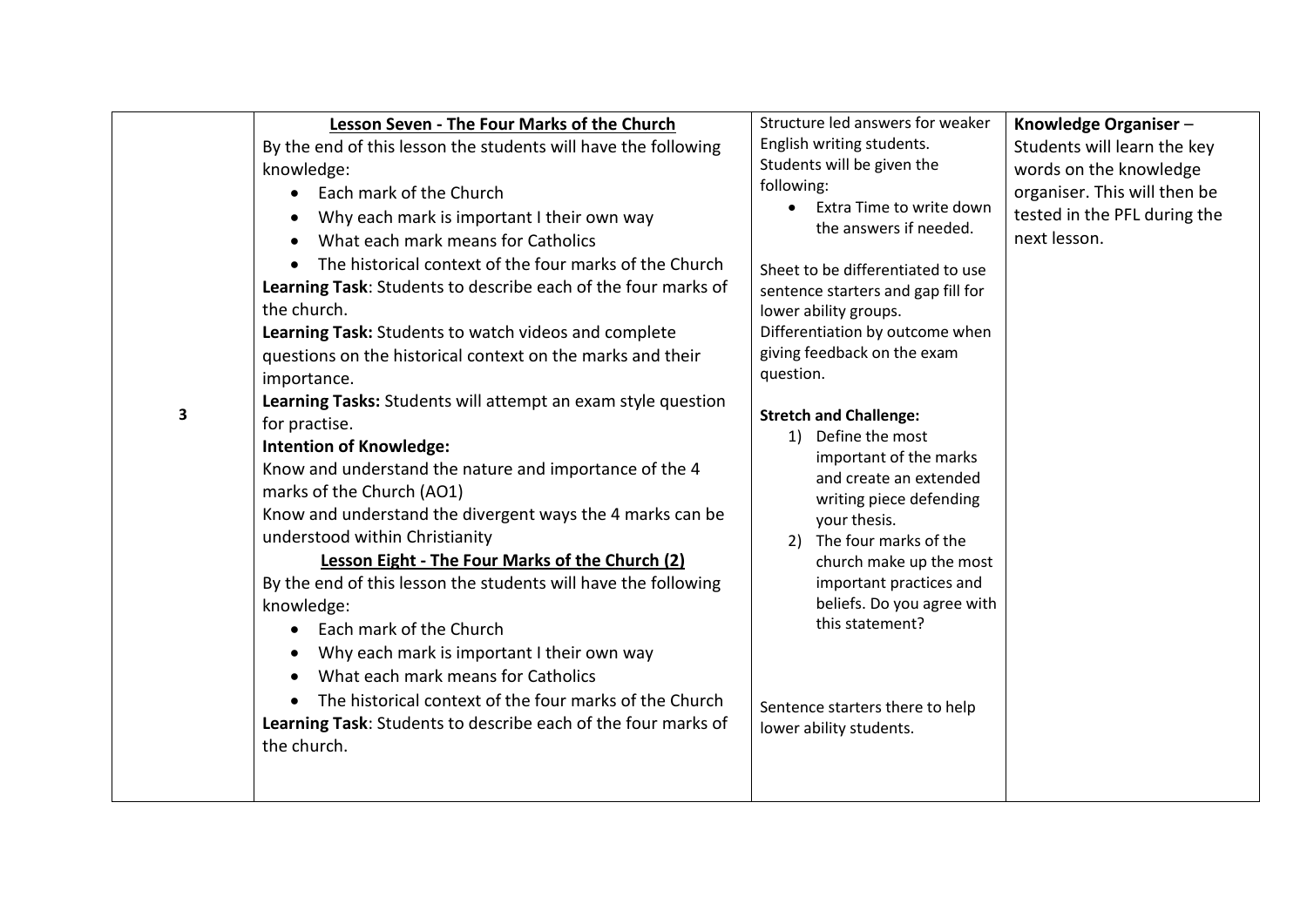| Learning Task: Students to watch videos and complete<br>questions on the historical context on the marks and their<br>importance.<br>Learning Tasks: Students will attempt an exam style question<br>for practise.<br><b>Intention of Knowledge:</b><br>Know and understand the nature and importance of the 4<br>marks of the Church (AO1)<br>Know and understand the divergent ways the 4 marks can be<br>understood within Christianity<br>Lesson Nine - The Four Marks of the Church (3)<br>By the end of this lesson the students will have the following<br>knowledge:<br>Each mark of the Church<br>Why each mark is important I their own way<br>What each mark means for Catholics<br>$\bullet$<br>The historical context of the four marks of the Church<br>Learning Task: Students to describe each of the four marks of<br>the church.<br>Learning Task: Students to watch videos and complete<br>questions on the historical context on the marks and their<br>importance.<br>Learning Tasks: Students will attempt an exam style question<br>for practise.<br><b>Intention of Knowledge:</b><br>Know and understand the nature and importance of the 4<br>marks of the Church (AO1)<br>Know and understand the divergent ways the 4 marks can be<br>understood within Christianity | 2) | <b>Stretch and Challenge:</b><br>1) Define the most<br>important of the marks<br>and create an extended<br>writing piece defending<br>your thesis.<br>The four marks of the<br>church make up the most<br>important practices and<br>beliefs. Do you agree with<br>this statement? | Knowledge Organiser-<br>Students will learn the key<br>words on the knowledge<br>organiser. This will then be<br>tested in the PFL during the<br>next lesson. |
|--------------------------------------------------------------------------------------------------------------------------------------------------------------------------------------------------------------------------------------------------------------------------------------------------------------------------------------------------------------------------------------------------------------------------------------------------------------------------------------------------------------------------------------------------------------------------------------------------------------------------------------------------------------------------------------------------------------------------------------------------------------------------------------------------------------------------------------------------------------------------------------------------------------------------------------------------------------------------------------------------------------------------------------------------------------------------------------------------------------------------------------------------------------------------------------------------------------------------------------------------------------------------------------------------|----|------------------------------------------------------------------------------------------------------------------------------------------------------------------------------------------------------------------------------------------------------------------------------------|---------------------------------------------------------------------------------------------------------------------------------------------------------------|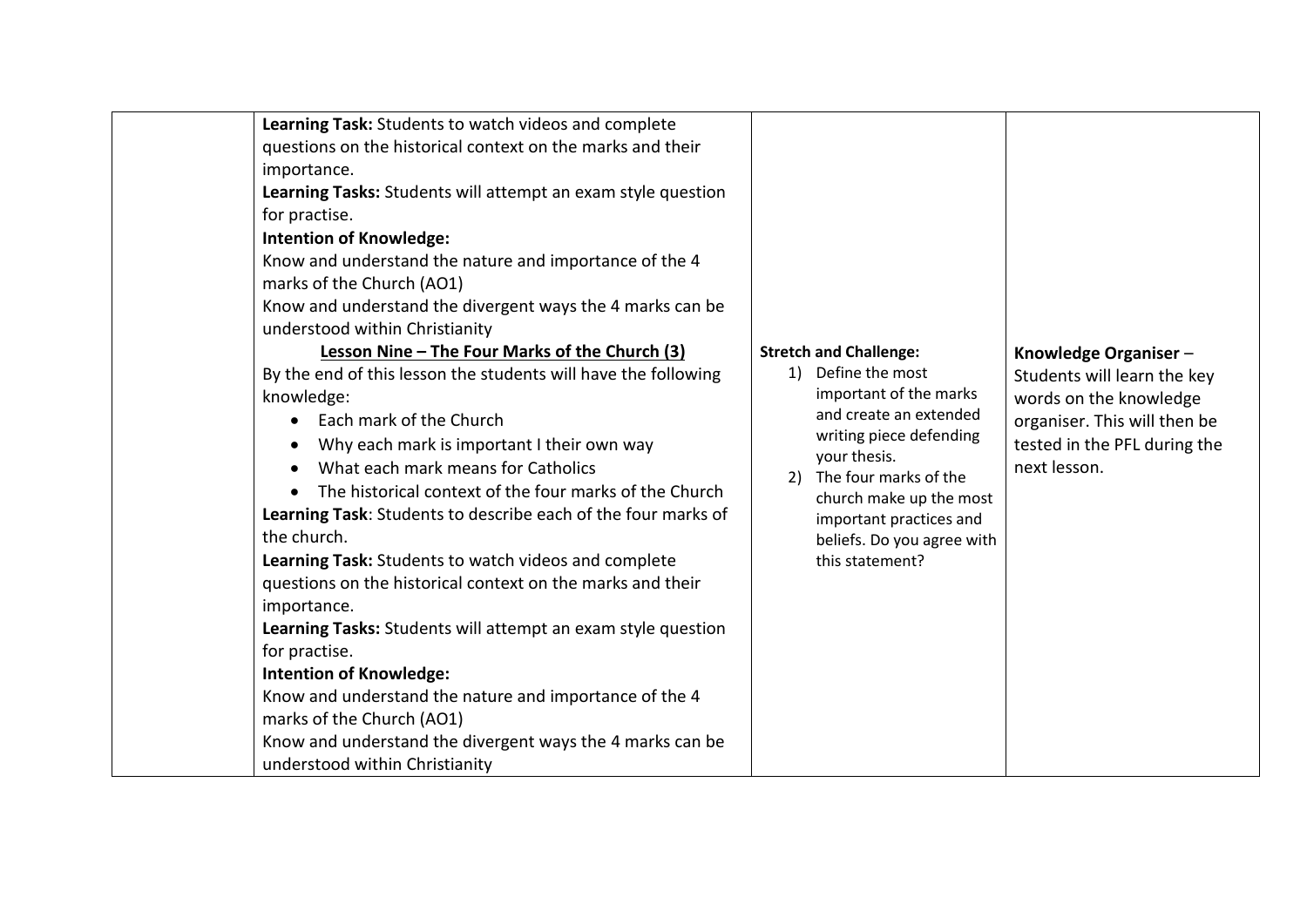|   | Lesson Ten - The Church as the Body of Christ                       | Structure led answers for       | Knowledge Organiser-               |
|---|---------------------------------------------------------------------|---------------------------------|------------------------------------|
|   | By the end of this lesson the students will have the following      | weaker English writing          | Students will learn the key        |
|   | knowledge:                                                          | students.                       | words on the knowledge             |
|   | What the Church as the body of Christ is                            | Students will be given the      | organiser. This will then be       |
|   | Why it is important for Catholics                                   | following:                      | tested in the PFL during the       |
|   | Learning Tasks: Students will attempt an exam style question        | • Extra Time to write           | next lesson.                       |
|   | for practise.                                                       | down the answers if             |                                    |
|   | <b>Intention of Knowledge:</b>                                      | needed.                         |                                    |
|   | Know and understand the nature and significance of the              | Sheet to be differentiated to   |                                    |
| 4 | Church as the Body of Christ and the People of God (AO1)            | use sentence starters and gap   |                                    |
|   | Know and understand the divergent Christian attitudes to            | fill for lower ability groups.  |                                    |
|   | Church as the Body of Christ and the People of God (AO1)            | Differentiation by outcome      |                                    |
|   |                                                                     | when giving feedback on the     |                                    |
|   | Lesson Eleven - The Church as the Body of Christ (2)                | exam question.                  |                                    |
|   | By the end of this lesson the students will have the following      |                                 |                                    |
|   | knowledge:                                                          |                                 |                                    |
|   | What the Church as the body of Christ is                            | Sentence starters there to help |                                    |
|   | Why it is important for Catholics                                   | lower ability students.         |                                    |
|   | Learning Tasks: Students will attempt an exam style question        |                                 |                                    |
|   | for practise.                                                       |                                 |                                    |
|   | <b>Intention of Knowledge:</b>                                      |                                 | Knowledge Organiser-               |
|   | Know and understand the nature and significance of the              |                                 | Students will learn the key        |
|   | Church as the Body of Christ and the People of God (AO1)            |                                 | words on the knowledge             |
|   | Know and understand the divergent Christian attitudes to            |                                 | organiser. This will then be       |
|   | Church as the Body of Christ and the People of God (AO1)            |                                 | tested in the PFL during the       |
|   |                                                                     |                                 | next lesson.                       |
|   | Lesson Twlevle- Celebration of Knowledge                            | IRT feedback is to differ       | Knowledge Organiser - Students     |
|   | Students will complete a celebration of knowledge to show off what  | depending on each student and   | will be tested on all of the key   |
|   | they have learnt this half term. This is traditionally completed as | the work that they have         | words for this week. They have     |
| 5 |                                                                     | completed.                      | learnt each stage individually now |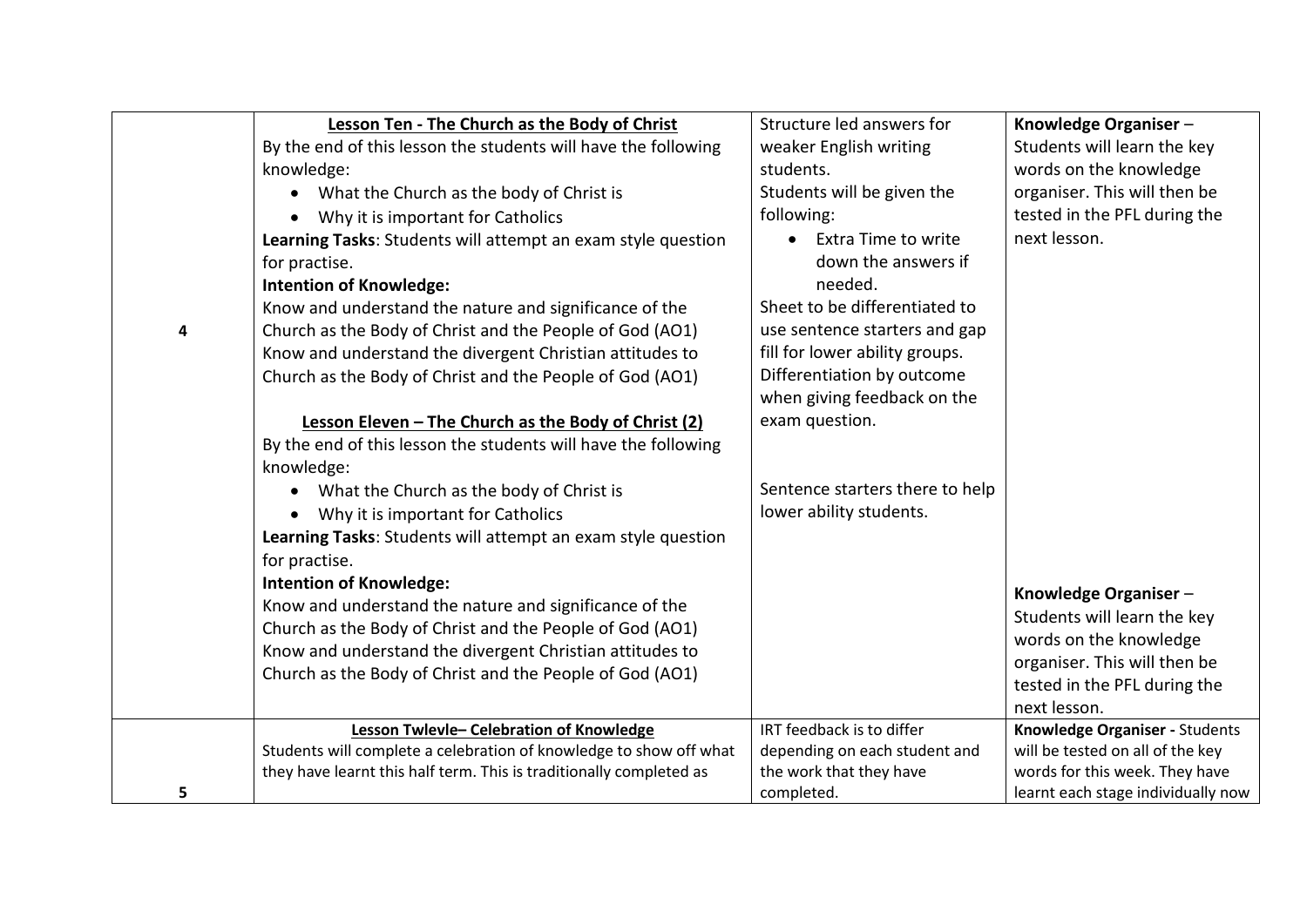|   | twenty questions, however, this can be adjusted and can be made to     |                                     | they must try and learn all the    |
|---|------------------------------------------------------------------------|-------------------------------------|------------------------------------|
|   | be more practical.                                                     |                                     | words.                             |
|   |                                                                        |                                     |                                    |
|   | Lesson Thirteen - DIRT Feedback                                        |                                     |                                    |
|   | Evaluation of learning that has taken place and an evaluation of the   |                                     |                                    |
|   | books and ensure that they are up to the right level and any work      |                                     |                                    |
|   | missing or feedback needed is completed during this lesson.            |                                     |                                    |
|   | Lesson Fourteen - Reteach Lesson                                       | Knowledge organisers can be         | Knowledge Organiser - Students     |
|   | Revisit and Reteach certain elements of the course and evaluate how    | used to aid any students who feel   | will be tested on all of the key   |
|   | the half term has gone and set targets for improvements in the         | they have not made the required     | words for this week. They have     |
|   | future.                                                                | progress.                           | learnt each stage individually now |
|   | This should be the first half of the half term condensed into the main | Word banks, sentence starters       | they must try and learn all the    |
|   | points you want the students to re learn.                              | will be available to those students | words.                             |
|   | Students will be questioned with new and targeted questions and        | who need them.                      |                                    |
|   | work to ensure they have all made progress this half term              | Students who need to be             |                                    |
| 6 |                                                                        | stretched and challenged will be    |                                    |
|   | Lesson Fifteen-Reteach lesson Two                                      | done so by outcome also.            |                                    |
|   | Revisit and Reteach certain elements of the course and evaluate how    | Questions will vary to try and test |                                    |
|   | the half term has gone and set targets for improvements in the         | them.                               | Knowledge Organiser - Students     |
|   | future.                                                                |                                     | will be tested on all of the key   |
|   | This should be the second half of the half term condensed into the     | Knowledge organisers can be         | words for this week. They have     |
|   | main points you want the students to re learn.                         | used to aid any students who feel   | learnt each stage individually now |
|   | Students will be questioned with new and targeted questions and        | they have not made the required     | they must try and learn all the    |
|   | work to ensure they have all made progress this half term              | progress.                           | words.                             |
|   |                                                                        | Word banks, sentence starters       |                                    |
|   |                                                                        | will be available to those students |                                    |
|   |                                                                        | who need them.                      |                                    |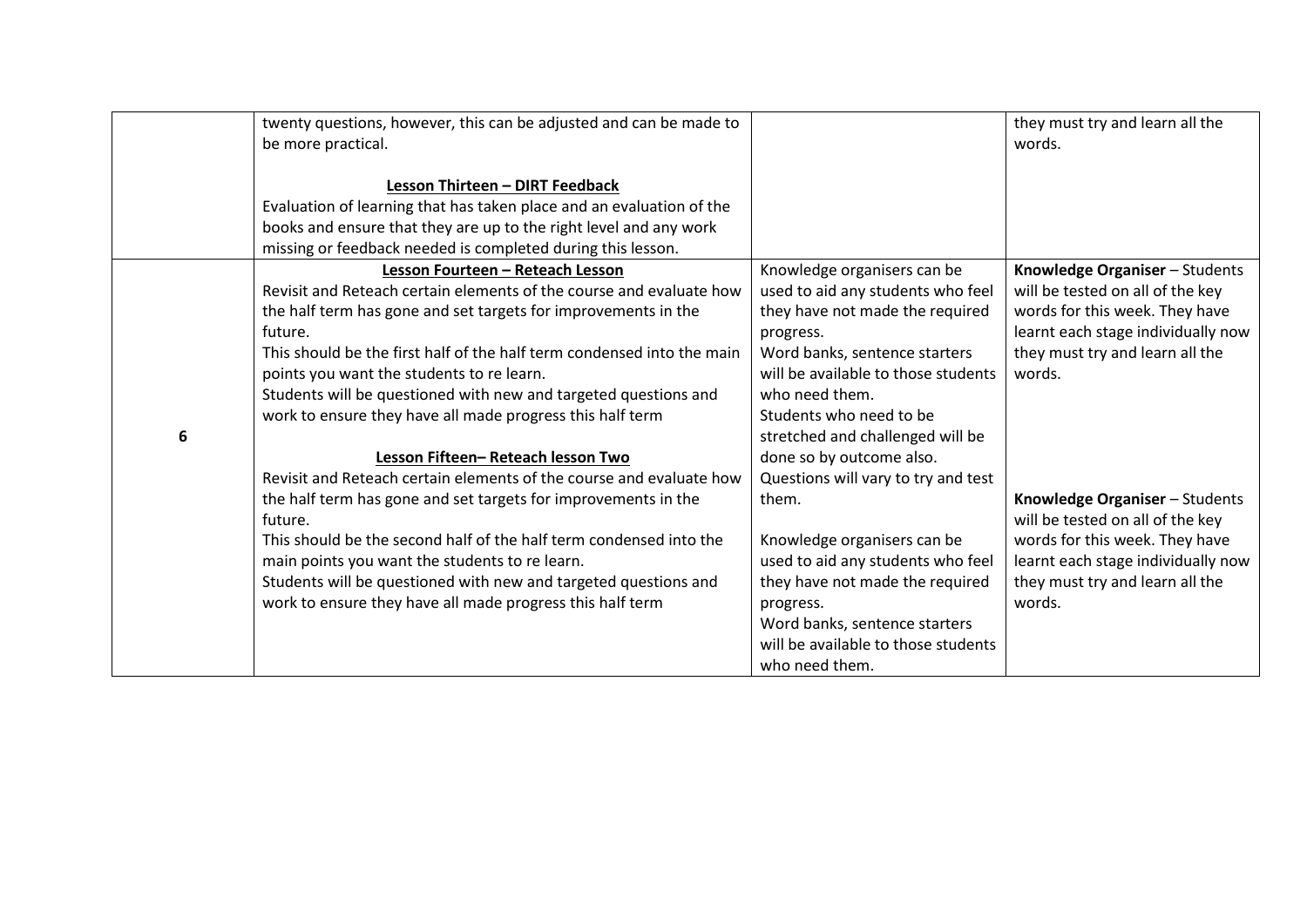| <b>Subject: Religious Education</b><br><b>Year 10 Half Term Four</b> |                                                                                                    |                           |  |  |  |
|----------------------------------------------------------------------|----------------------------------------------------------------------------------------------------|---------------------------|--|--|--|
|                                                                      | <b>Core skill focus</b>                                                                            |                           |  |  |  |
| Year group: Year 10                                                  | <b>Module title: Forms of Expression</b>                                                           | Length of module: 6 weeks |  |  |  |
| Module intent / knowledge to be gained                               | Sequence - where does this module fit? Links to past and future learning:                          |                           |  |  |  |
| Intent                                                               |                                                                                                    |                           |  |  |  |
| The intent of this unit is to continue to build upon                 | In developing the KS3 SOW DLSA is mindful of the both the National Framework for Catholic          |                           |  |  |  |
| the work and knowledge that students have                            | Schools: Come and See and the local SACRE areas of study (Liverpool and Knowsley). The SOW is      |                           |  |  |  |
| completed during their GCSE course. It is                            | sequenced in such a way that it builds directly on Come and See, yet allows for the development    |                           |  |  |  |
| intended for students to be able to take the                         | of knowledge of key areas of Roman Catholic Christianity that students from the county sector      |                           |  |  |  |
| information they have learn in lessons and use it                    | will have little or no knowledge of having taken a thematic approach to the study of religion.     |                           |  |  |  |
| practically moving forward. For example, the aim                     |                                                                                                    |                           |  |  |  |
| is for students to be able to look at church                         | KS4: This is unit two of four that students will complete to ensure knowledge for paper one:       |                           |  |  |  |
| architecture around their city and the world and                     | Edexcel Catholic Christianity. The four units are called:                                          |                           |  |  |  |
| understand and be able to describe why it has                        | Beliefs and teachings                                                                              |                           |  |  |  |
| been built the way it has. They will also be able to                 | Practices<br>$\bullet$                                                                             |                           |  |  |  |
| identify different features of the Catholic church                   | Sources of Wisdom and Authority                                                                    |                           |  |  |  |
| and its use. It is important for students to be able                 | Forms of Expression.<br>$\bullet$                                                                  |                           |  |  |  |
| to identify the learning they have done at GCSE                      | <b>Catholic Philosophy</b>                                                                         |                           |  |  |  |
| and recall this learning as it will give them the                    | <b>Catholic Philosophy</b><br>$\bullet$                                                            |                           |  |  |  |
| foundations to understand the different features                     | <b>Family and Relationship</b>                                                                     |                           |  |  |  |
| of a church. For example, the practices                              | Judaism                                                                                            |                           |  |  |  |
| completed within the Catholic church will have an                    | Beliefs and teachings<br>$\bullet$                                                                 |                           |  |  |  |
| impact on the design and architecture of that                        | Practices                                                                                          |                           |  |  |  |
| church.                                                              |                                                                                                    |                           |  |  |  |
| Knowledge                                                            | This is the final unit of learning for paper one. Students will develop their knowledge of the way |                           |  |  |  |
| The focus of this half term is around the Catholic                   | Catholics express their belief of different aspects of their religion in different ways. They will |                           |  |  |  |
| Church its architecture and its sacred objects.                      | build upon the knowledge of Catholic beliefs in unit one and also unit two Catholic practices as   |                           |  |  |  |
| This is called Catholic forms of expression. The                     | this final unit builds upon both of them. Students will use knowledge from the previous units to   |                           |  |  |  |
| first aim of knowledge this half term is for                         |                                                                                                    |                           |  |  |  |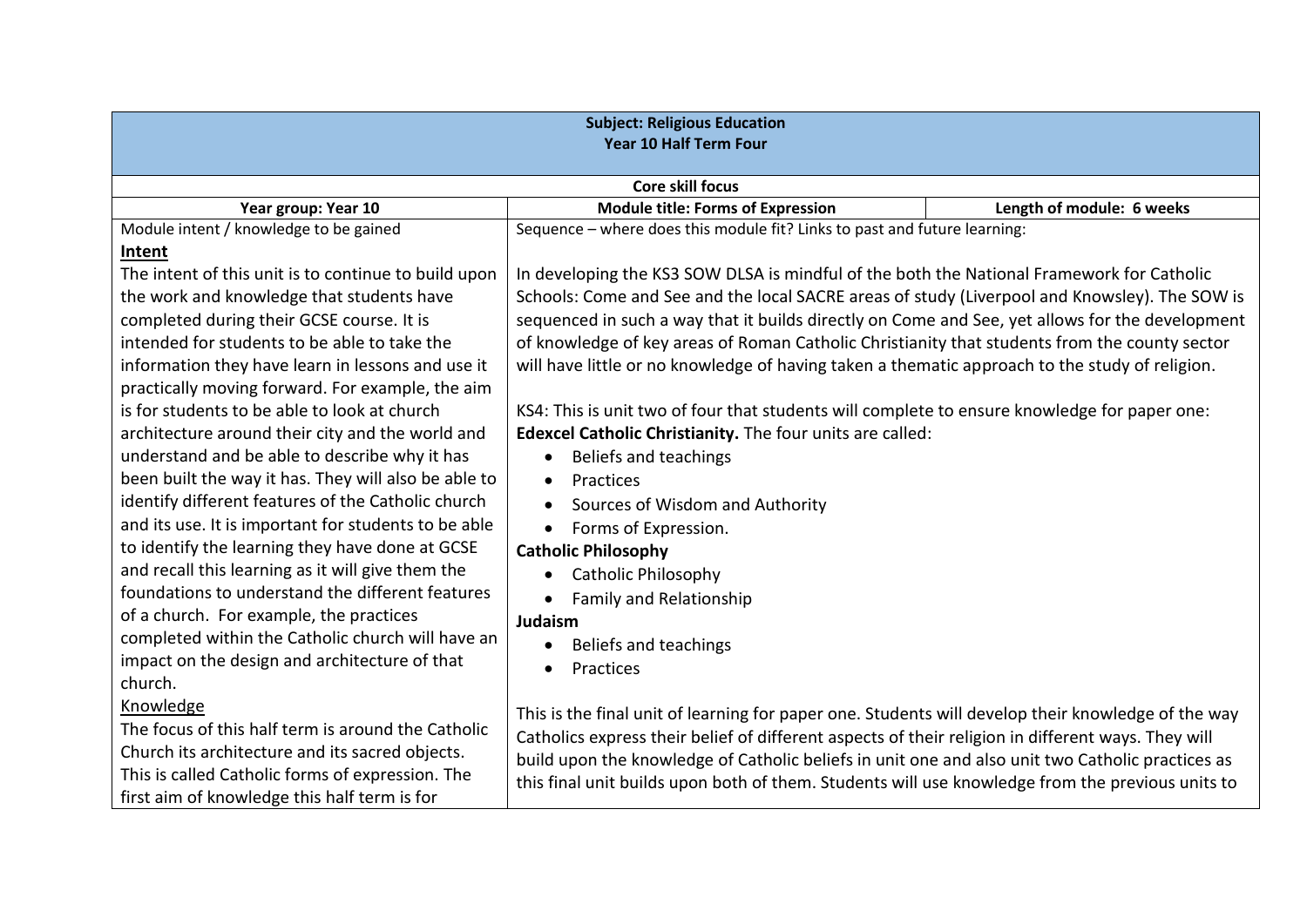| students to be able to describe the different                                      |                                                                                                 | help understand the nature and purpose of Catholic artwork and its importance to belief and |
|------------------------------------------------------------------------------------|-------------------------------------------------------------------------------------------------|---------------------------------------------------------------------------------------------|
| features inside and outside of a Catholic church.                                  | worship.                                                                                        |                                                                                             |
| They will be given a number of different beliefs                                   | This GCSE course will equip students to take their knowledge into KS4 and philosophy and ethics |                                                                                             |
| about how a church is designed, the importance                                     | courses at college or sixth form.                                                               |                                                                                             |
| of the design. They will be given the knowledge                                    |                                                                                                 |                                                                                             |
| to be able to find and describe the main features                                  |                                                                                                 |                                                                                             |
| if shown an image. They will also be able to                                       |                                                                                                 |                                                                                             |
| understand how each individual design feature                                      |                                                                                                 |                                                                                             |
| fits together to create the Catholic church's we                                   |                                                                                                 |                                                                                             |
| see today.                                                                         |                                                                                                 |                                                                                             |
| Secondly, students will the look at the internal                                   |                                                                                                 |                                                                                             |
| features. They will learn about each individual                                    |                                                                                                 |                                                                                             |
| feature, how it is used within a Catholic mass or                                  |                                                                                                 |                                                                                             |
| practise and the symbolism or nature of each                                       |                                                                                                 |                                                                                             |
| feature. Their knowledge will continue with                                        |                                                                                                 |                                                                                             |
| importance of understanding the different sacred                                   |                                                                                                 |                                                                                             |
| objects inside a Catholic Church and be able to                                    |                                                                                                 |                                                                                             |
| describe why each one is sacred and its role.                                      |                                                                                                 |                                                                                             |
| Key words:                                                                         |                                                                                                 | Staff to follow the following principles when teaching SEN students                         |
| Altar - Table used to consecrate the Host into the Body and Blood of Christ during |                                                                                                 | Data rich seating plans with a full rational<br>$\blacksquare$                              |
| Mass.                                                                              |                                                                                                 | Model responses to scaffold pupils who need additional                                      |
| Sanctuary - Area of the Church containing the Alter, Tabernacle, Font and          |                                                                                                 | support to demonstrate how knowledge is to be applied.                                      |
| Lectern. Consider the most scared are of the church                                |                                                                                                 | Re-teach weeks based upon the data gained from                                              |
| Water Stoop - Bowl containing blessed water used by the Laity to bless             |                                                                                                 | assessment points - where sufficient knowledge is not                                       |
| themselves upon entering a Church.                                                 |                                                                                                 | being retained and retrieved. Re-teaching must take                                         |
| Sacred Vessels (objects): Objects used during Liturgy, i.e., Chalice.              |                                                                                                 | place.                                                                                      |
| Tabernacle - Meaning 'dwelling place', where the consecrated Hosts are kept.       |                                                                                                 | The use of knowledge organisers and homework to                                             |
| $Crucifix - A cross with the image of Jesus on it.$                                |                                                                                                 | ensure learning is retained.                                                                |
| Font - Vessel that holds the water for the Sacrament of baptism.                   |                                                                                                 | Gunning fox index to be applied to reading material to assess its                           |
| Lectern - Stand that Word of God is proclaimed from during Mass.                   |                                                                                                 | suitability for students.                                                                   |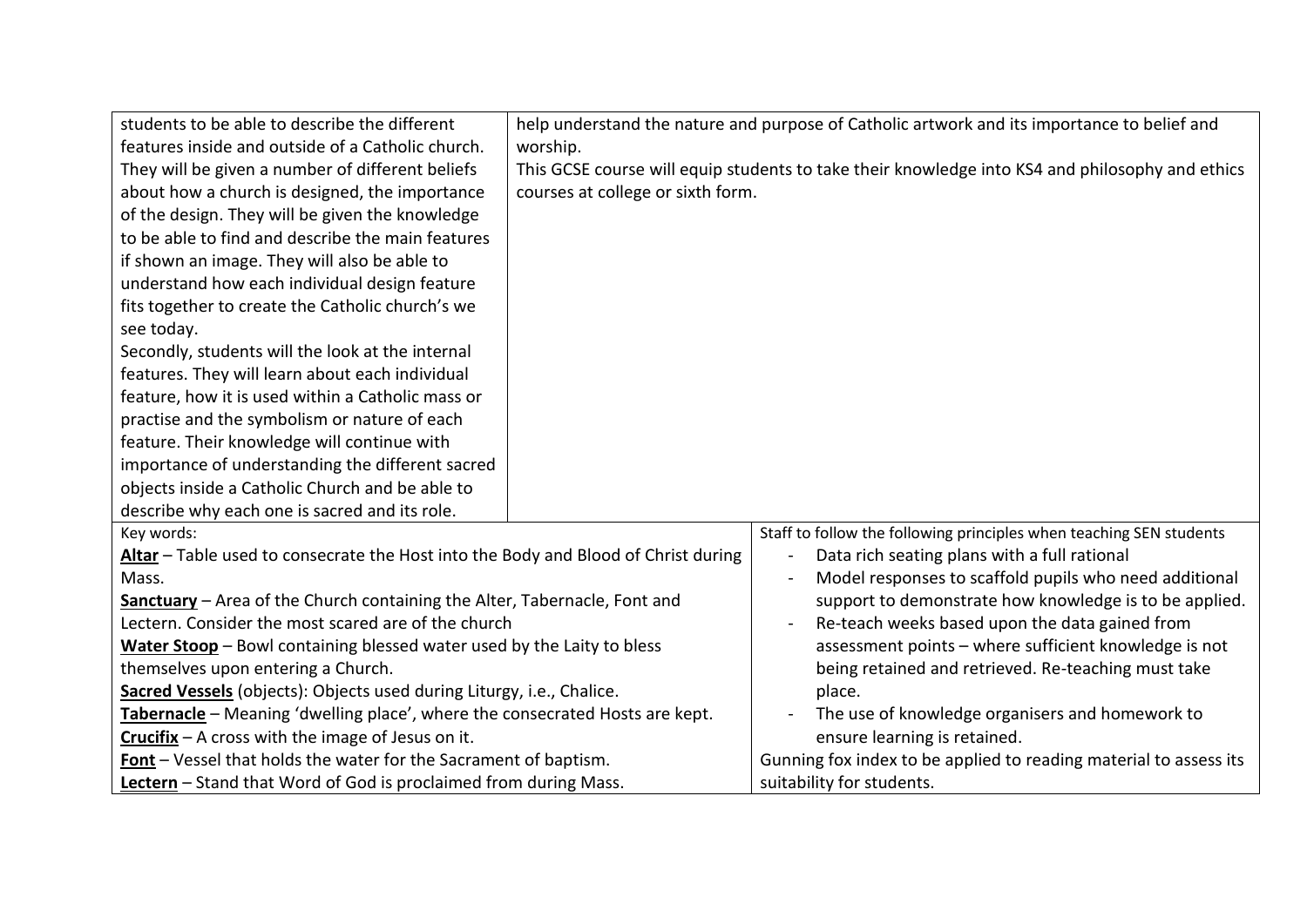|                                                                                     | <b>Chalice</b> – Sacred vessel that contains the consecrated wine – the Blood of Christ. |                                         |                              |
|-------------------------------------------------------------------------------------|------------------------------------------------------------------------------------------|-----------------------------------------|------------------------------|
| Frescos - A technique of mural painting executed upon freshly laid, or wet lime     |                                                                                          |                                         |                              |
| plaster. In the Catholic tradition Frescos have been used to depict biblical scenes |                                                                                          |                                         |                              |
|                                                                                     | in churches, such as the Michael Angelo's Final Judgement.                               |                                         |                              |
|                                                                                     | Passion Play - religious drama that focuses on the final week of Jesus life, His         |                                         |                              |
| death and Resurrection.                                                             |                                                                                          |                                         |                              |
|                                                                                     | Renaissance Art- Art from 1300 AD to 1700 AD that focuses of themes from the             |                                         |                              |
|                                                                                     | Bible, such as Leonardo Da Vinci's Last Supper.                                          |                                         |                              |
|                                                                                     | Hunger Cloths: Cloths used to cover altars that contain images and stories from          |                                         |                              |
|                                                                                     | the Bible. These are very popular in the developing world.                               |                                         |                              |
|                                                                                     | Plainchant - A form a praying trough singing without music.                              |                                         |                              |
| Week number                                                                         | Learning activity / intention of knowledge                                               | <b>Stretch &amp; Support activities</b> | <b>Homework</b>              |
|                                                                                     | Lesson One - The Catholic Church                                                         | Students will be given the              | Knowledge Organiser-         |
|                                                                                     | By the end of this lesson the students will have the following                           | following:                              | Students will learn five key |
|                                                                                     | knowledge:                                                                               | Extra Time to write down the            | words on the knowledge       |
|                                                                                     | The design and architecture of the Catholic Church                                       | answers if needed.                      | organiser. This will then be |
|                                                                                     | The meaning behind the architecture of a Catholic                                        | Pictures to aid their learning.         | tested in the PFL during the |
|                                                                                     | Church                                                                                   | Students with any dyslexia will         | next lesson.                 |
|                                                                                     | Learning Tasks: Students to analyse different forms of Catholic                          | be given the opportunity of an          |                              |
|                                                                                     | architecture                                                                             | overlay.                                |                              |
|                                                                                     | Learning Tasks: Students to complete an exam style question                              |                                         |                              |
|                                                                                     | as practise.                                                                             | <b>Stretch and Challenge:</b>           |                              |
|                                                                                     | <b>Intention of Knowledge:</b>                                                           | 1) All Church's should be               |                              |
|                                                                                     | Know and understand the common and divergent forms of                                    | cruciform to honour                     |                              |
|                                                                                     | architecture, design and decoration of Catholic churches (AO1)                           | the death of Jesus. Do                  |                              |
|                                                                                     | Assess and analyse how these reflect belief (AO2)                                        | you agree with this                     |                              |
|                                                                                     |                                                                                          | statement?                              |                              |
| $\mathbf{1}$                                                                        | Lesson Two - External Features of a Catholic Church                                      | Should worship always<br>2)             |                              |
|                                                                                     | By the end of this lesson the students will have the following                           | take place in Church?                   |                              |
|                                                                                     | knowledge:                                                                               |                                         |                              |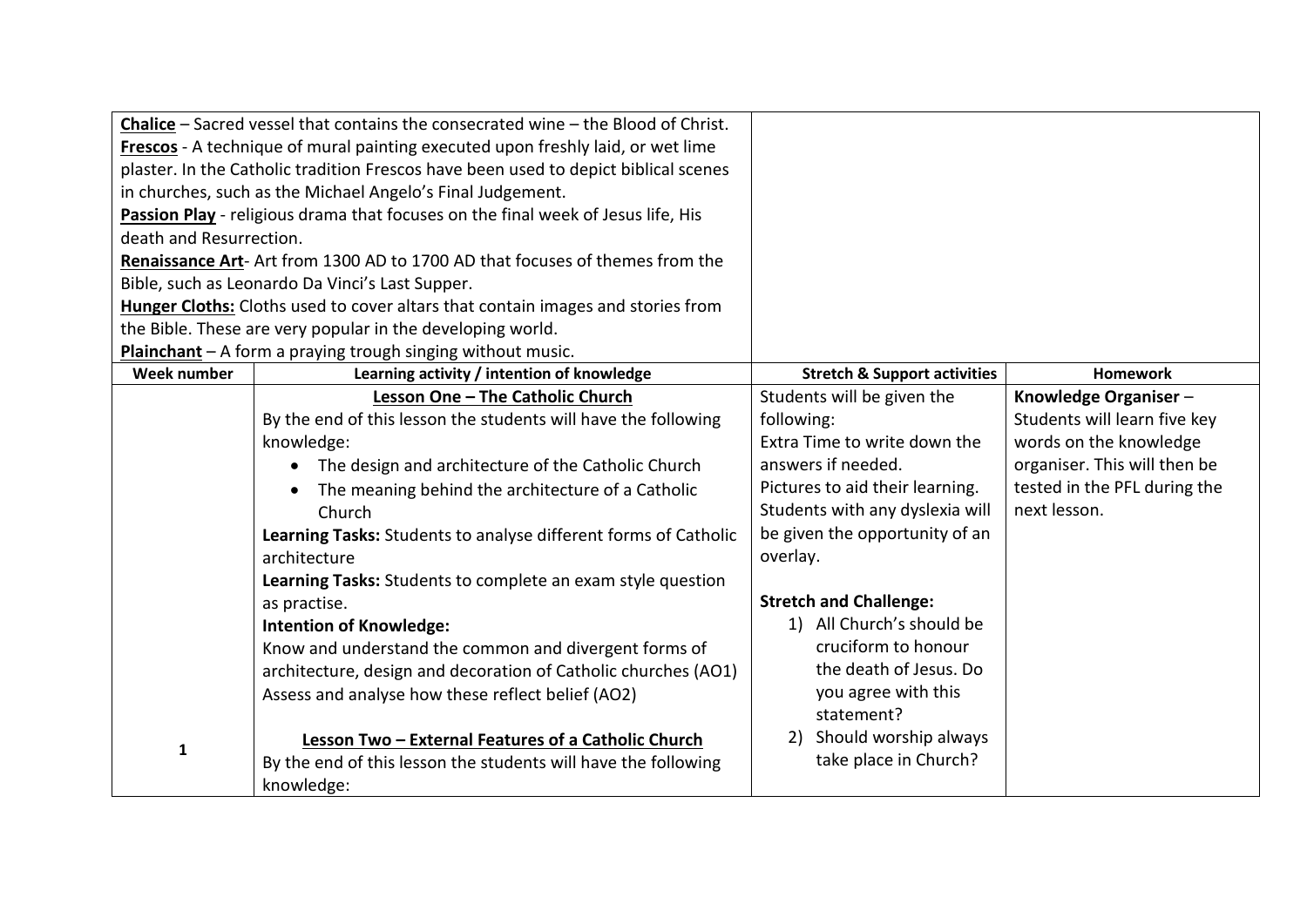| The design and architecture of the Catholic Church<br>$\bullet$ | Does it make it less                              |                              |
|-----------------------------------------------------------------|---------------------------------------------------|------------------------------|
| The meaning behind the architecture of a Catholic<br>$\bullet$  | special?                                          |                              |
| Church                                                          |                                                   |                              |
| Learning Tasks: Students to analyse different forms of Catholic | Students will be given different                  |                              |
| architecture                                                    | choices depending on their                        |                              |
| Learning Tasks: Students to complete an exam style question     | skill level.                                      |                              |
| as practise.                                                    |                                                   |                              |
| <b>Intention of Knowledge:</b>                                  | Differentiation will be made by                   |                              |
| Know and understand the common and divergent forms of           | outcomes.                                         |                              |
| architecture, design and decoration of Catholic churches (AO1)  |                                                   |                              |
| Assess and analyse how these reflect belief (AO2)               | Extension recap questions will                    |                              |
| Lesson Three - The Nature of Church Design                      | be on the board for higher                        | Knowledge Organiser-         |
| By the end of this lesson the students will have the following  | ability students.                                 | Students will learn five key |
| knowledge:                                                      | Structure led answers for                         | words on the knowledge       |
| The design and architecture of the Catholic Church<br>$\bullet$ | weaker English writing                            | organiser. This will then be |
| The meaning behind the architecture of a Catholic               | students.                                         | tested in the PFL during the |
| Church                                                          | For stretch and challenge                         | next lesson.                 |
| Learning Tasks: Students to analyse different forms of Catholic | students will have to try and                     |                              |
| architecture                                                    | provide more than one reason for                  |                              |
| Learning Tasks: Students to complete an exam style question     | each answer.<br>Differentiation will also be made |                              |
| as practise.                                                    | by outcomes.                                      |                              |
| <b>Intention of Knowledge:</b>                                  | Stretch and challenge questions                   |                              |
| Know and understand the common and divergent forms of           | will be available throughout the                  |                              |
| architecture, design and decoration of Catholic churches (AO1)  | lesson and also on the                            |                              |
| Assess and analyse how these reflect belief (AO2)               | whiteboard, so there should                       |                              |
|                                                                 | never be a time when a student is                 |                              |
|                                                                 | not writing or completing a task.                 |                              |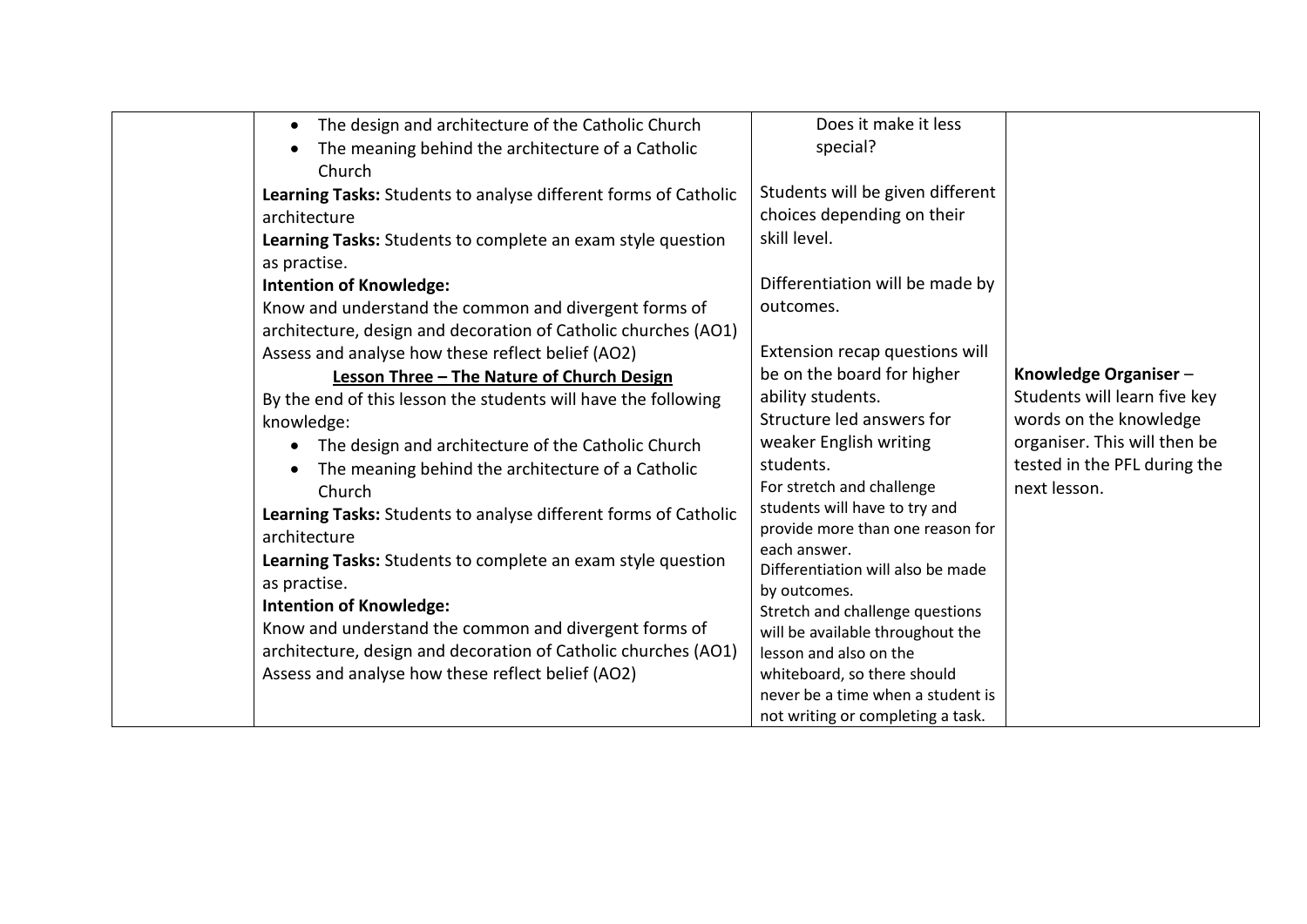| $\mathbf{2}$ | Lesson Four - Catholic Church Features<br>By the end of this lesson the students will have the following<br>knowledge:<br>The design and architecture of the Catholic Church<br>The meaning behind the architecture of a Catholic<br>Church<br>Learning Tasks: Students to analyse different forms of Catholic<br>architecture<br>Learning Tasks: Students to complete an exam style question<br>as practise.<br>Learning Tasks: Outline 5 features found in a Catholic Church<br>Learning Tasks: Explain the importance of 5 features found in a<br>Catholic Church<br>Learning Tasks: Evaluate which of the 5 features would be<br>considered the most important feature in a Catholic Church<br><b>Intention of Knowledge:</b><br>Know and understand the common and divergent forms of<br>architecture, design and decoration of Catholic churches (AO1)<br>Assess and analyse how these reflect belief (AO2)<br>Lesson Five - Catholic Church Features (2)<br>By the end of this lesson the students will have the following<br>knowledge:<br>• The design and architecture of the Catholic Church<br>The meaning behind the architecture of a Catholic<br>$\bullet$<br>Church<br>Learning Tasks: Students to analyse different forms of Catholic<br>architecture<br>Learning Tasks: Students to complete an exam style question<br>as practise.<br>Learning Tasks: Outline 5 features found in a Catholic Church | Students will be given the<br>following:<br>Extra Time to write down the<br>answers if needed.<br>Pictures to aid their learning.<br>Students with any dyslexia will be<br>given the opportunity of an<br>overlay.<br>For stretch and challenge<br>students will have to try and<br>provide more than one reason for<br>each answer.<br>Differentiation will also be made<br>by outcomes.<br>Stretch and challenge questions<br>will be available throughout the<br>lesson and also on the<br>whiteboard, so there should<br>never be a time when a student is<br>not writing or completing a task.<br>Lower ability students will be<br>given images to support their<br>work. | Knowledge Organiser-<br>Students will learn five key<br>words on the knowledge<br>organiser. This will then be<br>tested in the PFL during the<br>next lesson.<br>Knowledge Organiser-<br>Students will learn five key<br>words on the knowledge<br>organiser. This will then be<br>tested in the PFL during the<br>next lesson. |
|--------------|------------------------------------------------------------------------------------------------------------------------------------------------------------------------------------------------------------------------------------------------------------------------------------------------------------------------------------------------------------------------------------------------------------------------------------------------------------------------------------------------------------------------------------------------------------------------------------------------------------------------------------------------------------------------------------------------------------------------------------------------------------------------------------------------------------------------------------------------------------------------------------------------------------------------------------------------------------------------------------------------------------------------------------------------------------------------------------------------------------------------------------------------------------------------------------------------------------------------------------------------------------------------------------------------------------------------------------------------------------------------------------------------------------------------|---------------------------------------------------------------------------------------------------------------------------------------------------------------------------------------------------------------------------------------------------------------------------------------------------------------------------------------------------------------------------------------------------------------------------------------------------------------------------------------------------------------------------------------------------------------------------------------------------------------------------------------------------------------------------------|----------------------------------------------------------------------------------------------------------------------------------------------------------------------------------------------------------------------------------------------------------------------------------------------------------------------------------|
|--------------|------------------------------------------------------------------------------------------------------------------------------------------------------------------------------------------------------------------------------------------------------------------------------------------------------------------------------------------------------------------------------------------------------------------------------------------------------------------------------------------------------------------------------------------------------------------------------------------------------------------------------------------------------------------------------------------------------------------------------------------------------------------------------------------------------------------------------------------------------------------------------------------------------------------------------------------------------------------------------------------------------------------------------------------------------------------------------------------------------------------------------------------------------------------------------------------------------------------------------------------------------------------------------------------------------------------------------------------------------------------------------------------------------------------------|---------------------------------------------------------------------------------------------------------------------------------------------------------------------------------------------------------------------------------------------------------------------------------------------------------------------------------------------------------------------------------------------------------------------------------------------------------------------------------------------------------------------------------------------------------------------------------------------------------------------------------------------------------------------------------|----------------------------------------------------------------------------------------------------------------------------------------------------------------------------------------------------------------------------------------------------------------------------------------------------------------------------------|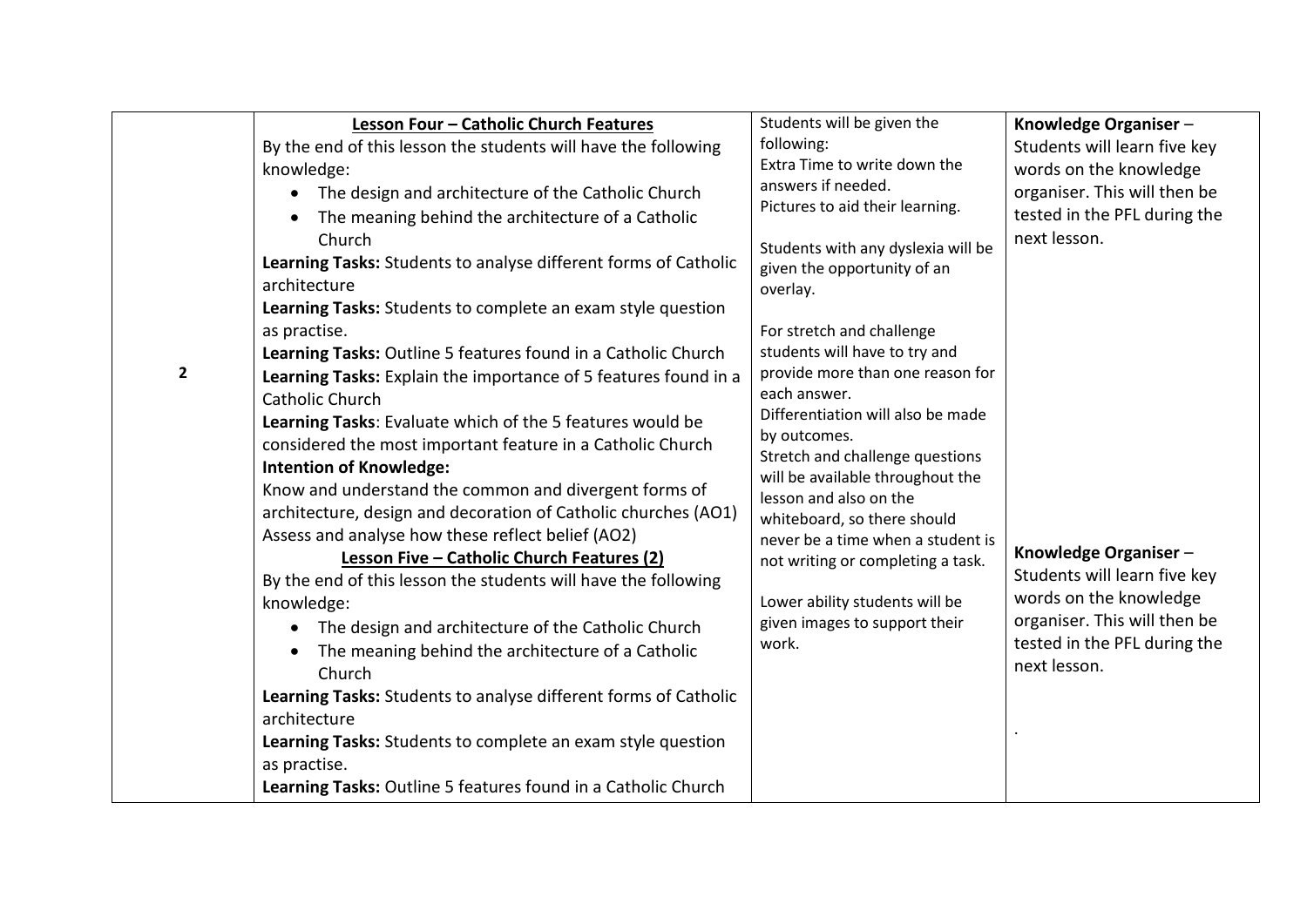|  | Learning Tasks: Explain the importance of 5 features found in a<br>Catholic Church<br>Learning Tasks: Evaluate which of the 5 features would be<br>considered the most important feature in a Catholic Church<br><b>Intention of Knowledge:</b><br>Know and understand the common and divergent forms of<br>architecture, design and decoration of Catholic churches (AO1)<br>Assess and analyse how these reflect belief (AO2)<br>Lesson Six - Catholic Church Features (3)<br>By the end of this lesson the students will have the following<br>knowledge:<br>The design and architecture of the Catholic Church<br>The meaning behind the architecture of a Catholic<br>$\bullet$<br>Church<br>Learning Tasks: Students to analyse different forms of Catholic<br>architecture<br>Learning Tasks: Students to complete an exam style question<br>as practise.<br>Learning Tasks: Outline 5 features found in a Catholic Church<br>Learning Tasks: Explain the importance of 5 features found in a<br>Catholic Church<br>Learning Tasks: Evaluate which of the 5 features would be<br>considered the most important feature in a Catholic Church<br><b>Intention of Knowledge:</b><br>Know and understand the common and divergent forms of<br>architecture, design and decoration of Catholic churches (AO1)<br>Assess and analyse how these reflect belief (AO2) | <b>Stretch and Challenge:</b><br>1) Jesus would rather<br>money be spent on the<br>poor, rather than the<br>Church building. Write<br>your own extended<br>writing response to this<br>statement. |  |
|--|----------------------------------------------------------------------------------------------------------------------------------------------------------------------------------------------------------------------------------------------------------------------------------------------------------------------------------------------------------------------------------------------------------------------------------------------------------------------------------------------------------------------------------------------------------------------------------------------------------------------------------------------------------------------------------------------------------------------------------------------------------------------------------------------------------------------------------------------------------------------------------------------------------------------------------------------------------------------------------------------------------------------------------------------------------------------------------------------------------------------------------------------------------------------------------------------------------------------------------------------------------------------------------------------------------------------------------------------------------------------|---------------------------------------------------------------------------------------------------------------------------------------------------------------------------------------------------|--|
|--|----------------------------------------------------------------------------------------------------------------------------------------------------------------------------------------------------------------------------------------------------------------------------------------------------------------------------------------------------------------------------------------------------------------------------------------------------------------------------------------------------------------------------------------------------------------------------------------------------------------------------------------------------------------------------------------------------------------------------------------------------------------------------------------------------------------------------------------------------------------------------------------------------------------------------------------------------------------------------------------------------------------------------------------------------------------------------------------------------------------------------------------------------------------------------------------------------------------------------------------------------------------------------------------------------------------------------------------------------------------------|---------------------------------------------------------------------------------------------------------------------------------------------------------------------------------------------------|--|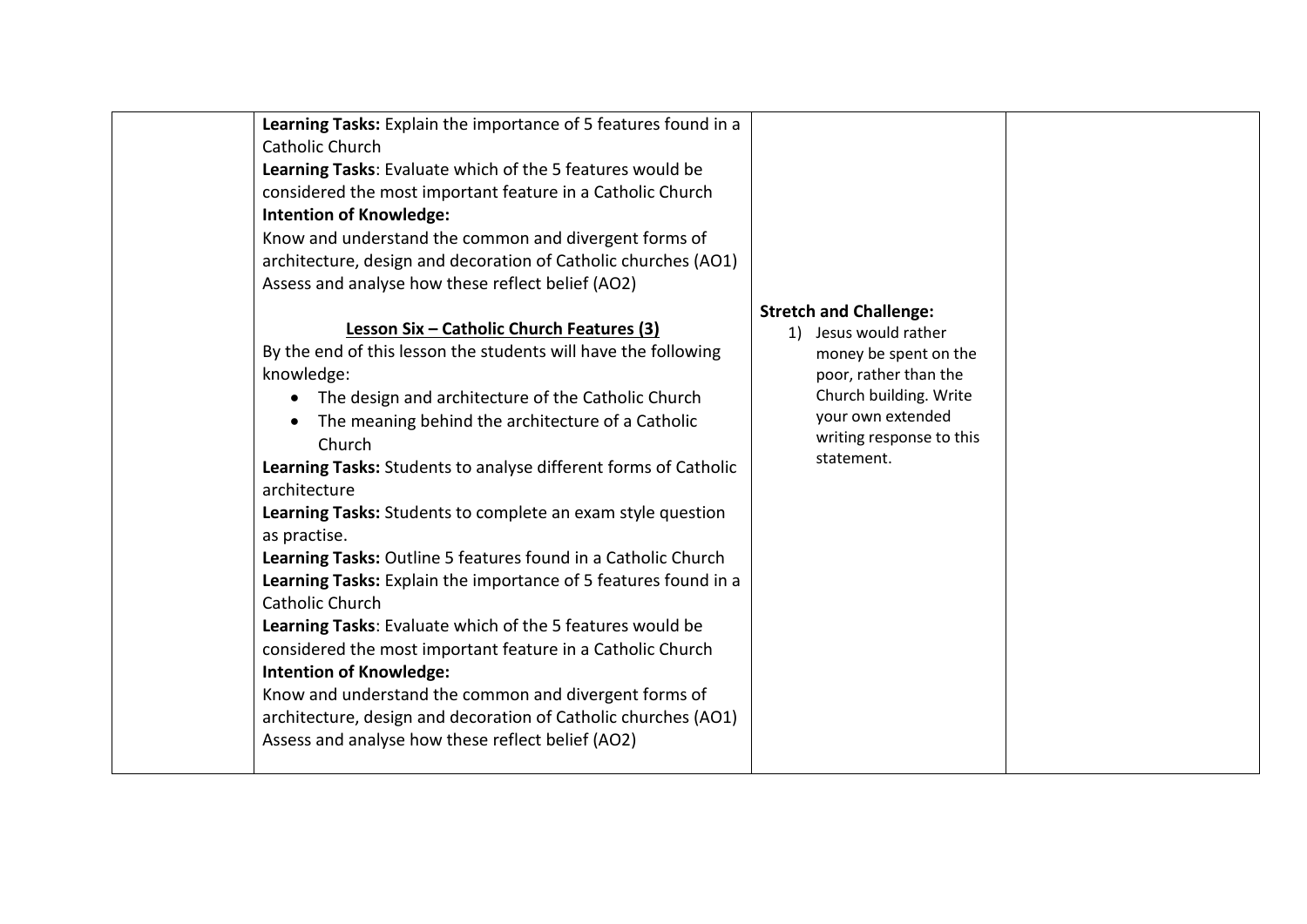| 3 | Lesson Seven - Sacred Objects<br>By the end of this lesson the students will have the following<br>knowledge:<br>How sacred objects are defined<br>$\bullet$<br>The different types of sacred objects for Catholics<br>$\bullet$<br>The importance of sacred objects for Catholics<br>$\bullet$<br>Learning Tasks: Students will complete a worksheet on the<br>different types of sacred objects.<br>Learning Tasks: Students will evaluate the importance of each<br>sacred object with an extended writing piece.<br>Learning Tasks: Students to complete an exam style question<br>as practise.<br><b>Intention of Knowledge:</b><br>Identify a range of Sacred Objects and that are used for<br>Catholic worship and explain their significance.<br>Know and understand the internal features of the Catholic<br>church (AO1)<br>Assess and analyse the importance of the internal features of a<br>Catholic church (AO2)<br>Lesson Eight - Sacred Objects (2)<br>By the end of this lesson the students will have the following<br>knowledge:<br>How sacred objects are defined<br>$\bullet$<br>The different types of sacred objects for Catholics<br>$\bullet$<br>The importance of sacred objects for Catholics<br>$\bullet$<br>Learning Tasks: Students will complete a worksheet on the<br>different types of sacred objects.<br>Learning Tasks: Students will evaluate the importance of each | Structure led answers for weaker<br>English writing students.<br>Students will be given the<br>following:<br>Extra Time to write down<br>the answers if needed.<br>Sheet to be differentiated to use<br>sentence starters and gap fill for<br>lower ability groups.<br>Differentiation by outcome when<br>giving feedback on the exam<br>question.<br><b>Stretch and Challenge:</b><br>1) Define the importance of<br>each sacred object and its<br>historical context as to<br>why it is deemed as<br>sacred. This should be an<br>extended writing piece.<br>Sentence starters there to help<br>lower ability students.<br>Structure led answers for weaker<br>English writing students.<br>Students will be given the<br>following: | Knowledge Organiser-<br>Students will learn five key<br>words on the knowledge<br>organiser. This will then be<br>tested in the PFL during the<br>next lesson.<br>Knowledge Organiser-<br>Students will learn five key<br>words on the knowledge<br>organiser. This will then be<br>tested in the PFL during the<br>next lesson. |
|---|-----------------------------------------------------------------------------------------------------------------------------------------------------------------------------------------------------------------------------------------------------------------------------------------------------------------------------------------------------------------------------------------------------------------------------------------------------------------------------------------------------------------------------------------------------------------------------------------------------------------------------------------------------------------------------------------------------------------------------------------------------------------------------------------------------------------------------------------------------------------------------------------------------------------------------------------------------------------------------------------------------------------------------------------------------------------------------------------------------------------------------------------------------------------------------------------------------------------------------------------------------------------------------------------------------------------------------------------------------------------------------------------------------------|----------------------------------------------------------------------------------------------------------------------------------------------------------------------------------------------------------------------------------------------------------------------------------------------------------------------------------------------------------------------------------------------------------------------------------------------------------------------------------------------------------------------------------------------------------------------------------------------------------------------------------------------------------------------------------------------------------------------------------------|----------------------------------------------------------------------------------------------------------------------------------------------------------------------------------------------------------------------------------------------------------------------------------------------------------------------------------|
|   | sacred object with an extended writing piece.                                                                                                                                                                                                                                                                                                                                                                                                                                                                                                                                                                                                                                                                                                                                                                                                                                                                                                                                                                                                                                                                                                                                                                                                                                                                                                                                                             | Extra Time to write down<br>the answers if needed.                                                                                                                                                                                                                                                                                                                                                                                                                                                                                                                                                                                                                                                                                     |                                                                                                                                                                                                                                                                                                                                  |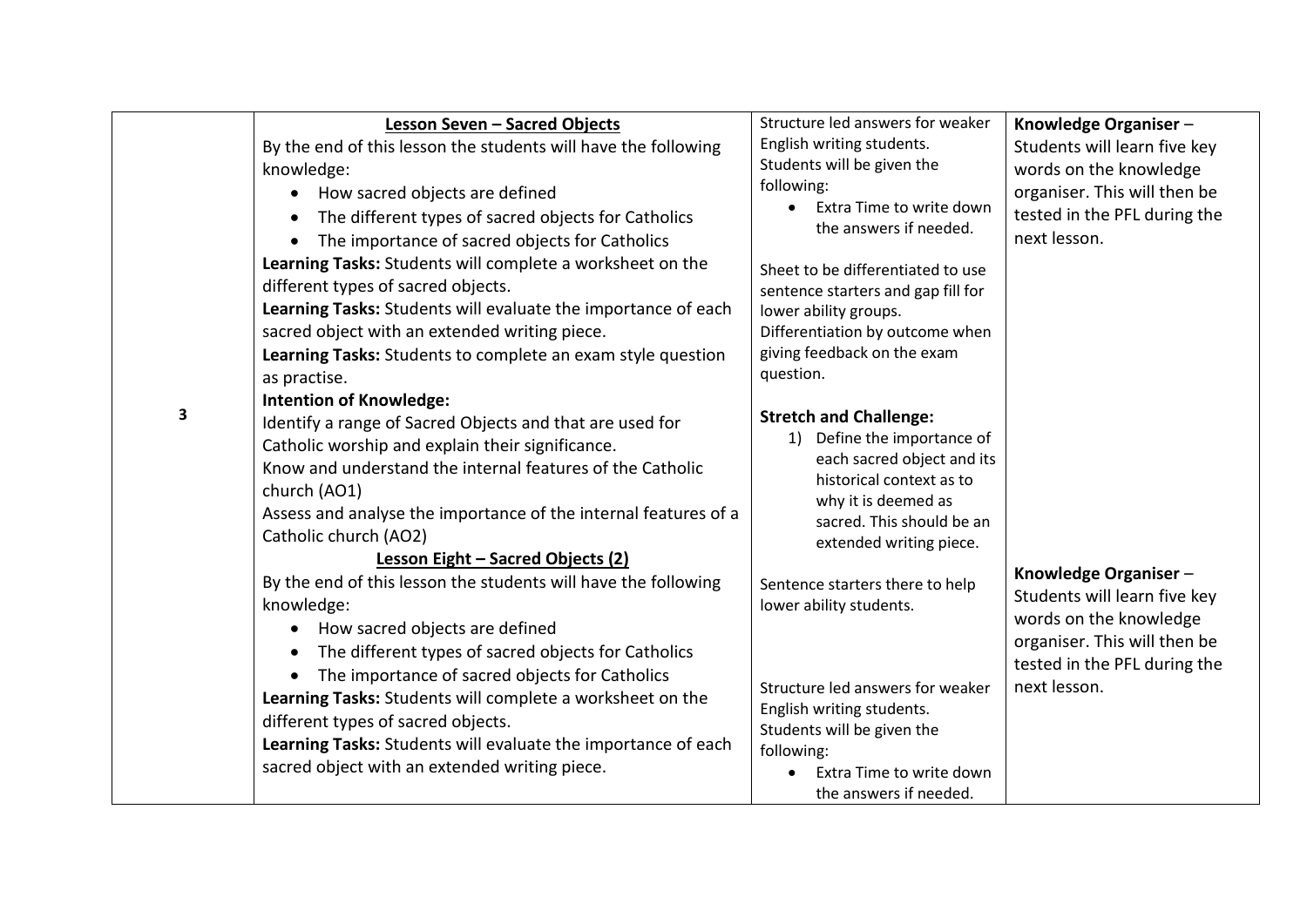|  | Learning Tasks: Students to complete an exam style question<br>as practise.<br><b>Intention of Knowledge:</b><br>Identify a range of Sacred Objects and that are used for<br>Catholic worship and explain their significance.<br>Know and understand the internal features of the Catholic<br>church (AO1)<br>Assess and analyse the importance of the internal features of a<br>Catholic church (AO2)<br>Lesson Nine - Sacred Objects (3)<br>By the end of this lesson the students will have the following<br>knowledge:<br>How sacred objects are defined<br>$\bullet$<br>The different types of sacred objects for Catholics<br>$\bullet$<br>The importance of sacred objects for Catholics<br>$\bullet$<br>Learning Tasks: Students will complete a worksheet on the<br>different types of sacred objects.<br>Learning Tasks: Students will evaluate the importance of each<br>sacred object with an extended writing piece.<br>Learning Tasks: Students to complete an exam style question<br>as practise.<br><b>Intention of Knowledge:</b><br>Identify a range of Sacred Objects and that are used for<br>Catholic worship and explain their significance.<br>Know and understand the internal features of the Catholic<br>church (AO1)<br>Assess and analyse the importance of the internal features of a<br>Catholic church (AO2) | Sheet to be differentiated to use<br>sentence starters and gap fill for<br>lower ability groups.<br>Differentiation by outcome when<br>giving feedback on the exam<br>question.<br>Sentence starters there to help<br>lower ability students. |  |
|--|---------------------------------------------------------------------------------------------------------------------------------------------------------------------------------------------------------------------------------------------------------------------------------------------------------------------------------------------------------------------------------------------------------------------------------------------------------------------------------------------------------------------------------------------------------------------------------------------------------------------------------------------------------------------------------------------------------------------------------------------------------------------------------------------------------------------------------------------------------------------------------------------------------------------------------------------------------------------------------------------------------------------------------------------------------------------------------------------------------------------------------------------------------------------------------------------------------------------------------------------------------------------------------------------------------------------------------------------|-----------------------------------------------------------------------------------------------------------------------------------------------------------------------------------------------------------------------------------------------|--|
|--|---------------------------------------------------------------------------------------------------------------------------------------------------------------------------------------------------------------------------------------------------------------------------------------------------------------------------------------------------------------------------------------------------------------------------------------------------------------------------------------------------------------------------------------------------------------------------------------------------------------------------------------------------------------------------------------------------------------------------------------------------------------------------------------------------------------------------------------------------------------------------------------------------------------------------------------------------------------------------------------------------------------------------------------------------------------------------------------------------------------------------------------------------------------------------------------------------------------------------------------------------------------------------------------------------------------------------------------------|-----------------------------------------------------------------------------------------------------------------------------------------------------------------------------------------------------------------------------------------------|--|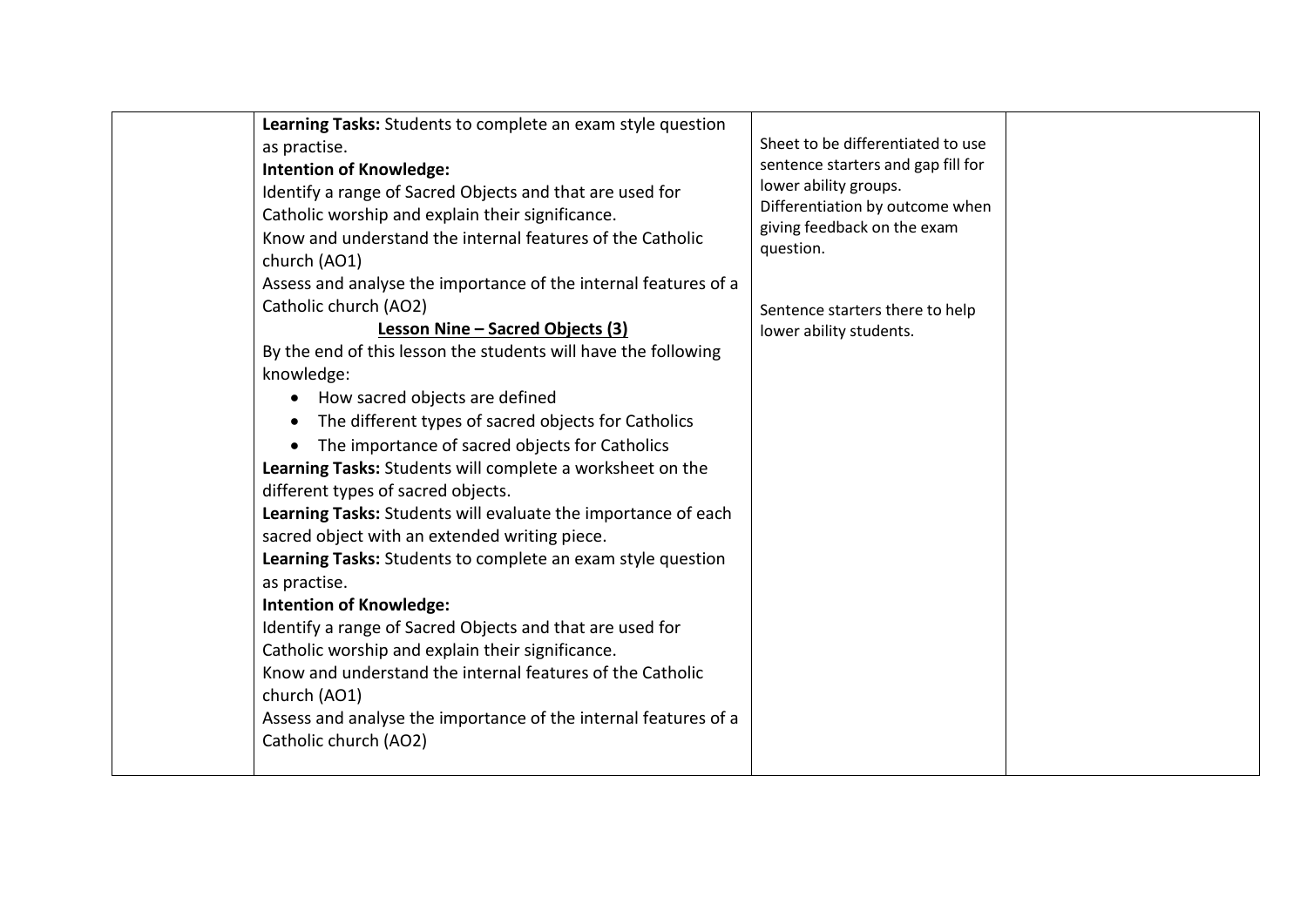| 4 | Lesson Ten - Exam Practise<br>Students are to engage in a range of different techniques and<br>exam questions to prepare for their exam.<br>Lesson Eleven - Exam Practise<br>Students are to engage in a range of different techniques and<br>exam questions to prepare for their exam.<br>Lesson Twelve - Exam Practise<br>Students are to engage in a range of different techniques and<br>exam questions to prepare for their exam.                                                                                            | Structure led answers for weaker<br>English writing students.<br>Students will be given the<br>following:<br>Extra Time to write down<br>the answers if needed.<br>Sheet to be differentiated to use<br>sentence starters and gap fill for<br>lower ability groups.<br>Differentiation by outcome when<br>giving feedback on the exam<br>question. | Knowledge Organiser-<br>Students will learn five key<br>words on the knowledge<br>organiser. This will then be<br>tested in the PFL during the<br>next lesson. |
|---|-----------------------------------------------------------------------------------------------------------------------------------------------------------------------------------------------------------------------------------------------------------------------------------------------------------------------------------------------------------------------------------------------------------------------------------------------------------------------------------------------------------------------------------|----------------------------------------------------------------------------------------------------------------------------------------------------------------------------------------------------------------------------------------------------------------------------------------------------------------------------------------------------|----------------------------------------------------------------------------------------------------------------------------------------------------------------|
| 5 | Lesson Thirteen- Celebration of Knowledge<br>Students will complete a celebration of knowledge to show off what<br>they have learnt this half term. This is traditionally completed as<br>twenty questions, however, this can be adjusted and can be made to<br>be more practical.<br>Lesson Fourteen - DIRT Feedback<br>Evaluation of learning that has taken place and an evaluation of the<br>books and ensure that they are up to the right level and any work<br>missing or feedback needed is completed during this lesson. | IRT feedback is to differ<br>depending on each student and<br>the work that they have<br>completed.                                                                                                                                                                                                                                                | Knowledge Organiser-<br>Students will learn five key<br>words on the knowledge<br>organiser. This will then be<br>tested in the PFL during the<br>next lesson. |
| 6 | Lesson Fifteen - Reteach Lesson<br>Revisit and Reteach certain elements of the course and evaluate how<br>the half term has gone and set targets for improvements in the<br>future.<br>This should be the first half of the half term condensed into the main<br>points you want the students to re learn.<br>Students will be questioned with new and targeted questions and<br>work to ensure they have all made progress this half term                                                                                        | Knowledge organisers can be<br>used to aid any students who feel<br>they have not made the required<br>progress.<br>Word banks, sentence starters<br>will be available to those students<br>who need them.<br>Students who need to be<br>stretched and challenged will be<br>done so by outcome also.                                              | Knowledge Organiser-<br>Students will learn five key<br>words on the knowledge<br>organiser. This will then be<br>tested in the PFL during the<br>next lesson. |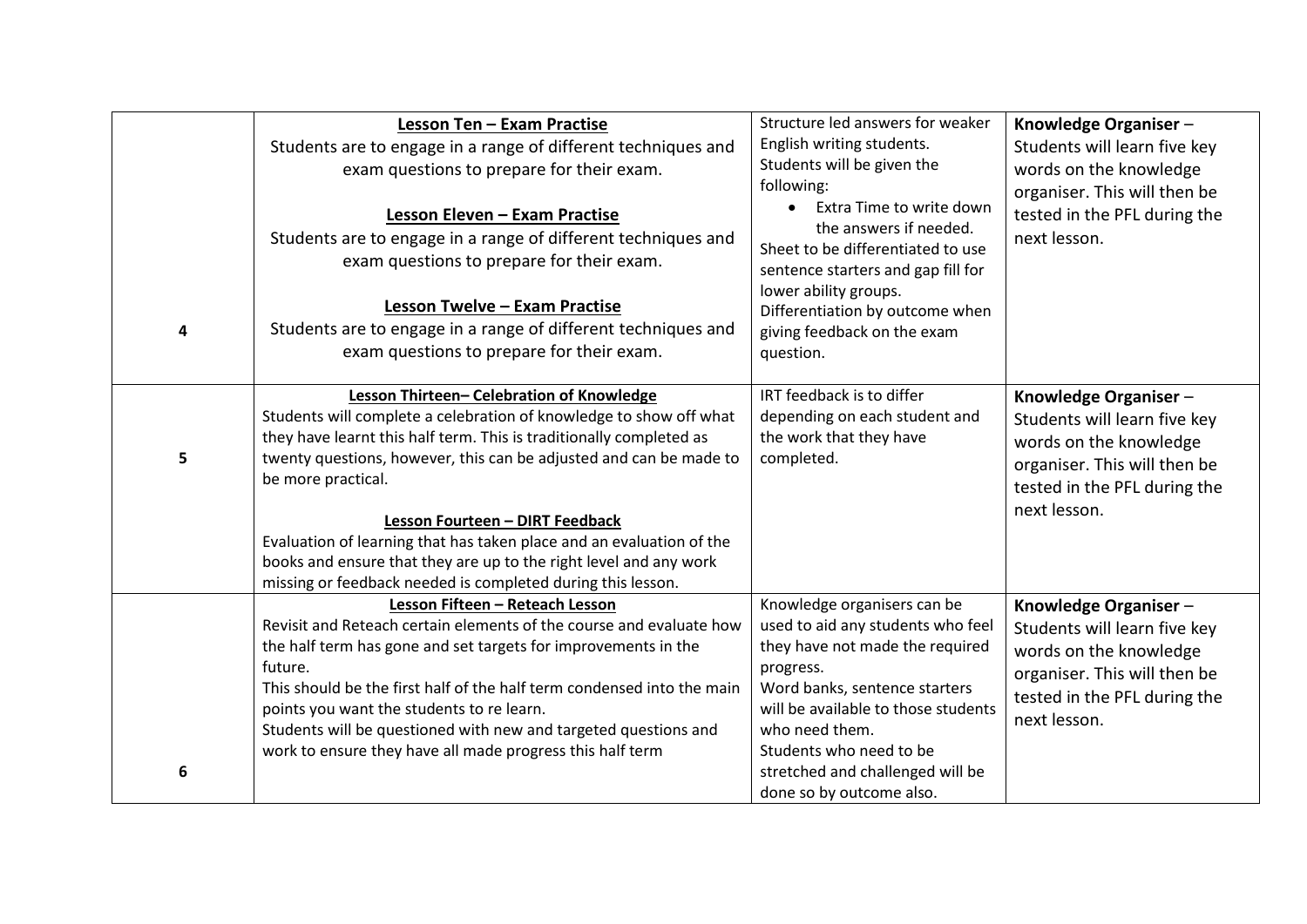|                                                                                                                                                                                                                                                             | Questions will vary to try and test                                                                          |                                                                                                                                                 |
|-------------------------------------------------------------------------------------------------------------------------------------------------------------------------------------------------------------------------------------------------------------|--------------------------------------------------------------------------------------------------------------|-------------------------------------------------------------------------------------------------------------------------------------------------|
| Lesson Sixteen-Reteach lesson Two<br>Revisit and Reteach certain elements of the course and evaluate how<br>the half term has gone and set targets for improvements in the<br>future.<br>This should be the second half of the half term condensed into the | them.<br>Knowledge organisers can be<br>used to aid any students who feel<br>they have not made the required | Knowledge Organiser -<br>Students will learn five key<br>words on the knowledge<br>organiser. This will then be<br>tested in the PFL during the |
| main points you want the students to re learn.<br>Students will be questioned with new and targeted questions and<br>work to ensure they have all made progress this half term                                                                              | progress.<br>Word banks, sentence starters<br>will be available to those students<br>who need them.          | next lesson.                                                                                                                                    |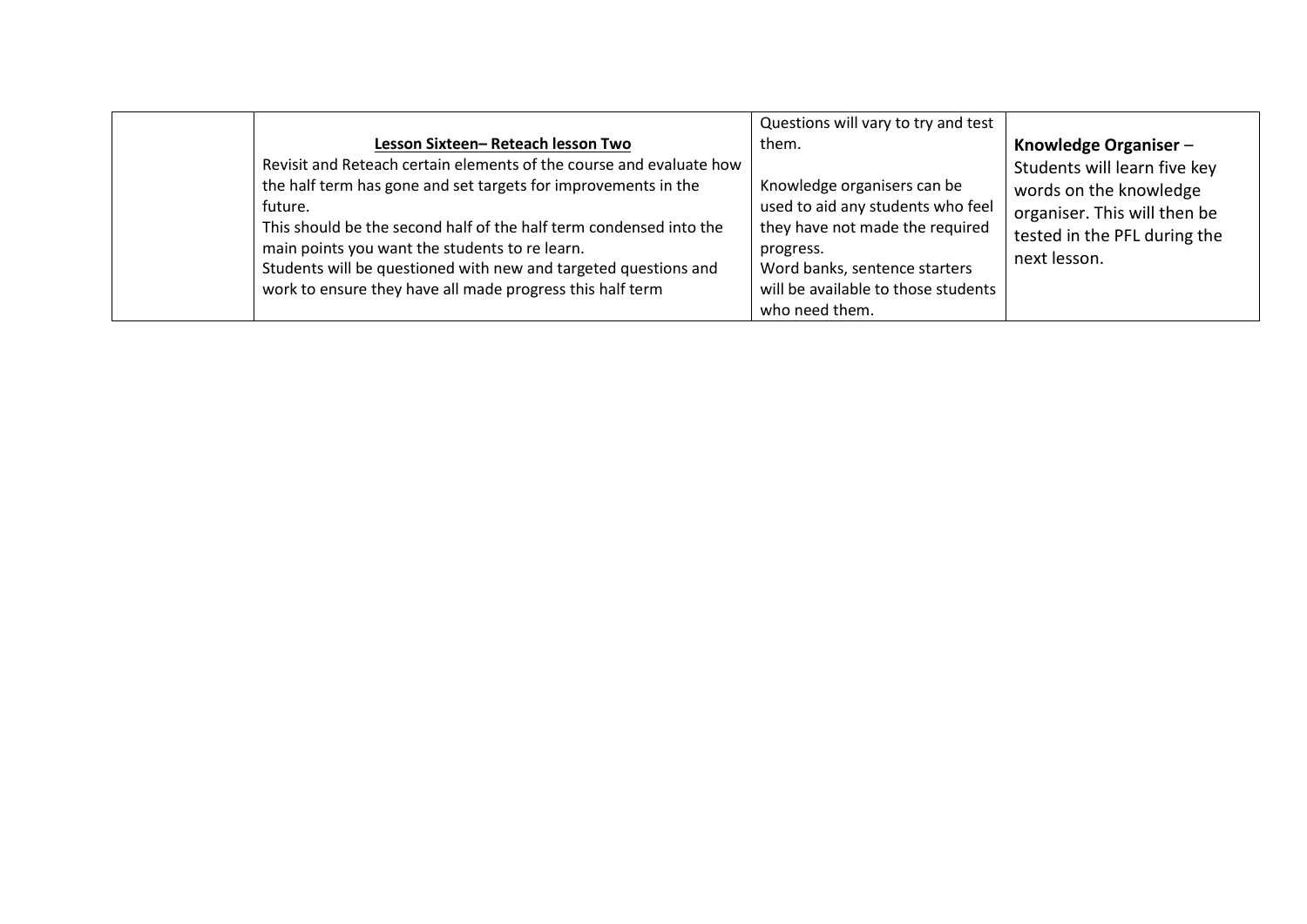| <b>Subject: Religious Education</b><br>Year 10 Half Term Five |                                                                                                    |                           |  |
|---------------------------------------------------------------|----------------------------------------------------------------------------------------------------|---------------------------|--|
| <b>Core skill focus</b>                                       |                                                                                                    |                           |  |
| Year group: Year 10                                           | <b>Module title: Forms of Expression</b>                                                           | Length of module: 6 weeks |  |
| Module intent / knowledge to be gained                        | Sequence - where does this module fit? Links to past and future learning:                          |                           |  |
| Intent                                                        |                                                                                                    |                           |  |
| The intent of this unit is to continue to build upon          | In developing the KS3 SOW DLSA is mindful of the both the National Framework for Catholic          |                           |  |
| the work and knowledge that students have                     | Schools: Come and See and the local SACRE areas of study (Liverpool and Knowsley). The SOW is      |                           |  |
| completed during their GCSE course. It is                     | sequenced in such a way that it builds directly on Come and See, yet allows for the development    |                           |  |
| intended for students to be able to take the                  | of knowledge of key areas of Roman Catholic Christianity that students from the county sector      |                           |  |
| information they have learn in lessons and use it             | will have little or no knowledge of having taken a thematic approach to the study of religion.     |                           |  |
| practically moving forward. For example, the aim              |                                                                                                    |                           |  |
| is for students to be able to look at church                  | KS4: This is unit two of four that students will complete to ensure knowledge for paper one:       |                           |  |
| architecture around their city and the world and              | Edexcel Catholic Christianity. The four units are called:                                          |                           |  |
| understand and be able to describe why it has                 | Beliefs and teachings<br>$\bullet$                                                                 |                           |  |
| been built the way it has. They will also be able to          | Practices<br>$\bullet$                                                                             |                           |  |
| identify different features of the Catholic church            | Sources of Wisdom and Authority                                                                    |                           |  |
| and its use. It is important for students to be able          | Forms of Expression.<br>$\bullet$                                                                  |                           |  |
| to identify the learning they have done at GCSE               | <b>Catholic Philosophy</b>                                                                         |                           |  |
| and recall this learning as it will give them the             | <b>Catholic Philosophy</b><br>$\bullet$                                                            |                           |  |
| foundations to understand the different features              | <b>Family and Relationship</b>                                                                     |                           |  |
| of a church. For example, the practices                       | Judaism                                                                                            |                           |  |
| completed within the Catholic church will have an             | Beliefs and teachings<br>$\bullet$                                                                 |                           |  |
| impact on the design and architecture of that                 | Practices<br>$\bullet$                                                                             |                           |  |
| church.                                                       |                                                                                                    |                           |  |
| Knowledge                                                     | This is the final unit of learning for paper one. Students will develop their knowledge of the way |                           |  |
| The focus of this half term is around the Catholic            | Catholics express their belief of different aspects of their religion in different ways. They will |                           |  |
| Church its architecture and its sacred objects.               | build upon the knowledge of Catholic beliefs in unit one and also unit two Catholic practices as   |                           |  |
| This is called Catholic forms of expression. The              | this final unit builds upon both of them. Students will use knowledge from the previous units to   |                           |  |
| first aim of knowledge this half term is for                  |                                                                                                    |                           |  |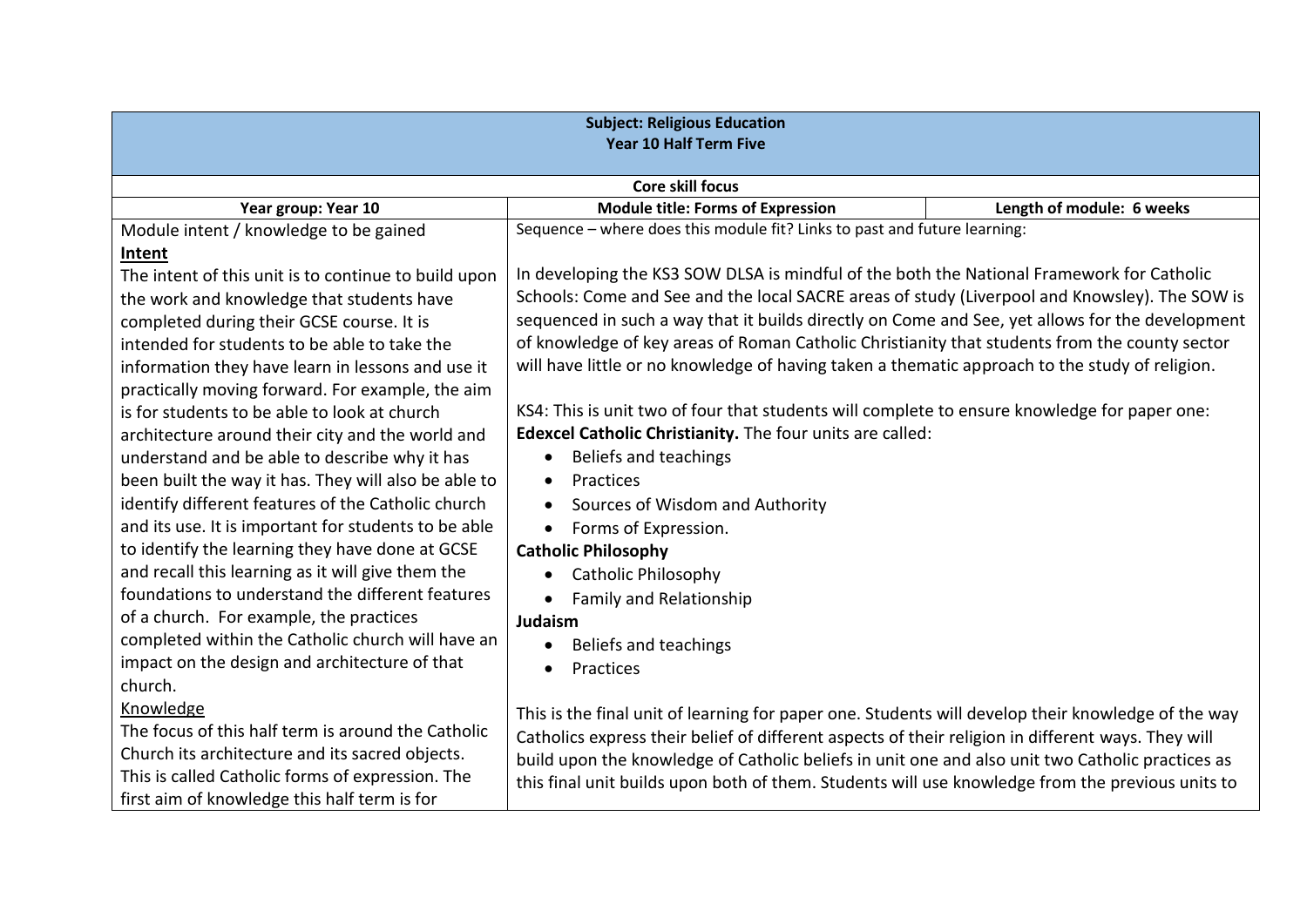| students to be able to describe the different                                      |                                                                                                 | help understand the nature and purpose of Catholic artwork and its importance to belief and |  |
|------------------------------------------------------------------------------------|-------------------------------------------------------------------------------------------------|---------------------------------------------------------------------------------------------|--|
| features inside and outside of a Catholic church.                                  | worship.                                                                                        |                                                                                             |  |
| They will be given a number of different beliefs                                   | This GCSE course will equip students to take their knowledge into KS4 and philosophy and ethics |                                                                                             |  |
| about how a church is designed, the importance                                     | courses at college or sixth form.                                                               |                                                                                             |  |
| of the design. They will be given the knowledge                                    |                                                                                                 |                                                                                             |  |
| to be able to find and describe the main features                                  |                                                                                                 |                                                                                             |  |
| if shown an image. They will also be able to                                       |                                                                                                 |                                                                                             |  |
| understand how each individual design feature                                      |                                                                                                 |                                                                                             |  |
| fits together to create the Catholic church's we                                   |                                                                                                 |                                                                                             |  |
| see today.                                                                         |                                                                                                 |                                                                                             |  |
| Secondly, students will the look at the internal                                   |                                                                                                 |                                                                                             |  |
| features. They will learn about each individual                                    |                                                                                                 |                                                                                             |  |
| feature, how it is used within a Catholic mass or                                  |                                                                                                 |                                                                                             |  |
| practise and the symbolism or nature of each                                       |                                                                                                 |                                                                                             |  |
| feature. Their knowledge will continue with                                        |                                                                                                 |                                                                                             |  |
| importance of understanding the different sacred                                   |                                                                                                 |                                                                                             |  |
| objects inside a Catholic Church and be able to                                    |                                                                                                 |                                                                                             |  |
| describe why each one is sacred and its role.                                      |                                                                                                 |                                                                                             |  |
| Students will develop their knowledge further in                                   |                                                                                                 |                                                                                             |  |
| this unit by examining the different types of art                                  |                                                                                                 |                                                                                             |  |
| work and its meaning. This will ensure students                                    |                                                                                                 |                                                                                             |  |
| are using such skills as, analysing, evaluating and                                |                                                                                                 |                                                                                             |  |
| describing.                                                                        |                                                                                                 |                                                                                             |  |
| Key words:                                                                         |                                                                                                 | Staff to follow the following principles when teaching SEN students                         |  |
| Altar - Table used to consecrate the Host into the Body and Blood of Christ during |                                                                                                 | Data rich seating plans with a full rational<br>$\blacksquare$                              |  |
| Mass.                                                                              |                                                                                                 | Model responses to scaffold pupils who need additional                                      |  |
| Sanctuary - Area of the Church containing the Alter, Tabernacle, Font and          |                                                                                                 | support to demonstrate how knowledge is to be applied.                                      |  |
| Lectern. Consider the most scared are of the church                                |                                                                                                 | Re-teach weeks based upon the data gained from                                              |  |
| Water Stoop - Bowl containing blessed water used by the Laity to bless             |                                                                                                 | assessment points - where sufficient knowledge is not                                       |  |
| themselves upon entering a Church.                                                 |                                                                                                 |                                                                                             |  |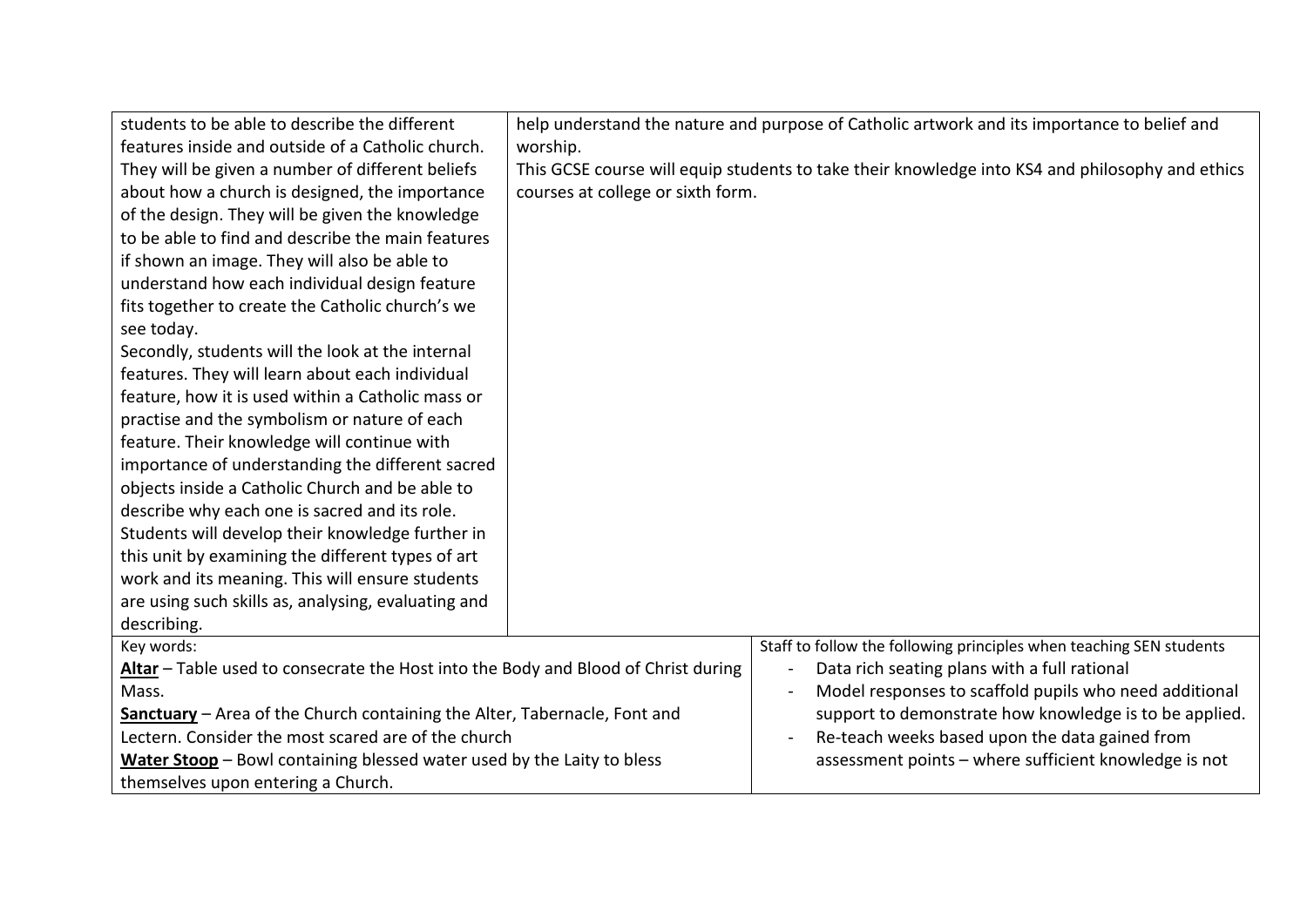|                                                                              | Sacred Vessels (objects): Objects used during Liturgy, i.e., Chalice.               |                                                                   | being retained and retrieved. Re-teaching must take |
|------------------------------------------------------------------------------|-------------------------------------------------------------------------------------|-------------------------------------------------------------------|-----------------------------------------------------|
| Tabernacle - Meaning 'dwelling place', where the consecrated Hosts are kept. |                                                                                     | place.                                                            |                                                     |
| Crucifix - A cross with the image of Jesus on it.                            |                                                                                     | The use of knowledge organisers and homework to                   |                                                     |
| Font - Vessel that holds the water for the Sacrament of baptism.             |                                                                                     | ensure learning is retained.                                      |                                                     |
|                                                                              | Lectern - Stand that Word of God is proclaimed from during Mass.                    | Gunning fox index to be applied to reading material to assess its |                                                     |
|                                                                              | Chalice - Sacred vessel that contains the consecrated wine - the Blood of Christ.   | suitability for students.                                         |                                                     |
|                                                                              | Frescos - A technique of mural painting executed upon freshly laid, or wet lime     |                                                                   |                                                     |
|                                                                              | plaster. In the Catholic tradition Frescos have been used to depict biblical scenes |                                                                   |                                                     |
|                                                                              | in churches, such as the Michael Angelo's Final Judgement.                          |                                                                   |                                                     |
|                                                                              | Passion Play - religious drama that focuses on the final week of Jesus life, His    |                                                                   |                                                     |
| death and Resurrection.                                                      |                                                                                     |                                                                   |                                                     |
|                                                                              | Renaissance Art- Art from 1300 AD to 1700 AD that focuses of themes from the        |                                                                   |                                                     |
|                                                                              | Bible, such as Leonardo Da Vinci's Last Supper.                                     |                                                                   |                                                     |
|                                                                              | Hunger Cloths: Cloths used to cover altars that contain images and stories from     |                                                                   |                                                     |
|                                                                              | the Bible. These are very popular in the developing world.                          |                                                                   |                                                     |
|                                                                              | Plainchant - A form a praying trough singing without music.                         |                                                                   |                                                     |
| Week number                                                                  | Learning activity / intention of knowledge                                          | <b>Stretch &amp; Support activities</b>                           | <b>Homework</b>                                     |
|                                                                              | Lesson One - Artwork in Catholicism                                                 | Students will be given the                                        | Knowledge Organiser-                                |
|                                                                              |                                                                                     |                                                                   |                                                     |
|                                                                              | By the end of this lesson the students will have the following                      | following:                                                        | Students will learn the first five                  |
|                                                                              | knowledge:                                                                          | Extra Time to write down the                                      | key words on the knowledge                          |
|                                                                              | Different types of Catholic artwork                                                 | answers if needed.                                                | organiser. This will then be                        |
|                                                                              | The significance of Catholic artwork                                                | Pictures to aid their learning.                                   | tested in the PFL during the                        |
|                                                                              | The purpose of Catholic artwork                                                     | Students with any dyslexia will                                   | next lesson.                                        |
|                                                                              | The ability to evaluate different types of Catholic                                 | be given the opportunity of an                                    |                                                     |
|                                                                              | artwork.                                                                            | overlay.                                                          |                                                     |
|                                                                              |                                                                                     |                                                                   |                                                     |
|                                                                              | Learning Tasks: Students will be given different types of                           | <b>Stretch and Challenge:</b>                                     |                                                     |
|                                                                              | artwork and they will evaluate the meaning of each of the                           | 1) Compare and contrast                                           |                                                     |
|                                                                              | pieces of artwork. They will also compare and contrast the                          | two of the same pieces                                            |                                                     |
|                                                                              | meaning of each piece of artwork.                                                   | of artwork. However,                                              |                                                     |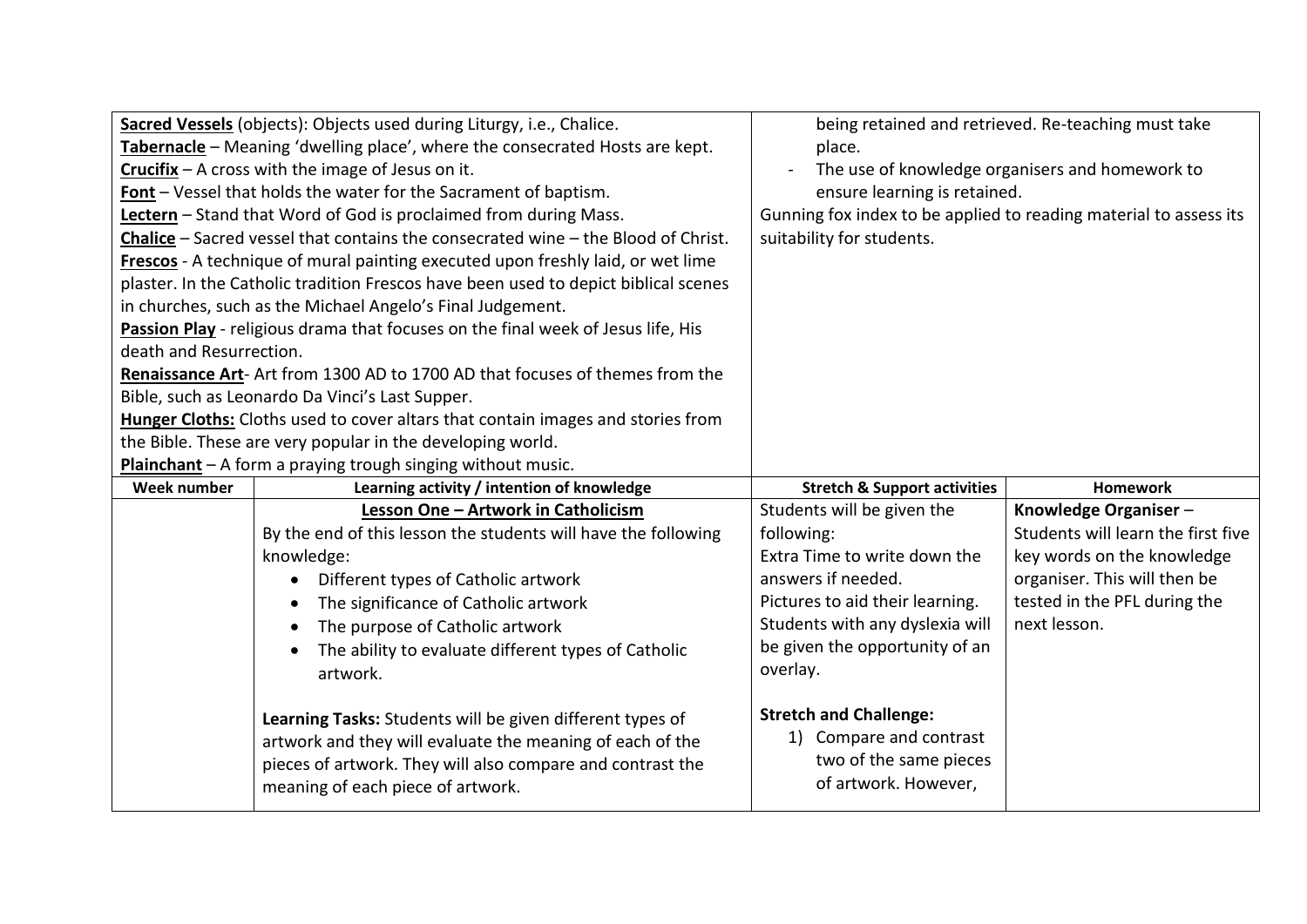|              | Learning Tasks: Students to complete an exam style question        | you must discuss how                              |                               |
|--------------|--------------------------------------------------------------------|---------------------------------------------------|-------------------------------|
|              | as practise.                                                       | they share the same                               |                               |
| $\mathbf{1}$ | <b>Intention of Knowledge:</b>                                     | meaning but are                                   | <b>Relevant Exam Question</b> |
|              | Describe at least 3 different forms of artistic expression used in | different at the same                             |                               |
|              | the Catholic Church                                                | time.                                             |                               |
|              | Explain why artwork is so important to Catholics                   |                                                   |                               |
|              | Know and understand the meaning and significance of artwork        | Students will be given different                  |                               |
|              | in Catholicism (AO1)                                               | choices depending on their                        |                               |
|              | Assess and analyse the divergent ways art is used to express       | skill level.                                      |                               |
|              | belief (AO2)                                                       |                                                   |                               |
|              |                                                                    | Differentiation will be made by                   |                               |
|              | Lesson Two - Artwork in Catholicism (2)                            | outcomes.                                         |                               |
|              | By the end of this lesson the students will have the following     |                                                   |                               |
|              | knowledge:                                                         | Extension recap questions will                    |                               |
|              | Different types of Catholic artwork                                | be on the board for higher                        |                               |
|              | The significance of Catholic artwork<br>$\bullet$                  | ability students.                                 |                               |
|              | The purpose of Catholic artwork                                    | Structure led answers for                         |                               |
|              | The ability to evaluate different types of Catholic                | weaker English writing                            |                               |
|              | artwork.                                                           | students.                                         |                               |
|              |                                                                    | For stretch and challenge                         |                               |
|              | Learning Tasks: Students will be given different types of          | students will have to try and                     |                               |
|              | artwork and they will evaluate the meaning of each of the          | provide more than one reason for                  |                               |
|              | pieces of artwork. They will also compare and contrast the         | each answer.<br>Differentiation will also be made |                               |
|              | meaning of each piece of artwork.                                  | by outcomes.                                      |                               |
|              | Learning Tasks: Students to complete an exam style question        | Stretch and challenge questions                   |                               |
|              | as practise.                                                       | will be available throughout the                  |                               |
|              | <b>Intention of Knowledge:</b>                                     | lesson and also on the                            |                               |
|              | Describe at least 3 different forms of artistic expression used in | whiteboard, so there should                       |                               |
|              | the Catholic Church                                                | never be a time when a student is                 |                               |
|              | Explain why artwork is so important to Catholics                   | not writing or completing a task.                 |                               |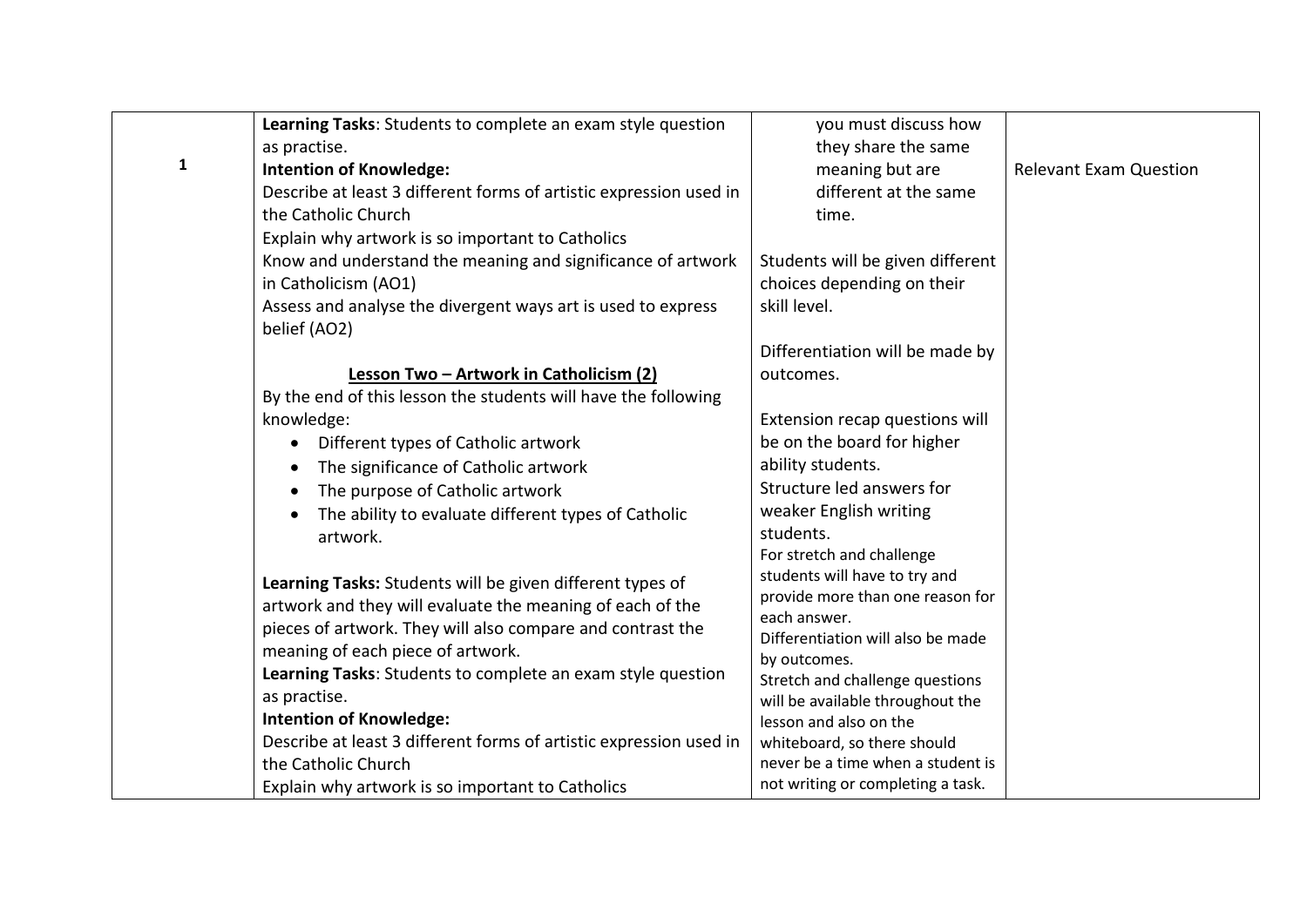| Know and understand the meaning and significance of artwork<br>in Catholicism (AO1)<br>Assess and analyse the divergent ways art is used to express<br>belief (AO2)<br>Lesson Three - Artwork in Catholicism (3)<br>By the end of this lesson the students will have the following<br>knowledge:<br>Different types of Catholic artwork<br>The significance of Catholic artwork<br>The purpose of Catholic artwork<br>$\bullet$<br>The ability to evaluate different types of Catholic<br>artwork.<br>Learning Tasks: Students will be given different types of<br>artwork and they will evaluate the meaning of each of the<br>pieces of artwork. They will also compare and contrast the<br>meaning of each piece of artwork.<br>Learning Tasks: Students to complete an exam style question<br>as practise.<br><b>Intention of Knowledge:</b><br>Describe at least 3 different forms of artistic expression used in<br>the Catholic Church<br>Explain why artwork is so important to Catholics<br>Know and understand the meaning and significance of artwork<br>in Catholicism (AO1)<br>Assess and analyse the divergent ways art is used to express<br>belief (AO2) | <b>Stretch and Challenge:</b><br>1) Analyse why it was<br>important for Catholics to<br>use artwork to describe<br>the stories within the<br><b>Bible</b><br>Artwork should not be<br>2)<br>allowed as it enables<br>people to interpret the<br>word of God how they<br>would like. Do you agree<br>with this statement? |
|--------------------------------------------------------------------------------------------------------------------------------------------------------------------------------------------------------------------------------------------------------------------------------------------------------------------------------------------------------------------------------------------------------------------------------------------------------------------------------------------------------------------------------------------------------------------------------------------------------------------------------------------------------------------------------------------------------------------------------------------------------------------------------------------------------------------------------------------------------------------------------------------------------------------------------------------------------------------------------------------------------------------------------------------------------------------------------------------------------------------------------------------------------------------------|--------------------------------------------------------------------------------------------------------------------------------------------------------------------------------------------------------------------------------------------------------------------------------------------------------------------------|
| Lesson Four - Sculptures and Statues<br>By the end of this lesson the students will have the following<br>knowledge:<br>• What are sculptures and statues                                                                                                                                                                                                                                                                                                                                                                                                                                                                                                                                                                                                                                                                                                                                                                                                                                                                                                                                                                                                                | Students will be given the<br>following:<br>Extra Time to write down the<br>answers if needed.                                                                                                                                                                                                                           |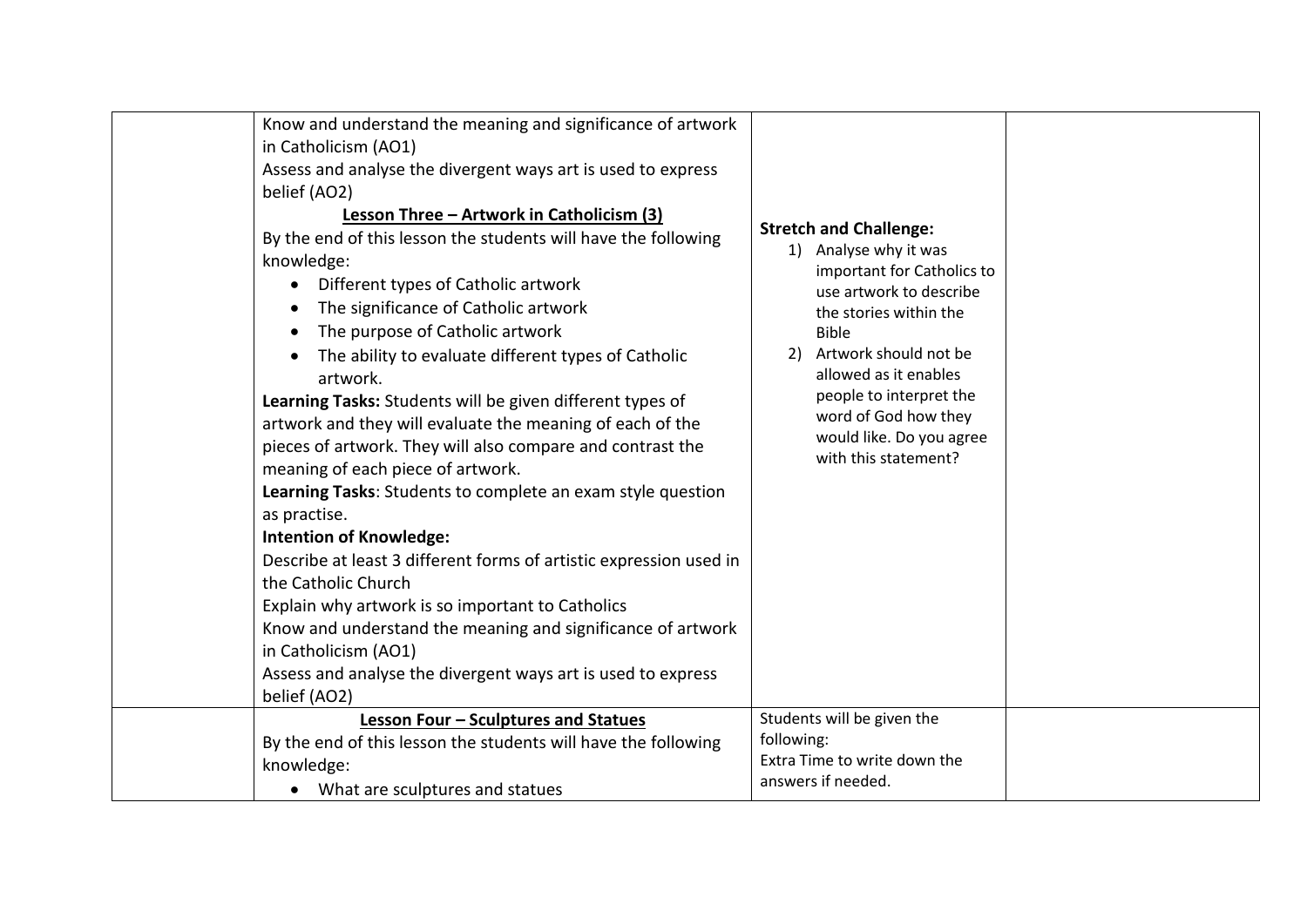|              | The difference between the two of them<br>$\bullet$            | Pictures to aid their learning.                                  |                                                                           |
|--------------|----------------------------------------------------------------|------------------------------------------------------------------|---------------------------------------------------------------------------|
|              | The purpose of sculptures and statues in Catholic<br>$\bullet$ |                                                                  | Knowledge Organiser - Students                                            |
|              | Christianity                                                   | Students with any dyslexia will be                               | will learn the second line of five                                        |
|              | Learning Tasks: Students to complete a worksheet about the     | given the opportunity of an                                      | key words on the knowledge                                                |
|              | differences between the two and the purpose for Catholics      | overlay.                                                         | organiser. This will then be tested<br>in the PFL during the next lesson. |
|              | Learning Tasks: Students to complete an exam style question    | For stretch and challenge                                        |                                                                           |
|              | as practise.                                                   | students will have to try and                                    |                                                                           |
| $\mathbf{2}$ | <b>Intention of Knowledge:</b>                                 | provide more than one reason for                                 |                                                                           |
|              | Describe at least 3 different types of statues and sculpture   | each answer.                                                     |                                                                           |
|              | Explain why sculptures and statues are important               | Differentiation will also be made                                |                                                                           |
|              | Know the meaning and significance of sculpture and statues     | by outcomes.                                                     | <b>Relevant Exam Question</b>                                             |
|              | (AO1)                                                          | Stretch and challenge questions                                  |                                                                           |
|              | Know the meaning and significance of drama (AO1)               | will be available throughout the                                 |                                                                           |
|              |                                                                | lesson and also on the                                           |                                                                           |
|              | Lesson Five - Sculptures and Statues (2)                       | whiteboard, so there should<br>never be a time when a student is |                                                                           |
|              | By the end of this lesson the students will have the following | not writing or completing a task.                                |                                                                           |
|              | knowledge:                                                     |                                                                  |                                                                           |
|              | What are sculptures and statues<br>$\bullet$                   | Lower ability students will be                                   |                                                                           |
|              | The difference between the two of them<br>$\bullet$            | given images to support their                                    |                                                                           |
|              | The purpose of sculptures and statues in Catholic<br>$\bullet$ | work.                                                            |                                                                           |
|              | Christianity                                                   |                                                                  |                                                                           |
|              | Learning Tasks: Students to complete a worksheet about the     | <b>Stretch and Challenge:</b>                                    |                                                                           |
|              | differences between the two and the purpose for Catholics      | 1) Should sculptures of                                          |                                                                           |
|              | Learning Tasks: Students to complete an exam style question    | Jesus Christ be more<br>culturally correct?                      |                                                                           |
|              | as practise.                                                   |                                                                  |                                                                           |
|              | <b>Intention of Knowledge:</b>                                 |                                                                  |                                                                           |
|              | Describe at least 3 different types of statues and sculpture   |                                                                  |                                                                           |
|              | Explain why sculptures and statues are important               |                                                                  |                                                                           |
|              | Know the meaning and significance of sculpture and statues     |                                                                  |                                                                           |
|              | (AO1)                                                          |                                                                  |                                                                           |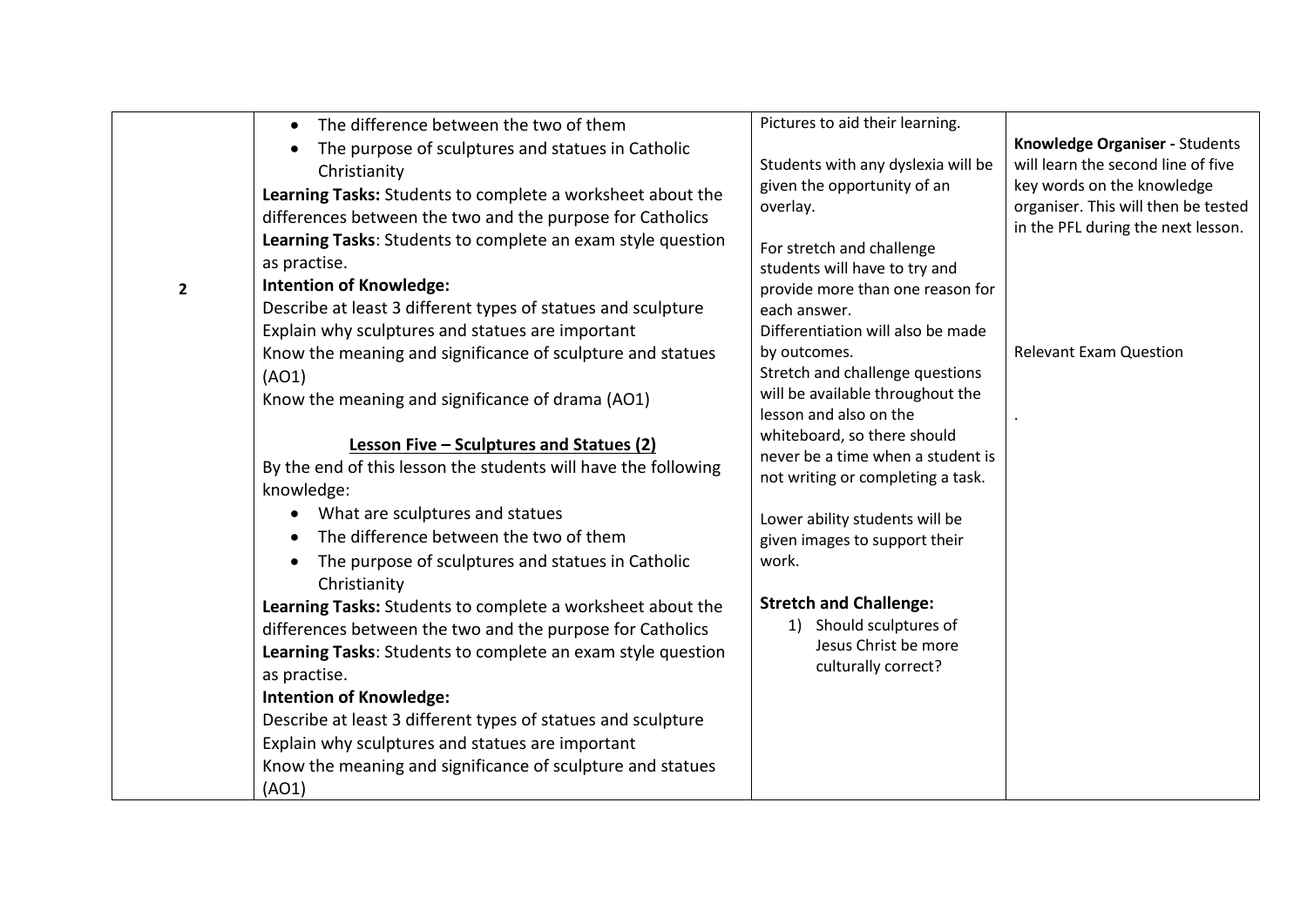| Know the meaning and significance of drama (AO1)<br>Lesson Six - Sculptures and Statues (3)<br>By the end of this lesson the students will have the following<br>knowledge:<br>What are sculptures and statues<br>$\bullet$<br>The difference between the two of them<br>The purpose of sculptures and statues in Catholic<br>Christianity<br>Learning Tasks: Students to complete a worksheet about the<br>differences between the two and the purpose for Catholics<br>Learning Tasks: Students to complete an exam style question<br>as practise.<br><b>Intention of Knowledge:</b><br>Describe at least 3 different types of statues and sculpture<br>Explain why sculptures and statues are important<br>Know the meaning and significance of sculpture and statues<br>(AO1)<br>Know the meaning and significance of drama (AO1) |                                                                                                                                                                                                                                                                     |                                                                                                                                                                               |
|---------------------------------------------------------------------------------------------------------------------------------------------------------------------------------------------------------------------------------------------------------------------------------------------------------------------------------------------------------------------------------------------------------------------------------------------------------------------------------------------------------------------------------------------------------------------------------------------------------------------------------------------------------------------------------------------------------------------------------------------------------------------------------------------------------------------------------------|---------------------------------------------------------------------------------------------------------------------------------------------------------------------------------------------------------------------------------------------------------------------|-------------------------------------------------------------------------------------------------------------------------------------------------------------------------------|
| Lesson Seven - Symbolism and Imagery<br>By the end of this lesson the students will have the following<br>knowledge:<br>What is symbolism and Imagery<br>$\bullet$<br>What is symbolism and Imagery in Christianity<br>Learning Tasks: Students to complete an exam style question<br>as practise.<br><b>Intention of Knowledge:</b><br>Describe how various symbols are used in a Catholic church<br>Explain Why symbolism is important to Catholics                                                                                                                                                                                                                                                                                                                                                                                 | Structure led answers for weaker<br>English writing students.<br>Students will be given the<br>following:<br>Extra Time to write down<br>the answers if needed.<br>Sheet to be differentiated to use<br>sentence starters and gap fill for<br>lower ability groups. | Knowledge Organiser - Students<br>will learn the third row of five key<br>words on the knowledge<br>organiser. This will then be tested<br>in the PFL during the next lesson. |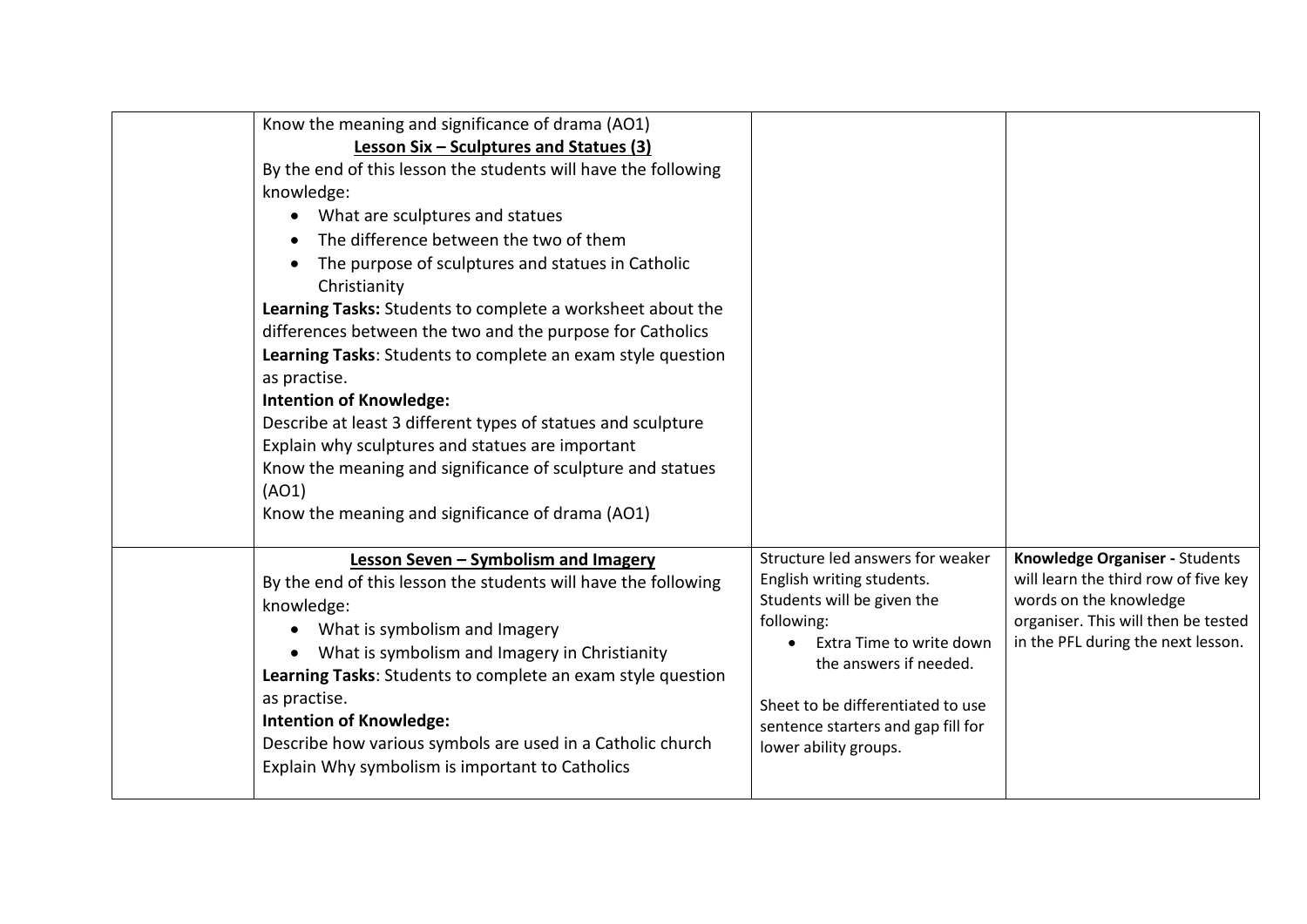|   | Why symbolism is an important way to communicate               | Differentiation by outcome when |  |
|---|----------------------------------------------------------------|---------------------------------|--|
|   | theological ideas                                              | giving feedback on the exam     |  |
| 3 | Know the meaning and significance of sculpture and statues     | question.                       |  |
|   | (AO1)                                                          |                                 |  |
|   | Know the meaning and significance of drama (AO1)               |                                 |  |
|   |                                                                | Sentence starters there to help |  |
|   | Lesson Eight - Symbolism and Imagery (2)                       | lower ability students.         |  |
|   | By the end of this lesson the students will have the following |                                 |  |
|   | knowledge:                                                     | <b>Stretch and Challenge:</b>   |  |
|   | What is symbolism and Imagery<br>$\bullet$                     | 1) Should Catholic              |  |
|   | What is symbolism and Imagery in Christianity<br>$\bullet$     | Christianity have images        |  |
|   | Learning Tasks: Students to complete an exam style question    | of Jesus?                       |  |
|   | as practise.                                                   |                                 |  |
|   | <b>Intention of Knowledge:</b>                                 |                                 |  |
|   | Describe how various symbols are used in a Catholic church     |                                 |  |
|   | Explain Why symbolism is important to Catholics                |                                 |  |
|   | Why symbolism is an important way to communicate               |                                 |  |
|   | theological ideas                                              |                                 |  |
|   | Know the meaning and significance of sculpture and statues     |                                 |  |
|   | (AO1)                                                          |                                 |  |
|   | Know the meaning and significance of drama (AO1)               |                                 |  |
|   | Lesson Nine - Symbolism and Imagery (3)                        |                                 |  |
|   | By the end of this lesson the students will have the following |                                 |  |
|   | knowledge:                                                     |                                 |  |
|   | What is symbolism and Imagery<br>$\bullet$                     |                                 |  |
|   | What is symbolism and Imagery in Christianity<br>$\bullet$     |                                 |  |
|   | Learning Tasks: Students to complete an exam style question    |                                 |  |
|   | as practise.                                                   |                                 |  |
|   | <b>Intention of Knowledge:</b>                                 |                                 |  |
|   | Describe how various symbols are used in a Catholic church     |                                 |  |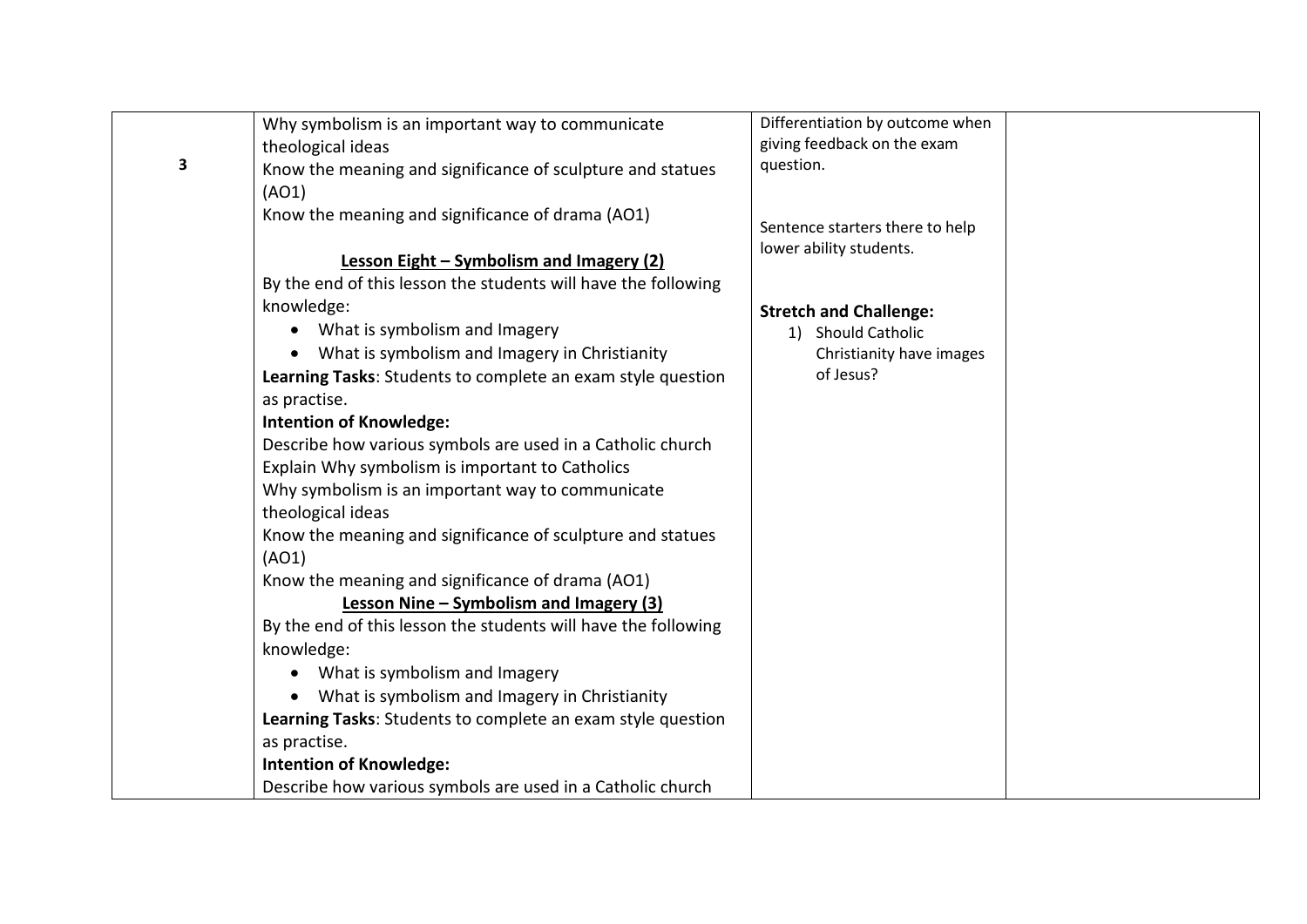|   | Explain Why symbolism is important to Catholics<br>Why symbolism is an important way to communicate |                                          |                                                                   |
|---|-----------------------------------------------------------------------------------------------------|------------------------------------------|-------------------------------------------------------------------|
|   | theological ideas                                                                                   |                                          |                                                                   |
|   | Know the meaning and significance of sculpture and statues                                          |                                          |                                                                   |
|   | (AO1)                                                                                               |                                          |                                                                   |
|   | Know the meaning and significance of drama (AO1)                                                    |                                          |                                                                   |
|   | Lesson Ten - Exam Practise                                                                          | Structure led answers for weaker         | Knowledge Organiser - Students                                    |
|   | Students are to engage in a range of different techniques and                                       | English writing students.                | will learn the fourth row of five                                 |
|   | exam questions to prepare for their exam.                                                           | Students will be given the<br>following: | key words on the knowledge<br>organiser. This will then be tested |
|   |                                                                                                     | Extra Time to write down<br>$\bullet$    | in the PFL during the next lesson.                                |
|   | Lesson Eleven - Exam Practise                                                                       | the answers if needed.                   |                                                                   |
|   | Students are to engage in a range of different techniques and                                       | Sheet to be differentiated to use        |                                                                   |
|   | exam questions to prepare for their exam.                                                           | sentence starters and gap fill for       |                                                                   |
|   |                                                                                                     | lower ability groups.                    |                                                                   |
|   | Lesson Twelve - Exam Practise<br>Students are to engage in a range of different techniques and      | Differentiation by outcome when          | <b>Relevant Exam Question</b>                                     |
| 4 | exam questions to prepare for their exam.                                                           | giving feedback on the exam<br>question. |                                                                   |
|   |                                                                                                     |                                          |                                                                   |
|   | Lesson Thirteen- Celebration of Knowledge                                                           | IRT feedback is to differ                | Knowledge Organiser - Students                                    |
|   | Students will complete a celebration of knowledge to show off what                                  | depending on each student and            | will be tested on all of the key                                  |
|   | they have learnt this half term. This is traditionally completed as                                 | the work that they have                  | words for this week. They have                                    |
| 5 | twenty questions, however, this can be adjusted and can be made to                                  | completed.                               | learnt each stage individually now                                |
|   | be more practical.                                                                                  |                                          | they must try and learn all the<br>words.                         |
|   |                                                                                                     |                                          |                                                                   |
|   | Lesson Fourteen - DIRT Feedback                                                                     |                                          |                                                                   |
|   | Evaluation of learning that has taken place and an evaluation of the                                |                                          |                                                                   |
|   | books and ensure that they are up to the right level and any work                                   |                                          |                                                                   |
|   | missing or feedback needed is completed during this lesson.                                         |                                          |                                                                   |
|   | Lesson Fifteen - Reteach Lesson                                                                     | Knowledge organisers can be              | Knowledge Organiser - Students                                    |
|   |                                                                                                     | used to aid any students who feel        | will be tested on all of the key                                  |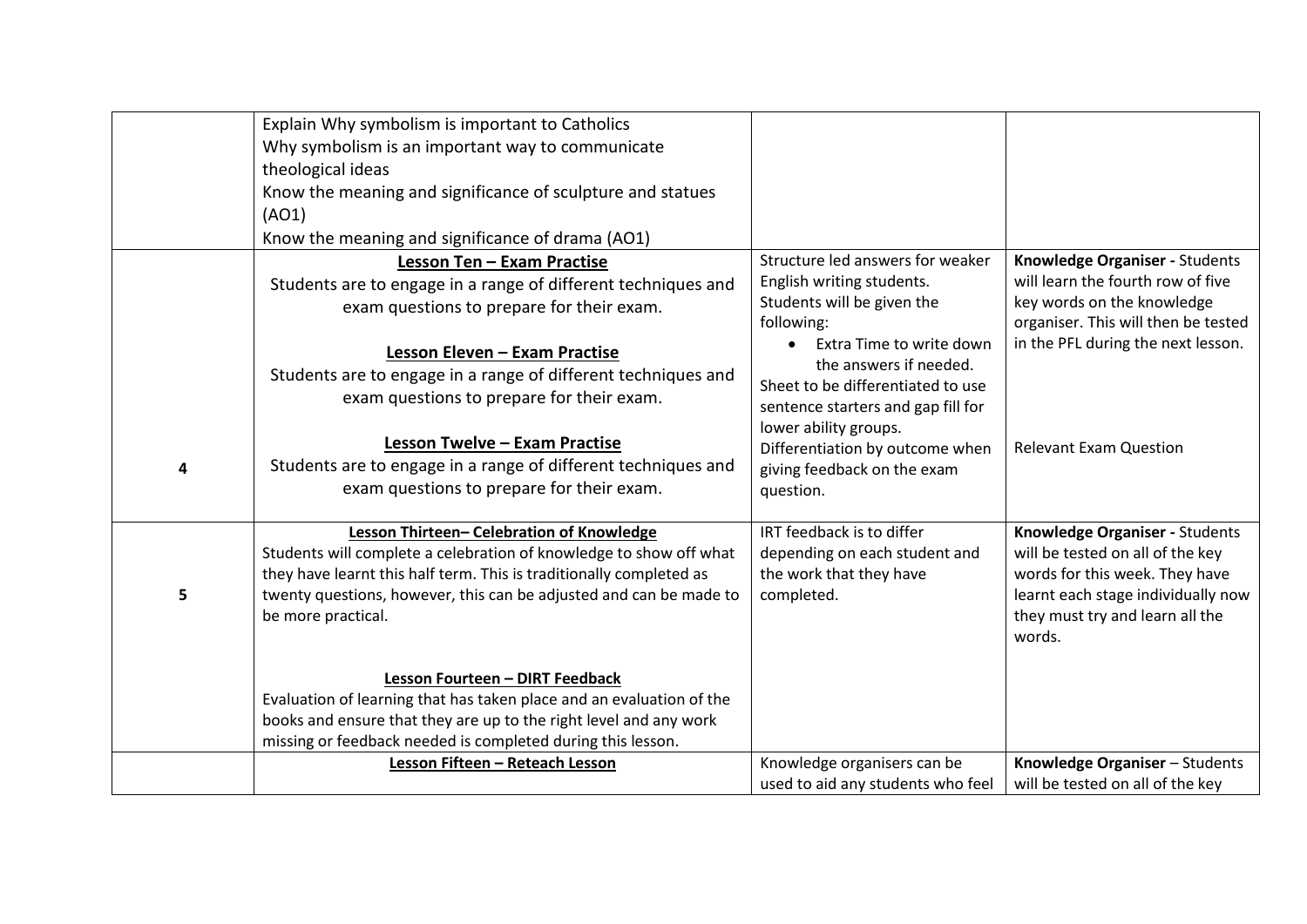|   | Revisit and Reteach certain elements of the course and evaluate how    | they have not made the required     | words for this week. They have     |
|---|------------------------------------------------------------------------|-------------------------------------|------------------------------------|
|   | the half term has gone and set targets for improvements in the         | progress.                           | learnt each stage individually now |
|   | future.                                                                | Word banks, sentence starters       | they must try and learn all the    |
|   | This should be the first half of the half term condensed into the main | will be available to those students | words.                             |
|   | points you want the students to re learn.                              | who need them.                      |                                    |
|   | Students will be questioned with new and targeted questions and        | Students who need to be             |                                    |
| 6 | work to ensure they have all made progress this half term              | stretched and challenged will be    |                                    |
|   |                                                                        | done so by outcome also.            |                                    |
|   | Lesson Sixteen-Reteach lesson Two                                      | Questions will vary to try and test |                                    |
|   | Revisit and Reteach certain elements of the course and evaluate how    | them.                               | Knowledge Organiser - Students     |
|   | the half term has gone and set targets for improvements in the         |                                     | will be tested on all of the key   |
|   | future.                                                                | Knowledge organisers can be         | words for this week. They have     |
|   | This should be the second half of the half term condensed into the     | used to aid any students who feel   | learnt each stage individually now |
|   | main points you want the students to re learn.                         | they have not made the required     | they must try and learn all the    |
|   | Students will be questioned with new and targeted questions and        | progress.                           | words.                             |
|   | work to ensure they have all made progress this half term              | Word banks, sentence starters       |                                    |
|   |                                                                        | will be available to those students |                                    |
|   |                                                                        | who need them.                      |                                    |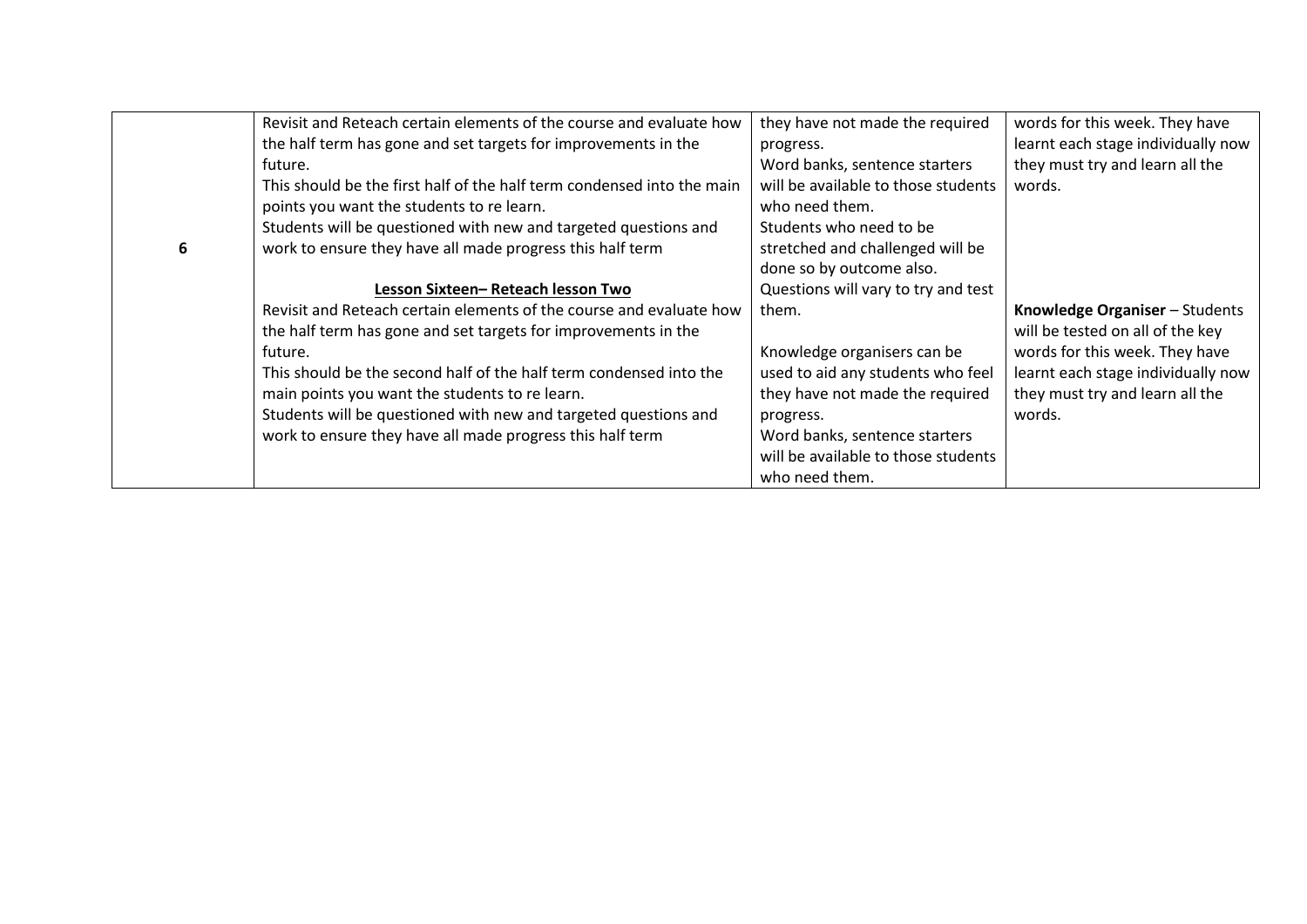| <b>Subject: Religious Education</b><br><b>Year 10 Half Term Six</b> |                                                                                                    |                           |  |
|---------------------------------------------------------------------|----------------------------------------------------------------------------------------------------|---------------------------|--|
|                                                                     | Core skill focus                                                                                   |                           |  |
| Year group: Year 10                                                 | <b>Module title: Forms of Expression</b>                                                           | Length of module: 6 weeks |  |
| Module intent / knowledge to be gained                              | Sequence - where does this module fit? Links to past and future learning:                          |                           |  |
| Intent                                                              | In developing the KS3 SOW DLSA is mindful of the both the National Framework for Catholic          |                           |  |
| The intent of this unit is to continue to build upon                | Schools: Come and See and the local SACRE areas of study (Liverpool and Knowsley). The SOW is      |                           |  |
| the work and knowledge that students have                           | sequenced in such a way that it builds directly on Come and See, yet allows for the development    |                           |  |
| completed during their GCSE course. It is                           | of knowledge of key areas of Roman Catholic Christianity that students from the county sector      |                           |  |
| intended for students to be able to take the                        | will have little or no knowledge of having taken a thematic approach to the study of religion.     |                           |  |
| information they have learn in lessons and use it                   |                                                                                                    |                           |  |
| practically moving forward. For example, the aim                    | KS4: This is unit two of four that students will complete to ensure knowledge for paper one:       |                           |  |
| is for students to be able to look at church                        | Edexcel Catholic Christianity. The four units are called:                                          |                           |  |
| architecture around their city and the world and                    | Beliefs and teachings                                                                              |                           |  |
| understand and be able to describe why it has                       | <b>Practices</b>                                                                                   |                           |  |
| been built the way it has. They will also be able to                | Sources of Wisdom and Authority                                                                    |                           |  |
| identify different features of the Catholic church                  | Forms of Expression.<br>$\bullet$                                                                  |                           |  |
| and its use. It is important for students to be able                | <b>Catholic Philosophy</b>                                                                         |                           |  |
| to identify the learning they have done at GCSE                     | <b>Catholic Philosophy</b>                                                                         |                           |  |
| and recall this learning as it will give them the                   | <b>Family and Relationship</b>                                                                     |                           |  |
| foundations to understand the different features                    | Judaism                                                                                            |                           |  |
| of a church. For example, the practices                             | Beliefs and teachings                                                                              |                           |  |
| completed within the Catholic church will have an                   | Practices<br>$\bullet$                                                                             |                           |  |
| impact on the design and architecture of that                       |                                                                                                    |                           |  |
| church.                                                             | This is the final unit of learning for paper one. Students will develop their knowledge of the way |                           |  |
| Knowledge                                                           | Catholics express their belief of different aspects of their religion in different ways. They will |                           |  |
| The focus of this half term is around the Catholic                  | build upon the knowledge of Catholic beliefs in unit one and also unit two Catholic practices as   |                           |  |
| Church its architecture and its sacred objects.                     | this final unit builds upon both of them. Students will use knowledge from the previous units to   |                           |  |
| This is called Catholic forms of expression. The                    |                                                                                                    |                           |  |
| first aim of knowledge this half term is for                        |                                                                                                    |                           |  |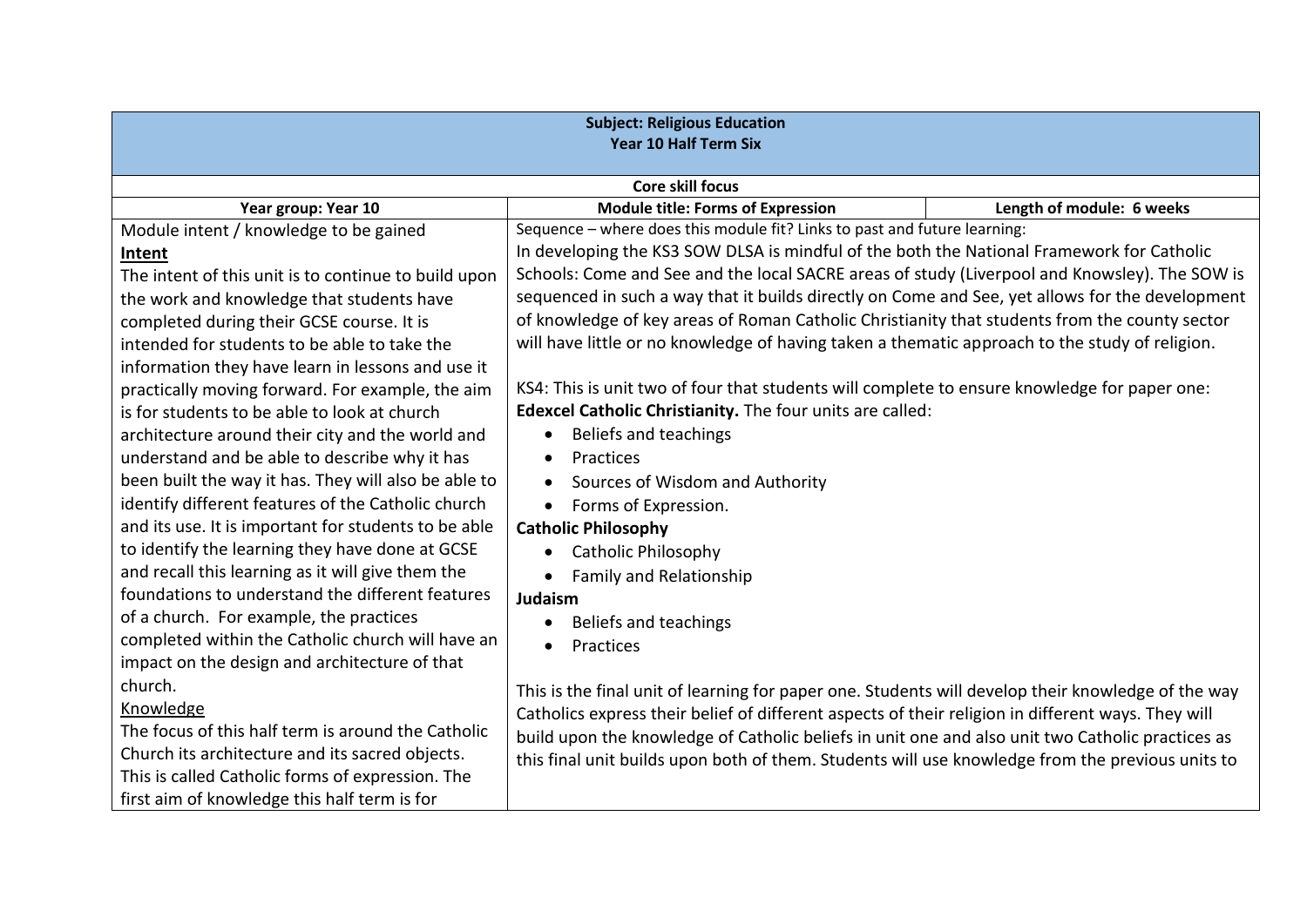| students to be able to describe the different       | help understand the nature and purpose of Catholic artwork and its importance to belief and     |
|-----------------------------------------------------|-------------------------------------------------------------------------------------------------|
| features inside and outside of a Catholic church.   | worship.                                                                                        |
| They will be given a number of different beliefs    | This GCSE course will equip students to take their knowledge into KS4 and philosophy and ethics |
| about how a church is designed, the importance      | courses at college or sixth form.                                                               |
| of the design. They will be given the knowledge     |                                                                                                 |
| to be able to find and describe the main features   |                                                                                                 |
| if shown an image. They will also be able to        |                                                                                                 |
| understand how each individual design feature       |                                                                                                 |
| fits together to create the Catholic church's we    |                                                                                                 |
| see today.                                          |                                                                                                 |
| Secondly, students will the look at the internal    |                                                                                                 |
| features. They will learn about each individual     |                                                                                                 |
| feature, how it is used within a Catholic mass or   |                                                                                                 |
| practise and the symbolism or nature of each        |                                                                                                 |
| feature. Their knowledge will continue with         |                                                                                                 |
| importance of understanding the different sacred    |                                                                                                 |
| objects inside a Catholic Church and be able to     |                                                                                                 |
| describe why each one is sacred and its role.       |                                                                                                 |
| Students will develop their knowledge further in    |                                                                                                 |
| this unit by examining the different types of art   |                                                                                                 |
| work and its meaning. This will ensure students     |                                                                                                 |
| are using such skills as, analysing, evaluating and |                                                                                                 |
| describing. Building on from the previous two       |                                                                                                 |
| units, students are now gaining knowledge about     |                                                                                                 |
| how Catholics have used drama and music to          |                                                                                                 |
| influence people during its history. This will be   |                                                                                                 |
| both a historical understand and a modern           |                                                                                                 |
| understanding.                                      |                                                                                                 |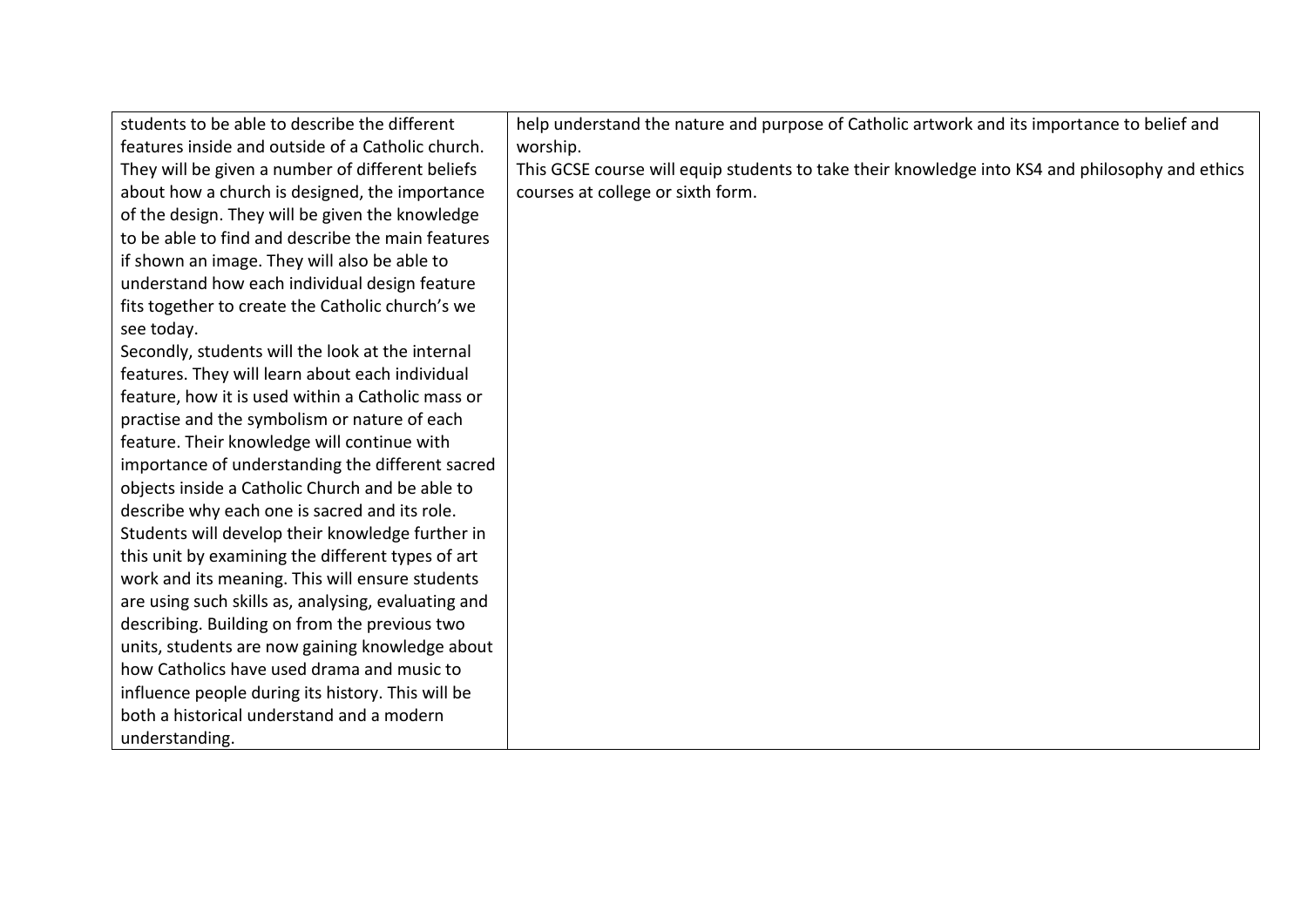| Key words:                                                                                                                         | Staff to follow the following principles when teaching SEN students |                                                        |
|------------------------------------------------------------------------------------------------------------------------------------|---------------------------------------------------------------------|--------------------------------------------------------|
| Altar - Table used to consecrate the Host into the Body and Blood of Christ during<br>Data rich seating plans with a full rational |                                                                     |                                                        |
| Mass.                                                                                                                              |                                                                     | Model responses to scaffold pupils who need additional |
| Sanctuary - Area of the Church containing the Alter, Tabernacle, Font and                                                          |                                                                     | support to demonstrate how knowledge is to be applied. |
| Lectern. Consider the most scared are of the church                                                                                | Re-teach weeks based upon the data gained from                      |                                                        |
| Water Stoop - Bowl containing blessed water used by the Laity to bless                                                             |                                                                     | assessment points - where sufficient knowledge is not  |
| themselves upon entering a Church.                                                                                                 |                                                                     | being retained and retrieved. Re-teaching must take    |
| Sacred Vessels (objects): Objects used during Liturgy, i.e., Chalice.                                                              | place.                                                              |                                                        |
| Tabernacle - Meaning 'dwelling place', where the consecrated Hosts are kept.                                                       |                                                                     | The use of knowledge organisers and homework to        |
| Crucifix $-$ A cross with the image of Jesus on it.                                                                                | ensure learning is retained.                                        |                                                        |
| Font - Vessel that holds the water for the Sacrament of baptism.                                                                   | Gunning fox index to be applied to reading material to assess its   |                                                        |
| Lectern - Stand that Word of God is proclaimed from during Mass.                                                                   | suitability for students.                                           |                                                        |
| Chalice - Sacred vessel that contains the consecrated wine - the Blood of Christ.                                                  |                                                                     |                                                        |
| Frescos - A technique of mural painting executed upon freshly laid, or wet lime                                                    |                                                                     |                                                        |
| plaster. In the Catholic tradition Frescos have been used to depict biblical scenes                                                |                                                                     |                                                        |
| in churches, such as the Michael Angelo's Final Judgement.                                                                         |                                                                     |                                                        |
| Passion Play - religious drama that focuses on the final week of Jesus life, His                                                   |                                                                     |                                                        |
| death and Resurrection.                                                                                                            |                                                                     |                                                        |
| Renaissance Art- Art from 1300 AD to 1700 AD that focuses of themes from the                                                       |                                                                     |                                                        |
| Bible, such as Leonardo Da Vinci's Last Supper.                                                                                    |                                                                     |                                                        |
| Hunger Cloths: Cloths used to cover altars that contain images and stories from                                                    |                                                                     |                                                        |
| the Bible. These are very popular in the developing world.                                                                         |                                                                     |                                                        |
| Plainchant - A form a praying trough singing without music.                                                                        |                                                                     |                                                        |
| <b>Week number</b><br>Learning activity / intention of knowledge                                                                   | <b>Stretch &amp; Support activities</b>                             | <b>Homework</b>                                        |
| Lesson One - Drama                                                                                                                 | Students will be given the                                          | Knowledge Organiser-                                   |
| By the end of this lesson the students will have the following                                                                     | following:                                                          | Students will learn five key                           |
| knowledge:                                                                                                                         | Extra Time to write down the                                        | words on the knowledge                                 |
| The reasons passion/Mystery plays are used to day                                                                                  | answers if needed.                                                  | organiser. This will then be                           |
| The importance of drama for Catholics                                                                                              | Pictures to aid their learning.                                     | tested in the PFL during the                           |
| Could drama ever be considered an act of worship                                                                                   |                                                                     | next lesson.                                           |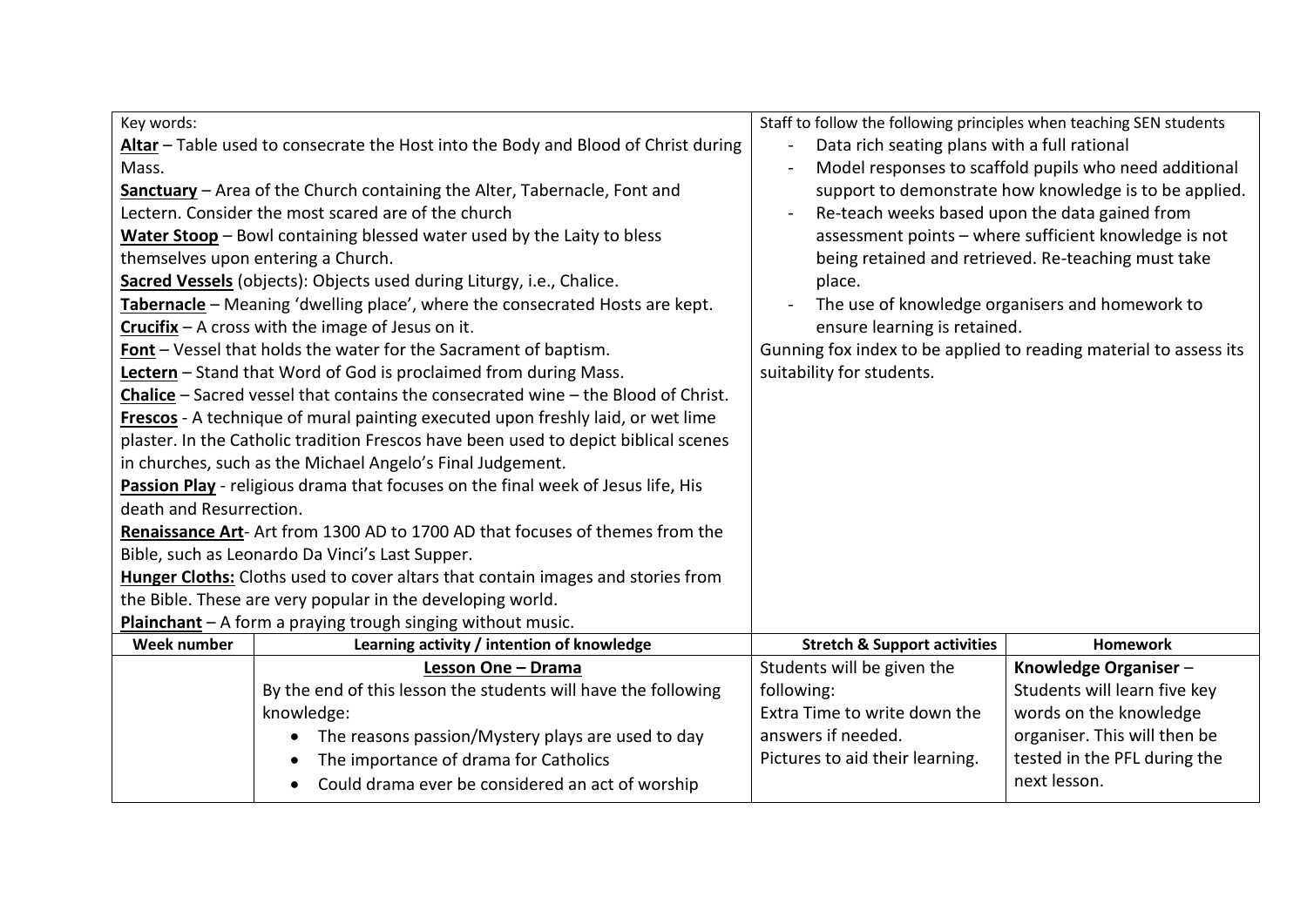|              | Learning Tasks: Students to research into the different types of | Students with any dyslexia will  |  |
|--------------|------------------------------------------------------------------|----------------------------------|--|
|              | drama during Christian history and write down the importance     | be given the opportunity of an   |  |
|              | it played at each time.                                          | overlay.                         |  |
|              | Learning Tasks: Students to create their own drama script for a  | <b>Stretch and Challenge:</b>    |  |
|              | piece of Christian history.                                      | 1) Drama is a better way         |  |
|              | Learning Tasks: Students to complete an exam style question      | of understanding the             |  |
|              | as practise.                                                     | Bible than reading it.           |  |
|              | <b>Intention of Knowledge:</b>                                   | Do you agree with this           |  |
|              | Know the meaning and significance of sculpture and statues       | statement?                       |  |
| $\mathbf{1}$ | (AO1)                                                            | 2) Drama however does            |  |
|              | Know the meaning and significance of drama (AO1)                 | allow for mis-                   |  |
|              |                                                                  | interpretation. What             |  |
|              | Lesson Two - Drama (2)                                           | are your thoughts on             |  |
|              | By the end of this lesson the students will have the following   | this statement. Write            |  |
|              | knowledge:                                                       | an extended writing              |  |
|              | The reasons passion/Mystery plays are used to day                | response.                        |  |
|              | The importance of drama for Catholics<br>$\bullet$               | Students will be given different |  |
|              | Could drama ever be considered an act of worship<br>$\bullet$    | choices depending on their       |  |
|              | Learning Tasks: Students to research into the different types of | skill level.                     |  |
|              | drama during Christian history and write down the importance     |                                  |  |
|              | it played at each time.                                          | Differentiation will be made by  |  |
|              | Learning Tasks: Students to create their own drama script for a  | outcomes.                        |  |
|              | piece of Christian history.                                      |                                  |  |
|              | Learning Tasks: Students to complete an exam style question      | Extension recap questions will   |  |
|              | as practise.                                                     | be on the board for higher       |  |
|              | <b>Intention of Knowledge:</b>                                   | ability students.                |  |
|              | Know the meaning and significance of sculpture and statues       | Structure led answers for        |  |
|              | (AO1)                                                            | weaker English writing           |  |
|              | Know the meaning and significance of drama (AO1)                 | students.                        |  |
|              |                                                                  |                                  |  |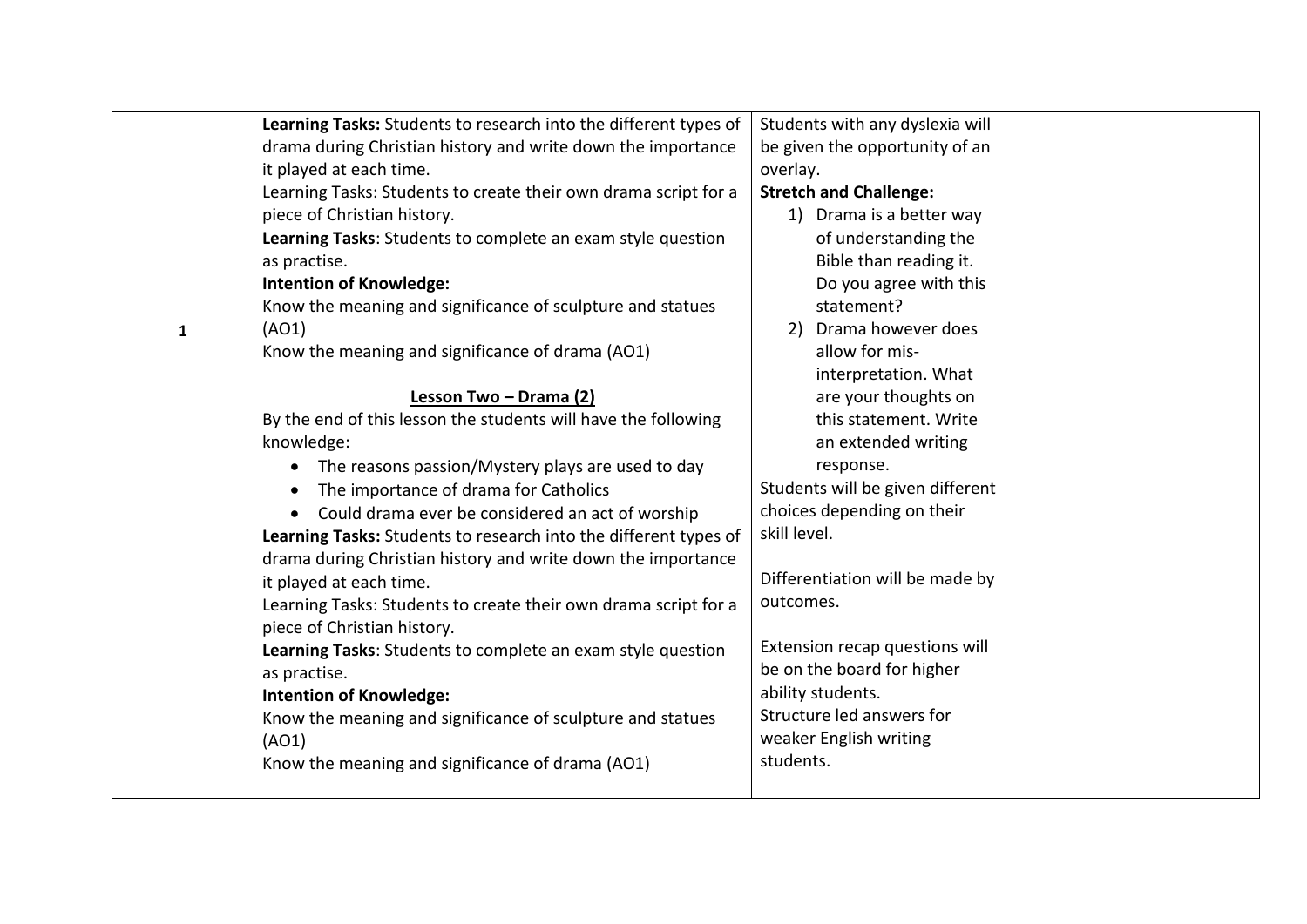|                | Lesson Three - Drama (3)<br>By the end of this lesson the students will have the following<br>knowledge:<br>The reasons passion/Mystery plays are used to day<br>The importance of drama for Catholics<br>Could drama ever be considered an act of worship<br>Learning Tasks: Students to research into the different types of<br>drama during Christian history and write down the importance<br>it played at each time.<br>Learning Tasks: Students to create their own drama script for a<br>piece of Christian history.<br>Learning Tasks: Students to complete an exam style question<br>as practise.<br><b>Intention of Knowledge:</b> | For stretch and challenge<br>students will have to try and<br>provide more than one reason for<br>each answer.<br>Differentiation will also be made<br>by outcomes.<br>Stretch and challenge questions<br>will be available throughout the<br>lesson and also on the<br>whiteboard, so there should<br>never be a time when a student is<br>not writing or completing a task. |                                                                                                                                                                |
|----------------|----------------------------------------------------------------------------------------------------------------------------------------------------------------------------------------------------------------------------------------------------------------------------------------------------------------------------------------------------------------------------------------------------------------------------------------------------------------------------------------------------------------------------------------------------------------------------------------------------------------------------------------------|-------------------------------------------------------------------------------------------------------------------------------------------------------------------------------------------------------------------------------------------------------------------------------------------------------------------------------------------------------------------------------|----------------------------------------------------------------------------------------------------------------------------------------------------------------|
|                | Know the meaning and significance of sculpture and statues<br>(AO1)<br>Know the meaning and significance of drama (AO1)                                                                                                                                                                                                                                                                                                                                                                                                                                                                                                                      |                                                                                                                                                                                                                                                                                                                                                                               |                                                                                                                                                                |
|                | Lesson Four - Music in Worship<br>By the end of this lesson the students will have the following<br>knowledge:<br>The different types of music used in worship<br>The importance of music for Catholics during worship<br>How necessary music is during worship<br>Learning Tasks: Students to listen and watch the different                                                                                                                                                                                                                                                                                                                | Students will be given the<br>following:<br>Extra Time to write down the<br>answers if needed.<br>Pictures to aid their learning.<br>Students with any dyslexia will be<br>given the opportunity of an<br>overlay.                                                                                                                                                            | Knowledge Organiser-<br>Students will learn five key<br>words on the knowledge<br>organiser. This will then be<br>tested in the PFL during the<br>next lesson. |
| $\overline{2}$ | types of music used in worship and evaluate which would be<br>the best for worship in their opinion.<br>Learning Tasks: Students to complete an exam style question<br>as practise.<br><b>Intention of Knowledge:</b>                                                                                                                                                                                                                                                                                                                                                                                                                        | For stretch and challenge<br>students will have to try and<br>provide more than one reason for<br>each answer.                                                                                                                                                                                                                                                                |                                                                                                                                                                |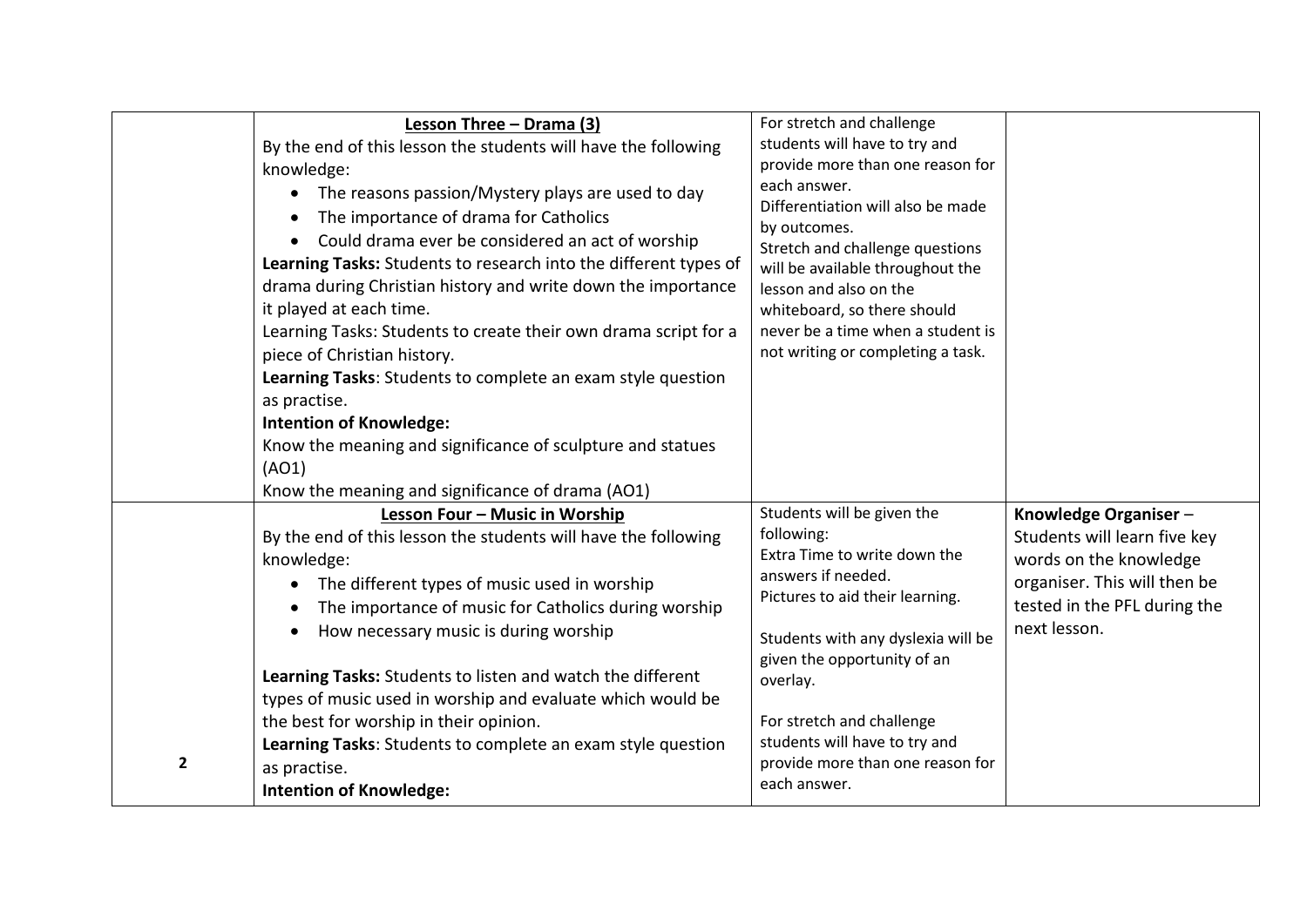| Know the meaning and significance of sculpture and statues        | Differentiation will also be made      |
|-------------------------------------------------------------------|----------------------------------------|
| (AO1)                                                             | by outcomes.                           |
| Know the meaning and significance of drama (AO1)                  | Stretch and challenge questions        |
|                                                                   | will be available throughout the       |
| Lesson Five - Music in Worship (2)                                | lesson and also on the                 |
| knowledge:                                                        | whiteboard, so there should            |
| The different types of music used in worship                      | never be a time when a student is      |
| The importance of music for Catholics during worship<br>$\bullet$ | not writing or completing a task.      |
|                                                                   |                                        |
| How necessary music is during worship<br>$\bullet$                | Lower ability students will be         |
|                                                                   | given images to support their<br>work. |
| Learning Tasks: Students to listen and watch the different        |                                        |
| types of music used in worship and evaluate which would be        | <b>Stretch and Challenge:</b>          |
| the best for worship in their opinion.                            | 1) Why could music be the              |
| Learning Tasks: Students to complete an exam style question       | best way to attract                    |
| as practise.                                                      | younger people to the                  |
| <b>Intention of Knowledge:</b>                                    | Church today?                          |
| Know the meaning and significance of sculpture and statues        | 2) Artists should take                 |
| (AO1)                                                             | responsibility in                      |
| Know the meaning and significance of drama (AO1)                  | promoting Religion                     |
| Lesson Six - Music in Worship (3)                                 | through music. Do you                  |
| knowledge:                                                        | agree with this                        |
| The different types of music used in worship                      | statement?                             |
| The importance of music for Catholics during worship<br>$\bullet$ |                                        |
| How necessary music is during worship<br>$\bullet$                |                                        |
|                                                                   |                                        |
| Learning Tasks: Students to listen and watch the different        |                                        |
| types of music used in worship and evaluate which would be        |                                        |
| the best for worship in their opinion.                            |                                        |
| Learning Tasks: Students to complete an exam style question       |                                        |
| as practise.                                                      |                                        |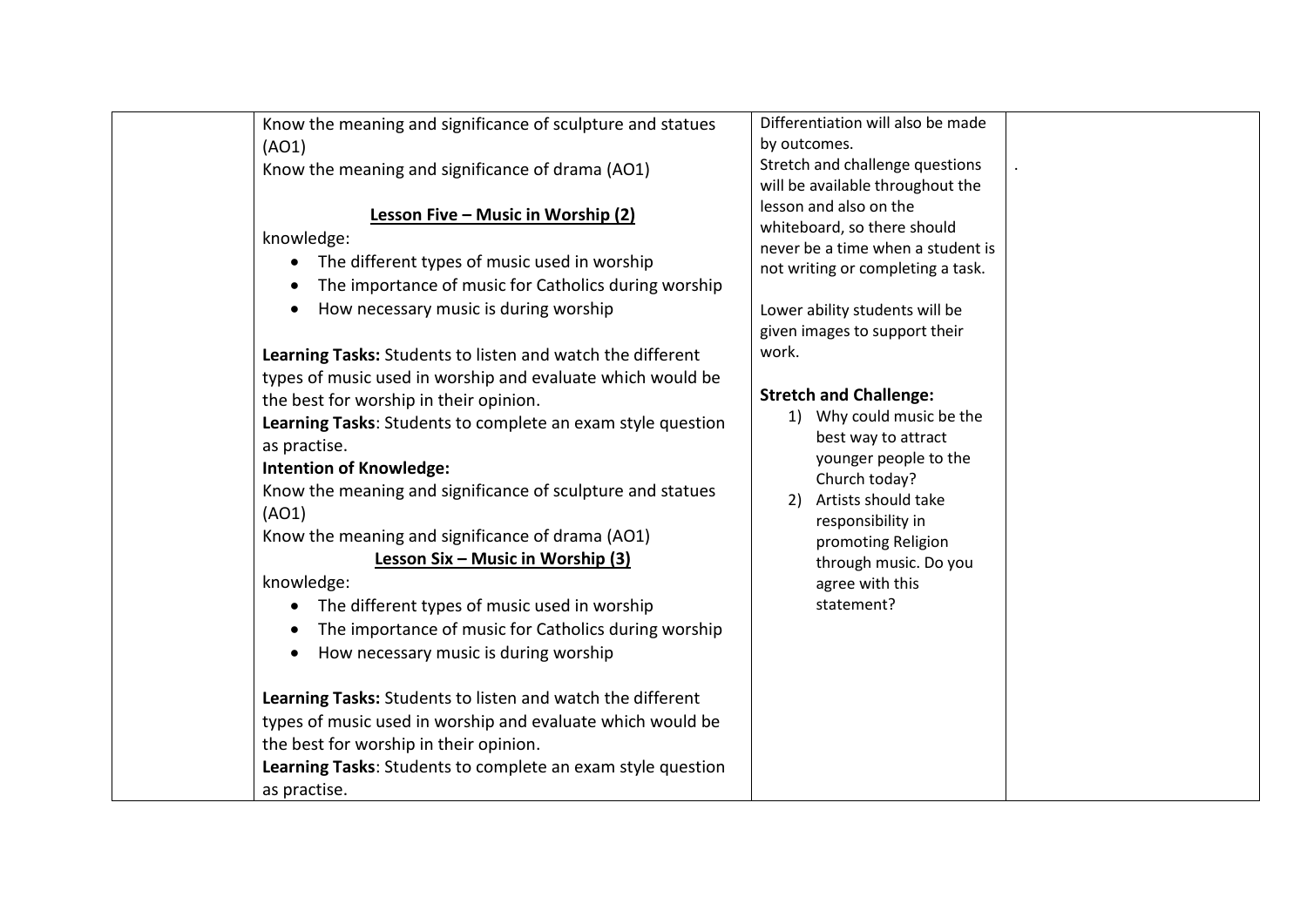| 3 | <b>Intention of Knowledge:</b><br>Know the meaning and significance of sculpture and statues<br>(AO1)<br>Know the meaning and significance of drama (AO1)<br>Lesson Ten - Exam Practise<br>Students are to engage in a range of different techniques and<br>exam questions to prepare for their exam.<br>Lesson Eleven - Exam Practise<br>Students are to engage in a range of different techniques and<br>exam questions to prepare for their exam.<br>Lesson Twelve - Exam Practise<br>Students are to engage in a range of different techniques and<br>exam questions to prepare for their exam. | Structure led answers for weaker<br>English writing students.<br>Students will be given the<br>following:<br>Extra Time to write down<br>the answers if needed.<br>Sheet to be differentiated to use<br>sentence starters and gap fill for<br>lower ability groups.<br>Differentiation by outcome when<br>giving feedback on the exam<br>question.              | Knowledge Organiser-<br>Students will learn five key<br>words on the knowledge<br>organiser. This will then be<br>tested in the PFL during the<br>next lesson.                                  |
|---|-----------------------------------------------------------------------------------------------------------------------------------------------------------------------------------------------------------------------------------------------------------------------------------------------------------------------------------------------------------------------------------------------------------------------------------------------------------------------------------------------------------------------------------------------------------------------------------------------------|-----------------------------------------------------------------------------------------------------------------------------------------------------------------------------------------------------------------------------------------------------------------------------------------------------------------------------------------------------------------|-------------------------------------------------------------------------------------------------------------------------------------------------------------------------------------------------|
| 4 | Lesson Ten - Exam Practise<br>Students are to engage in a range of different techniques and<br>exam questions to prepare for their exam.<br>Lesson Eleven - Exam Practise<br>Students are to engage in a range of different techniques and<br>exam questions to prepare for their exam.<br><b>Lesson Twelve - Exam Practise</b><br>Students are to engage in a range of different techniques and<br>exam questions to prepare for their exam.                                                                                                                                                       | Structure led answers for weaker<br>English writing students.<br>Students will be given the<br>following:<br>Extra Time to write down<br>$\bullet$<br>the answers if needed.<br>Sheet to be differentiated to use<br>sentence starters and gap fill for<br>lower ability groups.<br>Differentiation by outcome when<br>giving feedback on the exam<br>question. | Knowledge Organiser-<br>Students will learn five key<br>words on the knowledge<br>organiser. This will then be<br>tested in the PFL during the<br>next lesson.<br><b>Relevant Exam Question</b> |